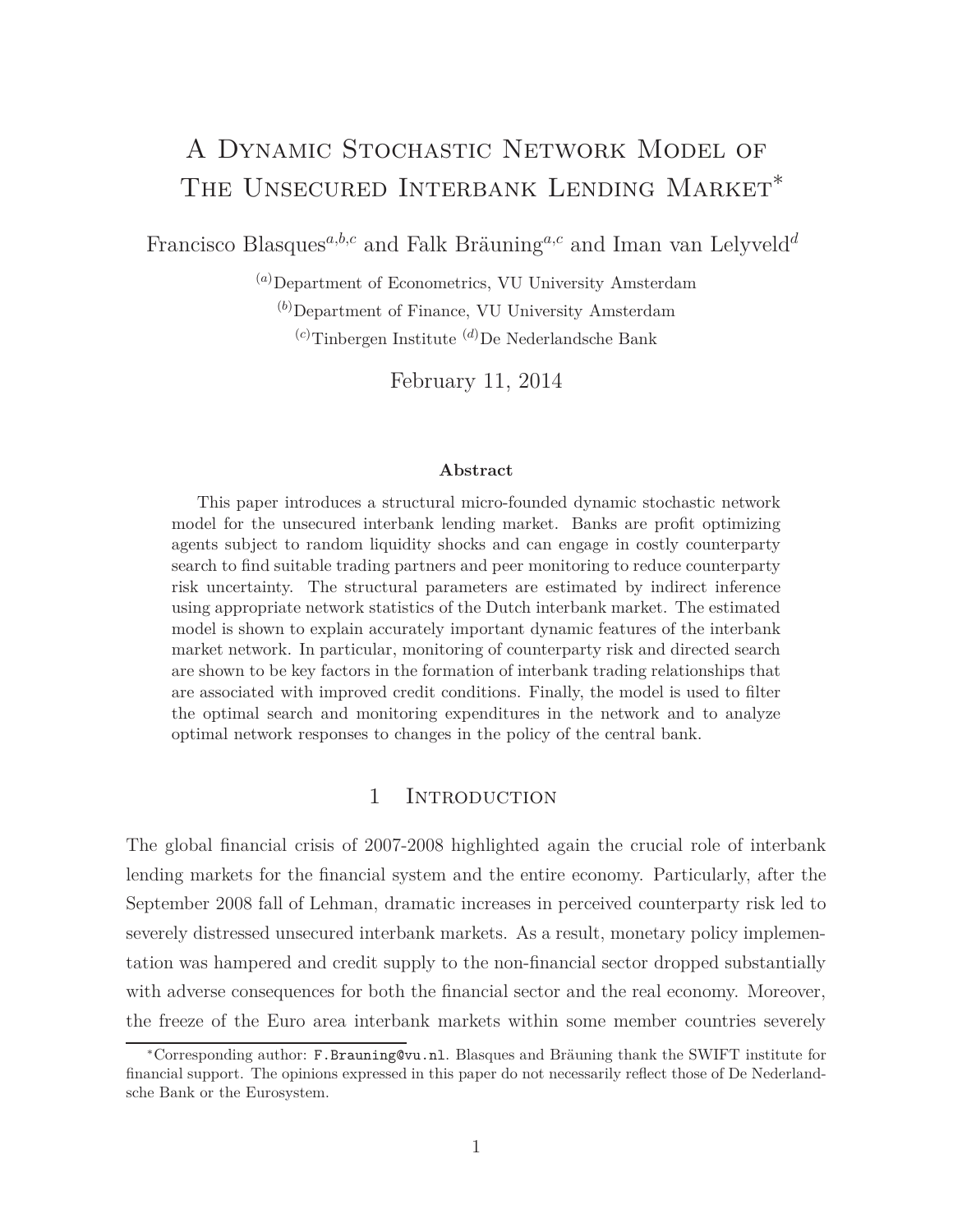amplified the sovereign debt crisis in Europe. In order to mitigate these adverse effects, central banks intervened not only by injecting additional liquidity in the banking sector but also by adjusting their monetary policy instruments. As a consequence, central banks became the intermediary for large parts of the money market during the crisis.<sup>1</sup>

This experience further stimulated the debate about the organizational structure of interbank markets, in particular if the current decentralized market should be replaced by a system with a central counterparty. Generally having a central counterparty for the unsecured interbank market reduces systemic risk as credit exposures between banks can no longer give rise to a chain reaction that might bring down large parts of the banking sector, see Allen and Gale (2000). Likewise search frictions that result from asymmetric information about liquidity conditions of other banks are mitigated. On the other hand, with a central counterpart, private information that banks have about the credit risk of other banks is no longer reflected in the price at which banks can obtain liquidity. Thus market discipline is impaired. Moreover, the incentives for banks to acquire and process such information are largely eliminated. However, as Rochet and Tirole (1996) argue, if banks can assess the creditworthiness of other institutions more efficiently than a regulatory authority, a decentralized organization of the interbank market can be optimal.<sup>2</sup> Consequently, in order to assess whether a central counterpart in the unsecured money market is welfare enhancing one has to gauge the extent to which private information about counterparty credit risk and search frictions affect the liquidity allocation in money markets.

Our paper contributes to this debate by introducing and estimating a micro-founded structural dynamic stochastic network model to analyze observed cross-sectional and inter-temporal variation in interbank credit availability and conditions. The two key economic drivers of the model outcomes are asymmetric information about counterparty risk and liquidity conditions elsewhere in the market. We focus on the role of peer monitoring and counterparty search targeted at mitigating this information asymmetry and

<sup>1</sup>See Heijmans et al. (2014), Video 3 for visual evidence of the Dutch central bank's role.

<sup>&</sup>lt;sup>2</sup>Indeed, the ECB highlights the role of monitoring and private information as well: "Specifically, in the unsecured money markets, where loans are uncollateralised, interbank lenders are directly exposed to losses if the interbank loan is not repaid. This gives lenders incentives to collect information about borrowers and to monitor them over the lifetime of the interbank loan [...]. Therefore, unsecured money markets play a key peer monitoring role.", see the speech by Benoît Cœuré, Member of the Executive Board of the ECB, at the Morgan Stanley 16th Annual Global Investment seminar, Tourrettes, Provence, 16 June 2012. http://www.ecb.europa.eu/press/key/date/2012/html/sp120616.en.html, retrieved 10/10/2013.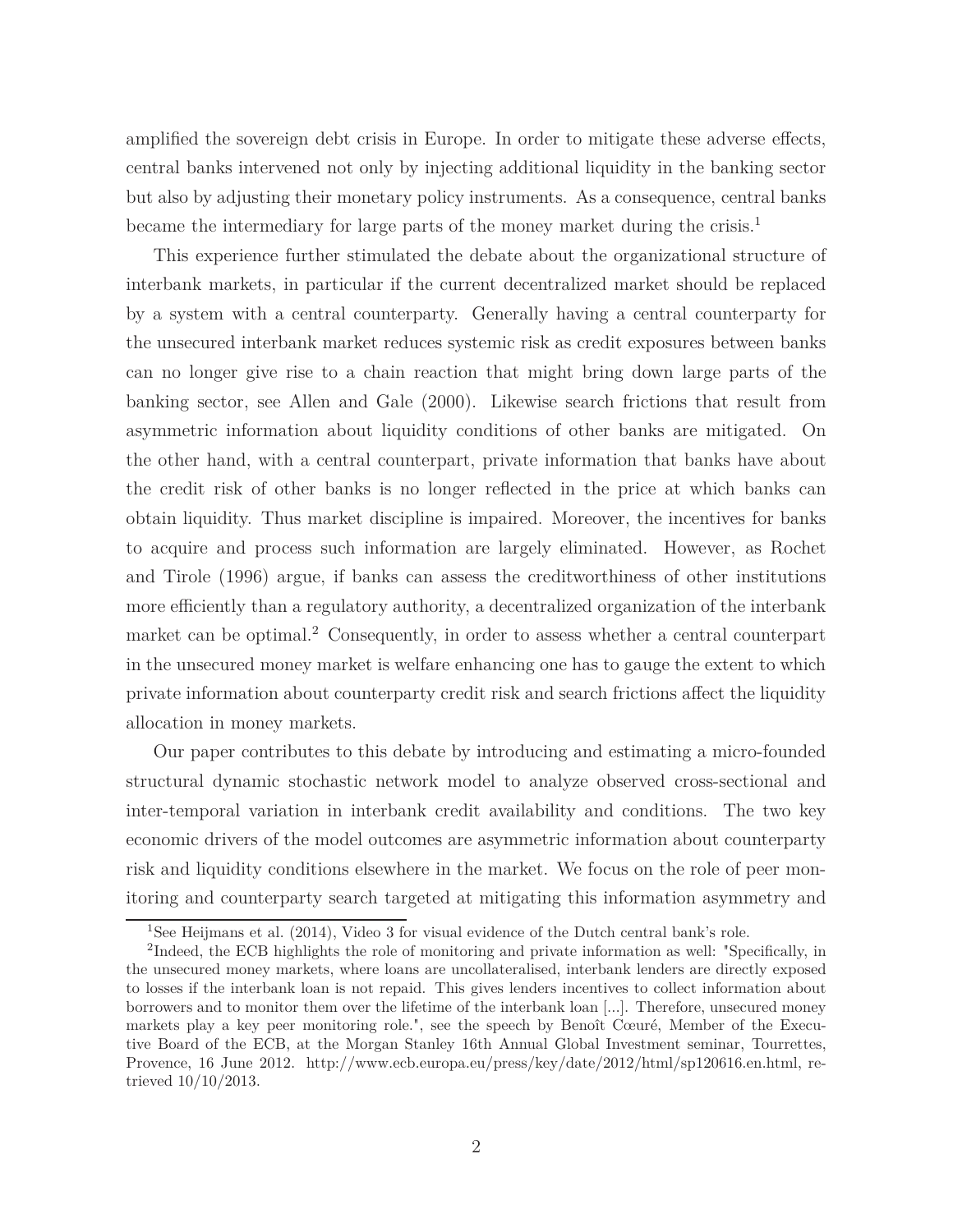the related search frictions in a decentralized market. We characterize the bilateral equilibrium interest rates as an increasing function of the outside option for borrowing (given by the central bank's standing facilities), counterparty risk uncertainty and the lender's market power relative to the borrower. Further we show that the optimal search and monitoring strategy towards all other banks in the network are functions of the expected profitability of trade with each counterparty. Specifically, we find that the optimal dynamic monitoring decision depends on the expected probability of being contacted by distinct borrowers in the future and the expected loan volumes to be traded with these borrowers. Moreover, optimal counterparty search depends on expected volumes and offer rates in each period.

The second novelty of this paper lies in the econometric analysis of the model, in particular the estimation of the structural parameters. In this respect, we go beyond recent interbank research that has focused on theoretical modeling only and does not tackle parameter estimation; see for instance Heider et al. (2009) and Afonso and Lagos (2012), and for more general trade network models Weisbuch et al. (2000) and Babus (2011). However, the increased availability of granular interbank lending data resulting from payment records makes it feasible to develop a structural economic model that can be estimated from these data sets. Specifically, we make use of a unique panel of unsecured overnight loans between the largest 50 Dutch banks derived from the *TARGET2* payment system records from 2008 to 2011. Given the dynamic complexity of the model and the presence of latent variables, estimation with classical estimators is largely impossible and we turn to the unifying approach of indirect inference for simulation-based parameter estimation, introduced in Gourieroux et al. (1993) and Smith (1993). Our indirect inference of the structural parameters is based on a number of descriptive network statistics, e.g. density, reciprocity, clustering and centrality, that have become popular in characterizing the topological structure of interbank markets, see Bech and Atalay (2009) for the US, van Lelyveld and in 't Veld (2012) for the Netherlands and Abbassi et al. (2013) for the Euro area. We further complement these network statistics by moment statistics of the data and bilateral lending relationship measures as in Furfine (1999) and Cocco et al. (2009).

The estimated model is shown to accurately explain several crucial features of the Dutch interbank market. In particular, the estimated structural parameters reveal that search frictions, counterparty risk uncertainty and peer monitoring are significant fac-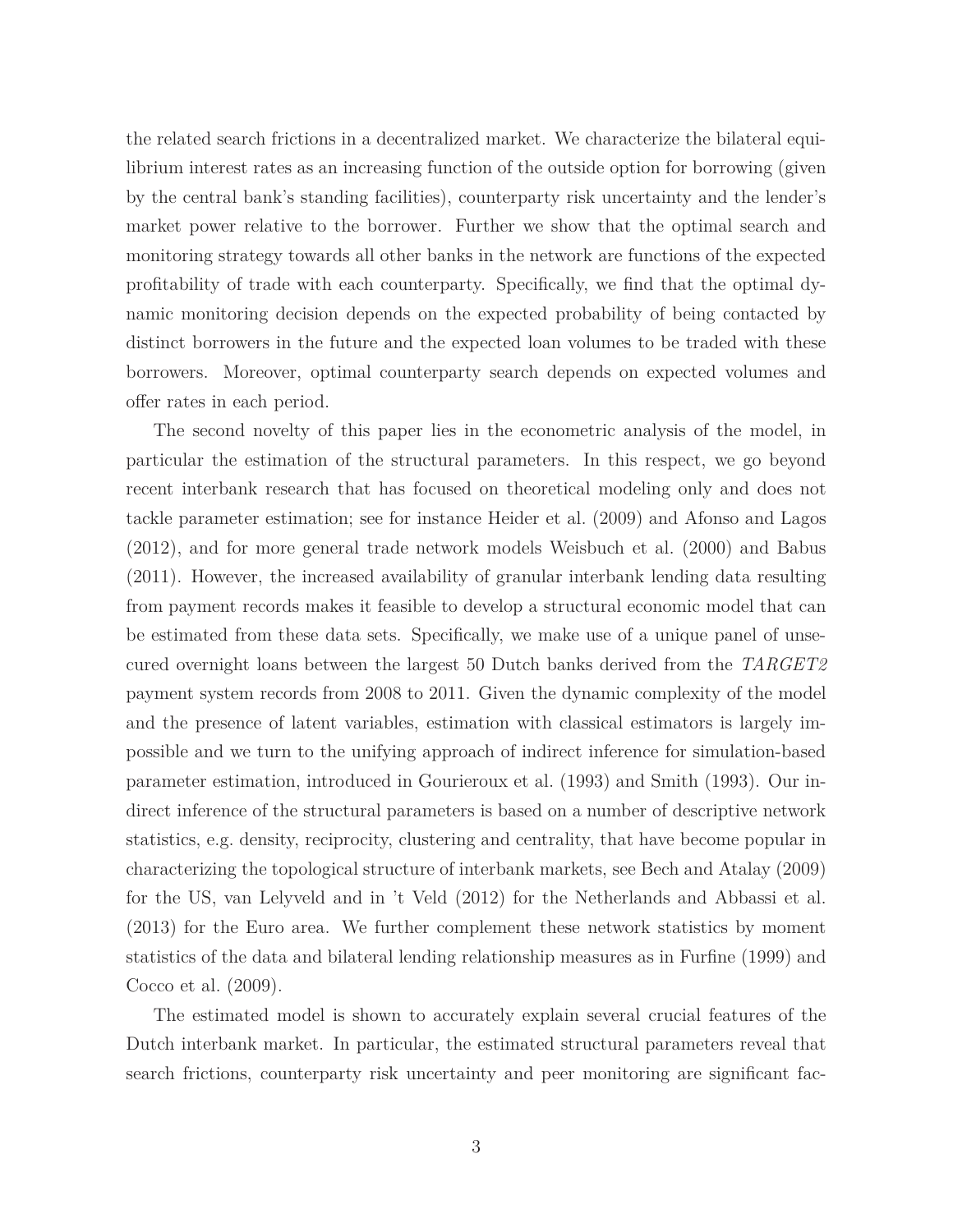tors in matching the dynamic structure of the data in particular the high sparsity and stability of the network. As a result of the interrelation between monitoring and search, some banks form long-term trading relationships that are associated with lower interest rates and improved credit availability. In particular, peer monitoring and search efforts crucially depend on banks' heterogeneous and persistent expectations about credit availability and conditions. Our findings also highlight the role of heterogeneous liquidity shock distributions across banks for the interbank network structure and distribution of loan volumes. The model is then used to filter the optimal search and monitoring expenditures in the market taking into account the uncertainty of the true network structure. Furthermore, we analyze responses of the interbank lending network to changes in the ECB interest rate corridor. We show that by increasing the corridor width the ECB fosters interbank market lending via directly reducing the attractiveness of the outside options and increasing the potential surplus of interbank lending. However, we document a further indirect multiplier effect as increased expected surplus from interbank trading will eventually intensify banks' monitoring and search that in turn further improve credit conditions and availability in the market leading to yet more liquidity.

This paper is closely related to recent work by Afonso and Lagos (2012) who also use a dynamic stochastic modeling framework to study the distribution of interest rates and volumes. However, these authors focus on the role of search frictions for intraday trading dynamics in the fed funds market assuming no counterparty risk. On the other hand, building on the classical banking model by Diamond and Dybvig (1983), Freixas and Holthausen (2005) and Heider et al. (2009) have focused on asymmetric information about counterparty risk in competitive and anonymous markets, thereby abstracting from the decentralized network structure where deals are negotiated on a bilateral basis and credit conditions crucially depend on heterogeneous expectations about counterparty risk and credit conditions. The proposed model thus provides a unified description of interbank lending that takes into account these two key frictions; search and peer monitoring. This paper is also related to empirical studies based on reduced form regressions by Furfine (1999), Furfine (2001), Ashcraft and Duffie (2007), Cocco et al. (2009), Craig and von Peter (2010), Bräuning and Fecht (2012) and Afonso et al. (2013) that showed that the network structure and banking relationships crucially affect interbank credit conditions. In our model repeated interaction with the same counterparties arises endogenously as banks may target peer monitoring and counterparty search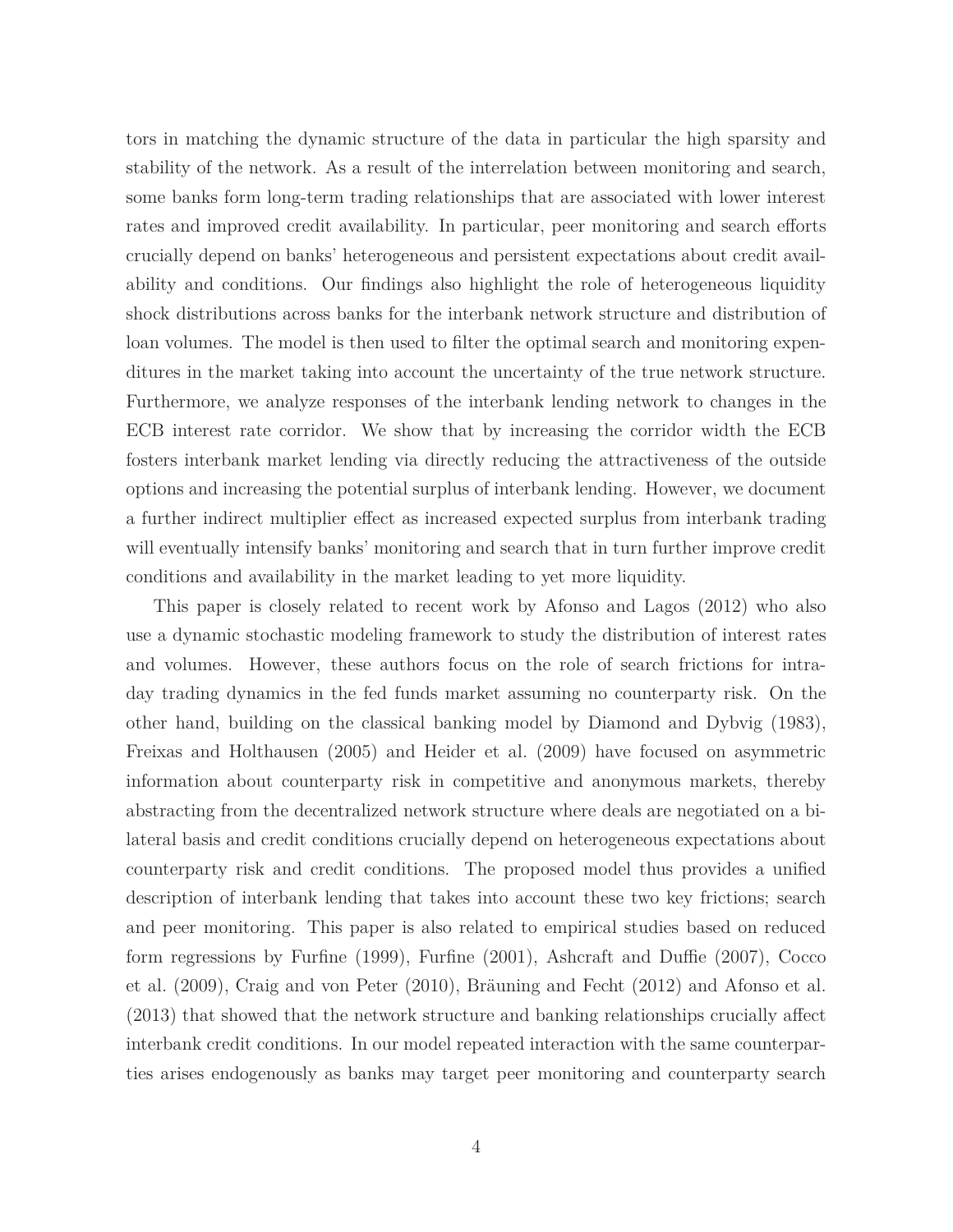towards preferred counterparts and we thereby provide a formal theory of interbank relationship lending and network formation. In the latter respect this research also relates to theoretical work on the formation of financial networks, see for instance Gale and Kariv (2007), Babus (2011) and Hommes et al. (2013).

The paper is structured as follows. Section 2 introduces the structural model, defines structural forms, the agents' expectation formation mechanisms and finally obtains a reduced form representation of the structural form. Section 3 provides details on the estimation procedure, discusses the parameter estimates of the model and analyzes their relative fit in terms of various criteria. Finally, Section 4 analyzes the estimated model and studies policy implications. Section 5 concludes.

## 2 The Interbank Network Model

The fundamental driving forces of interbank lending are the liquidity shocks that hit the banks' payment accounts in their daily business operations (i.e. clients that want to make payments). Banks wish to smooth these shocks by borrowing and lending funds from each other in a decentralized unsecured interbank market or by using the central bank's standing facilities. We model this market as a network consisting of *N* nodes with a time-varying number of directed links between them. Each node represents a bank and each link represents an interbank loan. Time periods are indexed by  $t \in \mathbb{N}$ . Banks in the interbank market are indexed by  $i \in \{1, ..., N\}$ .

At every period, banks are subject to liquidity shocks and enter the market with the objective to maximize expected discounted interbank market profits by: *(i)* choosing which banks to approach for a transaction; *(ii)* bilaterally negotiating interest rates with other banks willing to trade in the interbank market; and *(iii)* setting monitoring expenditure to gain knowledge about future probabilities of default.

In the next sections, we operationalise the maximisation problem by specifying a probabilistic structure for the liquidity shocks hitting the banks and modeling both the bilateral bargaining problem and the allocation of resources to peer monitoring and counterparty search.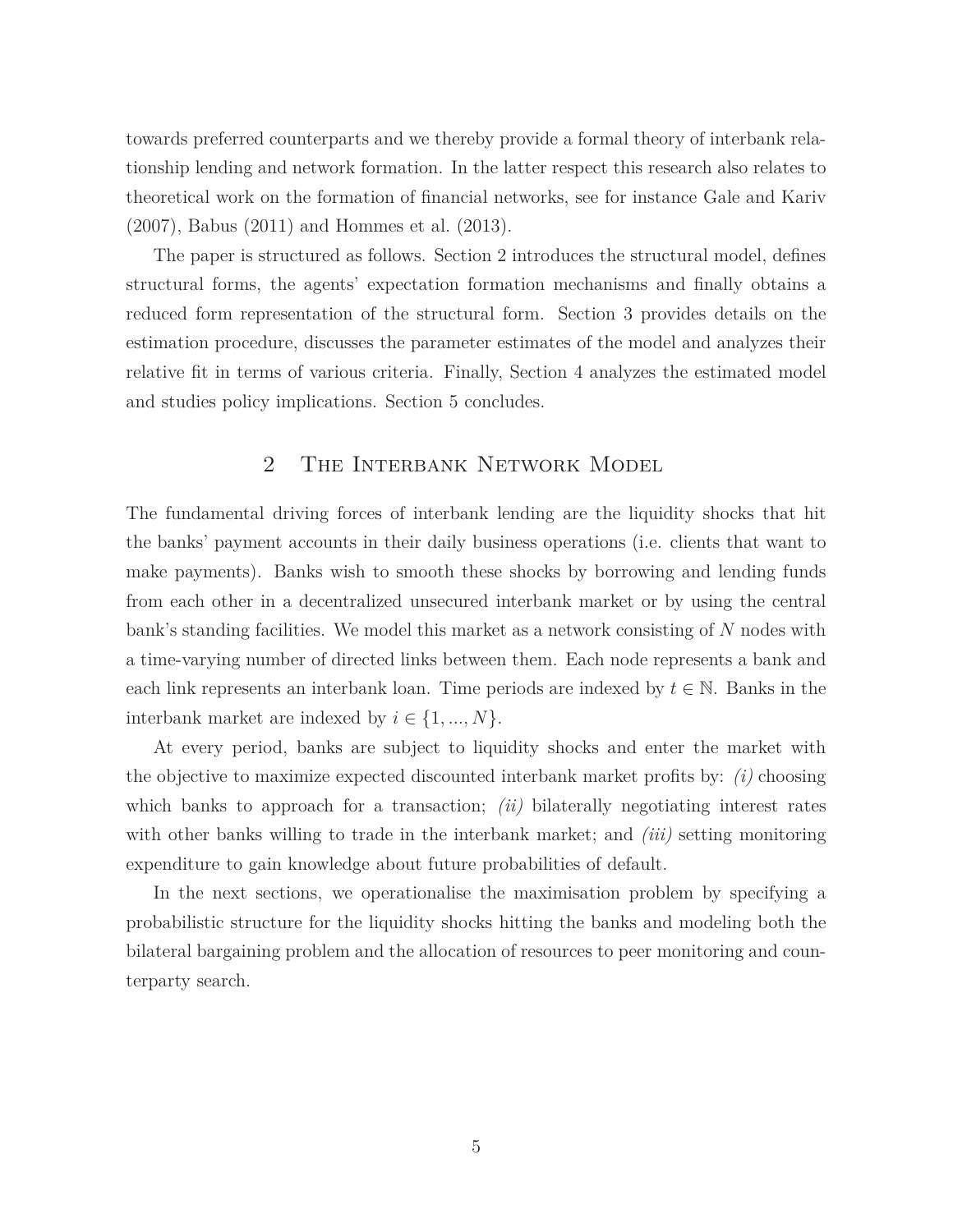#### 2.1 LIQUIDITY SHOCKS

At each period *t*, every bank enters the market as a potential borrower or lender according to the random vector  $\zeta_t = (\zeta_{1,t}, ..., \zeta_{N,t})'$ . Each element  $\zeta_{i,t} \in \mathbb{R}$ , denotes the period *t* liquidity shock of bank *i* and with  $\zeta_{i,t}$  < 0 ( $\zeta_{i,t}$  > 0) as a deficit (surplus). A liquidity deficit might result, for instance, from customers withdrawing deposits from their bank accounts, or because the bank has an investment opportunity and needs to collect funds for this reason.

The distribution of liquidity shocks in the banking system has been identified as one key driver of interbank lending by Allen and Gale (2000) amongst others. We assume that liquidity shocks  $\zeta_{i,t}$  are normally distributed with bank specific mean  $\mu_{\zeta_i}$  and variance *σ* 2 *ζi* parameters

$$
\zeta_{i,t} \sim \mathcal{N}(\mu_{\zeta_i}, \sigma_{\zeta_i}^2) \quad \text{where} \quad \mu_{\zeta_i} \sim \mathcal{N}(\mu_\mu, \sigma_\mu^2) \quad \text{and} \quad \log \sigma_{\zeta_i} \sim \mathcal{N}(\mu_\sigma, \sigma_\sigma^2).
$$

We assume (conditional) independence and normality of liquidity shocks for convenience as it allows to analytically compute part of the model's solution. The heterogeneity in the liquidity shocks across banks allows us to model size effects related to the scale of a bank's business through larger variances that are drawn from a log-normal distribution. This heterogeneity also allows us to account for structural liquidity provision or demand by some banks through a nonzero mean  $\mu_{\zeta_{i,t}}$ . Indeed empirical research has shown that large banks trade much more often than small banks and at higher loan volumes, and that banks that specialize in collecting deposits typically provide liquidity to the interbank market, see Furfine (1999), Bräuning and Fecht (2012), and also the core-periphery analysis of interbank markets initiated by Craig and von Peter (2010) and extended for the Netherlands in van Lelyveld and in 't Veld (2012).

## 2.2 Counterparty Risk Uncertainty

Borrower may default on interbank loans and – due to the unsecured nature of interbank lending – impose losses on lenders. The *true probability of default* of bank *j* at time *t* is denoted  $P_{j,t}$  and obtained as the tail probability of a random variable  $z_{j,t}$  that measures the *true financial distress* of bank *j*. In particular,  $z_{j,t}$  is constructed so that bank *j* is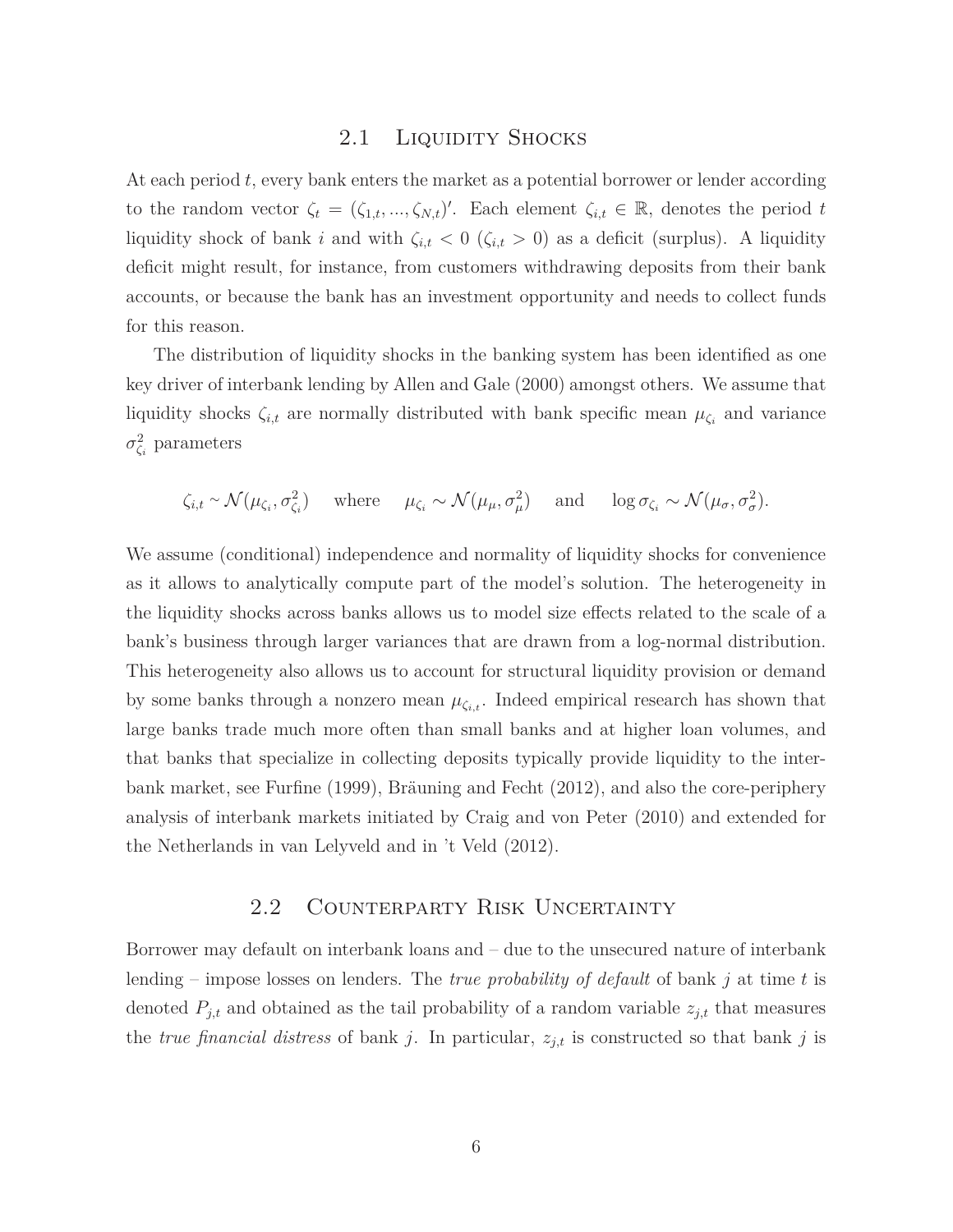forced into default whenever  $z_{j,t}$  takes values above some time-varying threshold  $\epsilon_{j,t}$ <sup>3</sup>,

$$
P_{j,t} = \mathbb{P}(z_{j,t} > \epsilon_{j,t}).
$$

This threshold can be interpreted as either a minimum regulatory requirement or a level that is (seen to be) sufficient to operate in the market.

While counterparty credit risk relates to the riskiness and liquidity of a borrower's assets, asymmetric information about counterparty risk is seen as a major characteristic of the financial crisis that led to inefficient allocations in money markets, see Heider et al.  $(2009)$  for a theoretical model and Afonso et al.  $(2011)$  for empirical evidence.<sup>4</sup>

Asymmetric information problems arise because counterparty risk assessment is not based on the true but on the *perceived probability of default* that bank *i* attributes to bank *j* at time *t*. This probability is denoted  $P_{i,j,t}$  and obtained as the tail probability of a random variable *zi,j,t* that measures bank *i*'s *perceived financial distress* of bank *j*. The perceived financial distress *zi,j,t* contains an added uncertainty that is modeled by the addition of an independent *perception error*  $e_{i,j,t}$  so that,

$$
z_{i,j,t} = z_{j,t} + e_{i,j,t}.
$$

Note that if the sequence of perception errors  $\{e_{i,j,t}\}_{t\in\mathbb{N}}$  is *iid* with  $\mathbb{E}(e_{i,j,t})=0$  and small variance  $Var(e_{i,j,t}) \approx 0$ , then the perceived financial distress is correct on average  $\mathbb{E}(z_{i,j,t}) = \mathbb{E}(z_{j,t})$  and added uncertainty is small  $\text{Var}(z_{i,j,t}) = \text{Var}(z_{j,t}) + \text{Var}(e_{i,j,t}) \approx$  $Var(z_{j,t})$ . As a result the perceived probability of default  $P_{i,j,t}$  is likely to follow closely the true probability of default  $P_{j,t}$ . If on the other hand,  $\{e_{i,j,t}\}_{t\in\mathbb{N}}$  contains dynamics and its mean is allowed to deviate considerably from zero, or its variance is allowed to become large, then the perceived financial distress *zi,j,t* can be quite different from the true financial distress  $z_{j,t}$  and the perceived probability of default  $P_{i,j,t}$  might deviate

<sup>&</sup>lt;sup>3</sup>Note that the time-variation of the threshold is designed to capture changes over time in the distribution of  $z_t$ . Indeed, it would be equivalent to have a fixed threshold  $\epsilon$  but a time-varying distribution for  $z_t$  so that  $P_{j,t} = \mathbb{P}_t(z_{j,t} > \epsilon_t)$  with time-varying  $\mathbb{P}_t$ . The time-varying  $\epsilon_t$  can thus be seen as a normalization of  $\mathbb{P}_t$ .

<sup>4</sup> In this respect William Dudley, President and CEO of the Federal Reserve Bank of New York, remarked: «So what happens in a financial crisis? First, the probability distribution representing a creditor's assessment of the value of a financial firm shifts to the left as the financial environment deteriorates [...]. Second, and even more importantly, the dispersion of the probability distribution widens - lenders become more uncertain about the value of the firm. [...] A lack of transparency in the underlying assets will exacerbate this increase in dispersion. ("More Lessons from the Crisis", Nov. 13,  $2009)$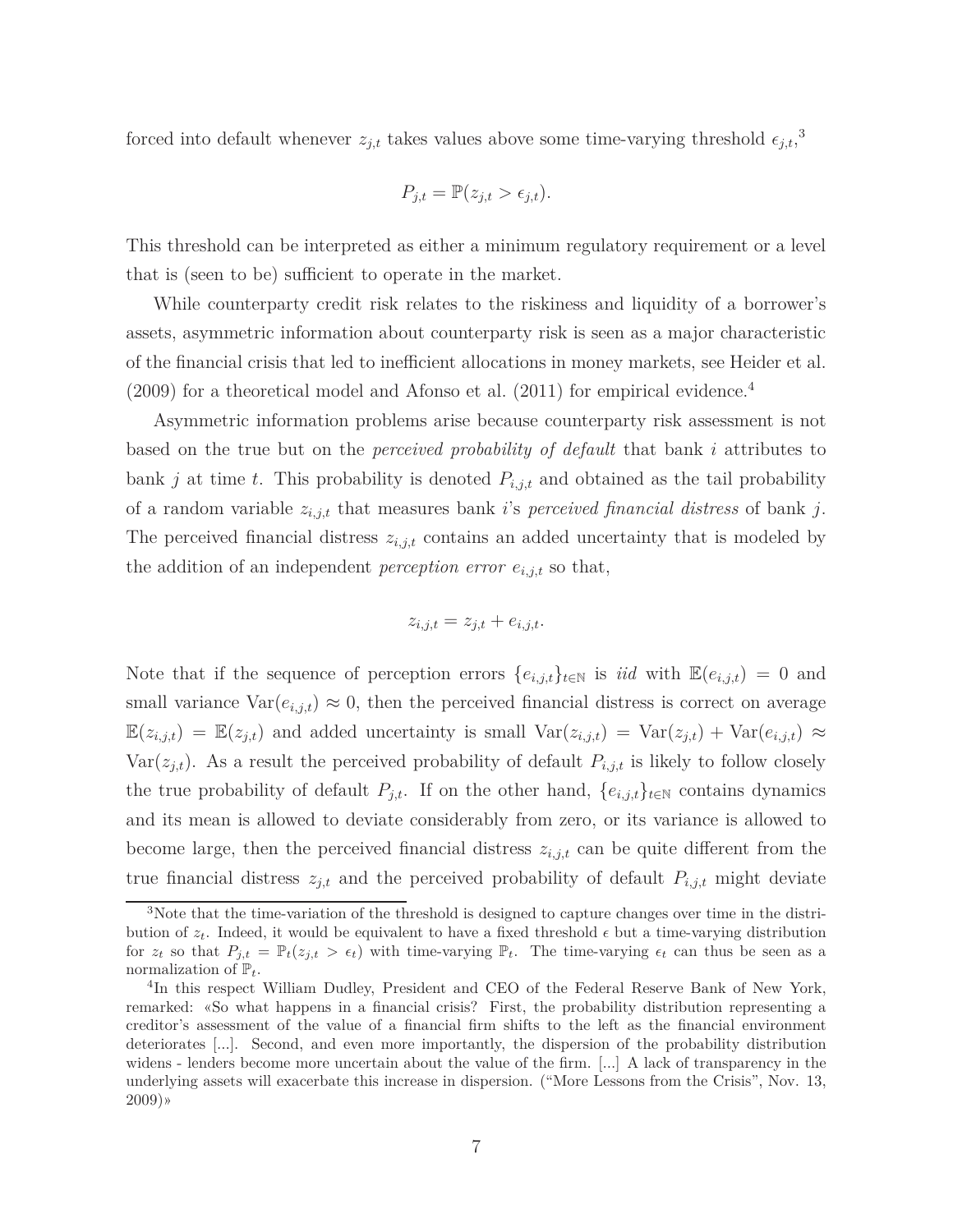considerably from the real probability of default  $P_{j,t}$ .

The evolution of the perception errors over time  ${e_{i,j,t}}_{t\in\mathbb{N}}$ , such as their mean and variance, will be determined by the knowledge that bank *i* has about the default risk of bank *j*. This knowledge will depend on factors such as the past trading history and the monitoring expenditure that bank *i* allocates to learn about bank *j*'s financial situation, as discussed in more detail in the following section. We assume that perception errors have mean zero and variance  $\tilde{\sigma}^2_{i,j,t} = \text{Var}(e_{i,j,t})$  that evolves over time according to autoregressive dynamics given by

$$
\tilde{\sigma}_{i,j,t}^2 = \xi(\phi_{i,j,t-1}, \tilde{\sigma}_{i,j,t-1}^2) + \delta_\sigma u_{i,j,t} = \alpha_\sigma + \frac{\gamma_\sigma}{1 + \exp(\beta_\sigma \phi_{i,j,t-1})} \tilde{\sigma}_{i,j,t-1}^2 + \delta_\sigma u_{i,j,t}.
$$
 (1)

Here  $\phi_{i,j,t-1}$  is a function of past bilateral trade intensity and monitoring expenditure that measures the amount of *new information* that bank *i* collected about the financial situation of bank *j* in period  $t-1$ , and  $u_{i,j,t} \sim \chi^2(1)$  is a shock to the counterparty risk uncertainty scaled by  $\delta_{\sigma} > 0$ . Moreover we assume that  $\gamma_{\sigma} > 0$  and  $\beta_{\sigma}$  > 0. Hence the added information reduces the perception error variance. In particular,  $\xi(\phi_{i,j,t-1}, \tilde{\sigma}_{i,j,t-1}^2) < \tilde{\sigma}_{i,j,t-1}^2$  for large enough  $\phi_{i,j,t-1}$  thus allowing the perceived error variance to decrease  $\tilde{\sigma}^2_{i,j,t} < \tilde{\sigma}^2_{i,j,t-1}$  with positive probability. Moreover,  $\frac{\partial^2 \xi(\phi_{i,j,t-1}, \tilde{\sigma}^2_{i,j,t-1})}{\partial \phi^2_{i,j,t-1}}$  $\frac{\partial \phi_{i,j,t-1}^2}{\partial \phi_{i,j,t-1}^2} > 0$ and hence the effect of additional information is weaker for higher levels of  $\phi_{i,i,t-1}$ . We thus have decreasing returns to scale in information gathering.

Since the exact distribution of the perception error  $z_{i,j,t}$  is unknown to bank *i*, every bank is assumed to approximate the tail probability of the extreme event of default by the conservative bound provided by Chebyshev's one-tailed inequality,<sup>5</sup>

$$
\mathbb{P}(z_{i,j,t} > \epsilon_{i,j,t}) \leq \frac{\sigma_{i,j,t}^2}{\sigma_{i,j,t}^2 + \epsilon_{i,j,t}^2} = \frac{\sigma_{j,t}^2 + \tilde{\sigma}_{i,j,t}^2}{\sigma_{j,t}^2 + \tilde{\sigma}_{i,j,t}^2 + \epsilon_{i,j,t}^2} = P_{i,j,t},
$$

with  $\epsilon_{i,j,t} > 0$ . Hence, both the true riskiness of a bank as well as the additional uncertainty resulting from the perception error increase the perceived probability of default on which lender banks base their credit risk assessment. Conditional on these bank-specific perceived probabilities of defaults banks bargain about the loan conditions.

<sup>&</sup>lt;sup>5</sup>Instead of the Chebyshev bound one can assume that the banks use a certain distribution to compute this probability. Then we just have to use the respective CDF here.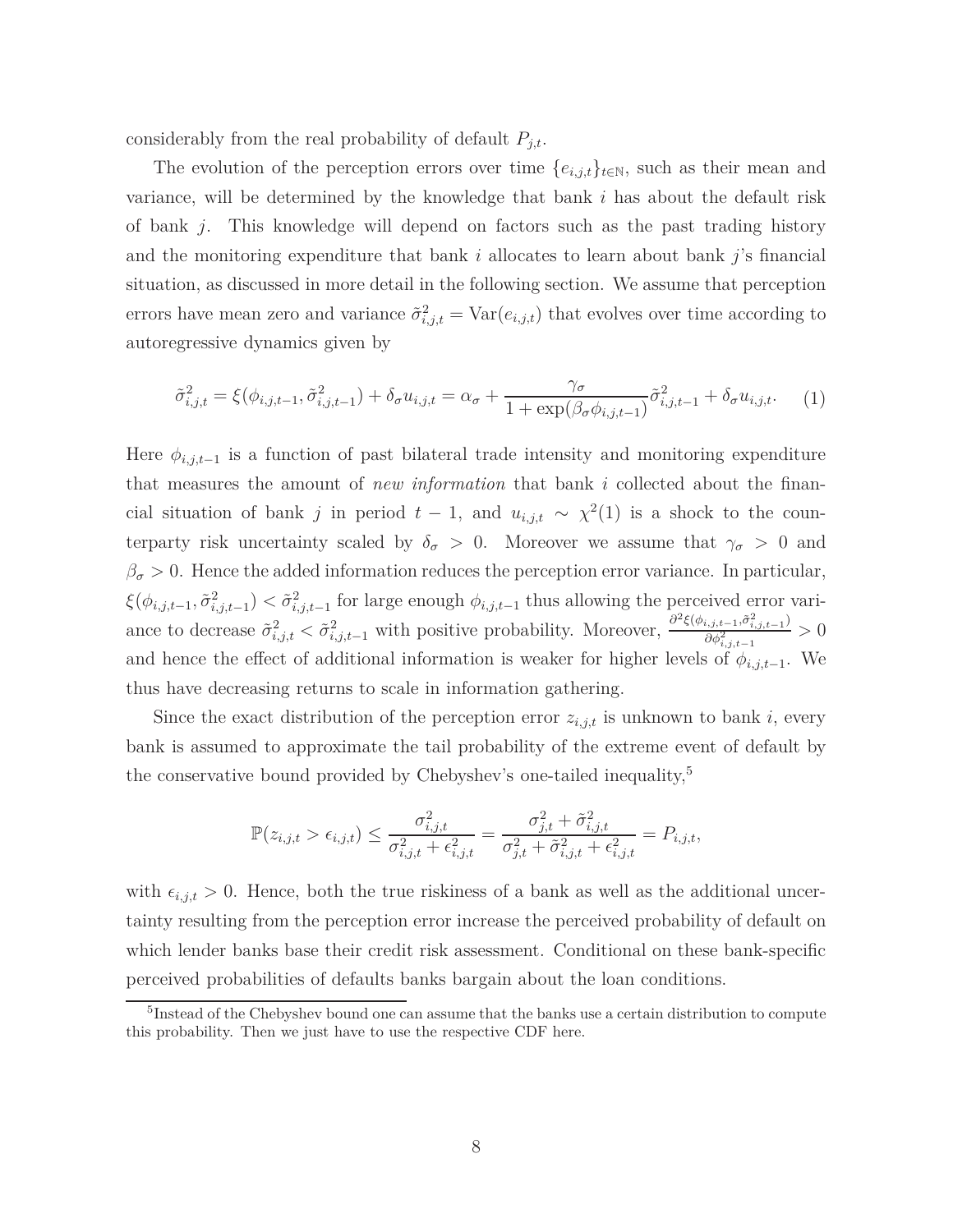#### 2.3 Bargaining and Equilibrium Interest Rates

Without loss of generality, let bank *i* be the lender bank  $(\zeta_{i,t} > 0)$  in the bargaining process and bank *j* be the borrower bank  $(\zeta_{j,t} < 0)$ . From the point of view of bank *i* lending funds to bank *j* at time *t* is a risky investment with stochastic return

$$
R_{i,j,t} = \begin{cases} r_{ijt} & \text{w.p. } 1 - P_{i,j,t} \\ -\delta & \text{w.p. } P_{i,j,t}. \end{cases}
$$

where we assume that loss given default is  $\delta \times 100$  percent.<sup>6</sup> We further assume that bank *i* is risk neutral and maximizes expected lending profit conditional on  $\sigma_{i,j,t}^2$  and  $\epsilon_{i,j,t}$ . The expected profit per dollar at an equilibrium interest rate  $r_{i,j,t}$  is then given by

$$
\mathbb{E}_t R_{i,j,t} = (1 - P_{i,j,t})r_{i,j,t} - \delta P_{i,j,t}.
$$

For the borrower bank *j*, the borrowing cost per dollar is simply given by the equilibrium interest rate *ri,j,t* when borrowing from lender bank *i*.

We follow the standard approach in search models and assume that banks negotiate interest rates bilaterally according to a generalized Nash bargaining, see Afonso and Lagos (2012) for a similar application to interbank markets. Written in terms of excess return relative to the outside options the bilateral equilibrium interest rate then satisfies

$$
r_{i,j,t} \in \arg \max_{r} \left( (1 - P_{i,j,t})r - \delta P_{i,j,t} - \underline{r}_t \right)^{\theta_{i,j,t}} \left( \overline{r}_t - r \right)^{1 - \theta_{i,j,t}},
$$

where  $r_t$  is the outside option for lenders (e.g., the interest rate for depositing at the central bank),  $\overline{r}_t$  is the the outside option for borrowers (e.g., interest rate for borrowing from the central bank) with  $\overline{r}_t \geq \underline{r}_t$ . The parameter  $\theta_{i,j,t} \in [0,1]$  denotes the bargaining power of lender *i* relative to borrower *j*. Clearly if  $\theta_{i,j,t} = 1$  the lender is able to extract all rents from the borrower.

Normalizing  $r_t = 0$  and denoting  $r_t = \overline{r}_t$ , the corresponding equilibrium interest rate between lender *i* and borrower *j* is given by

$$
r_{i,j,t} = \theta_{i,j,t} r_t + (1 - \theta_{i,j,t}) \frac{\delta P_{i,j,t}}{1 - P_{i,j,t}}
$$
(2)

<sup>&</sup>lt;sup>6</sup>In fact, (opportunity) losses may also result from full yet delayed repayment of the principal amount of a loan.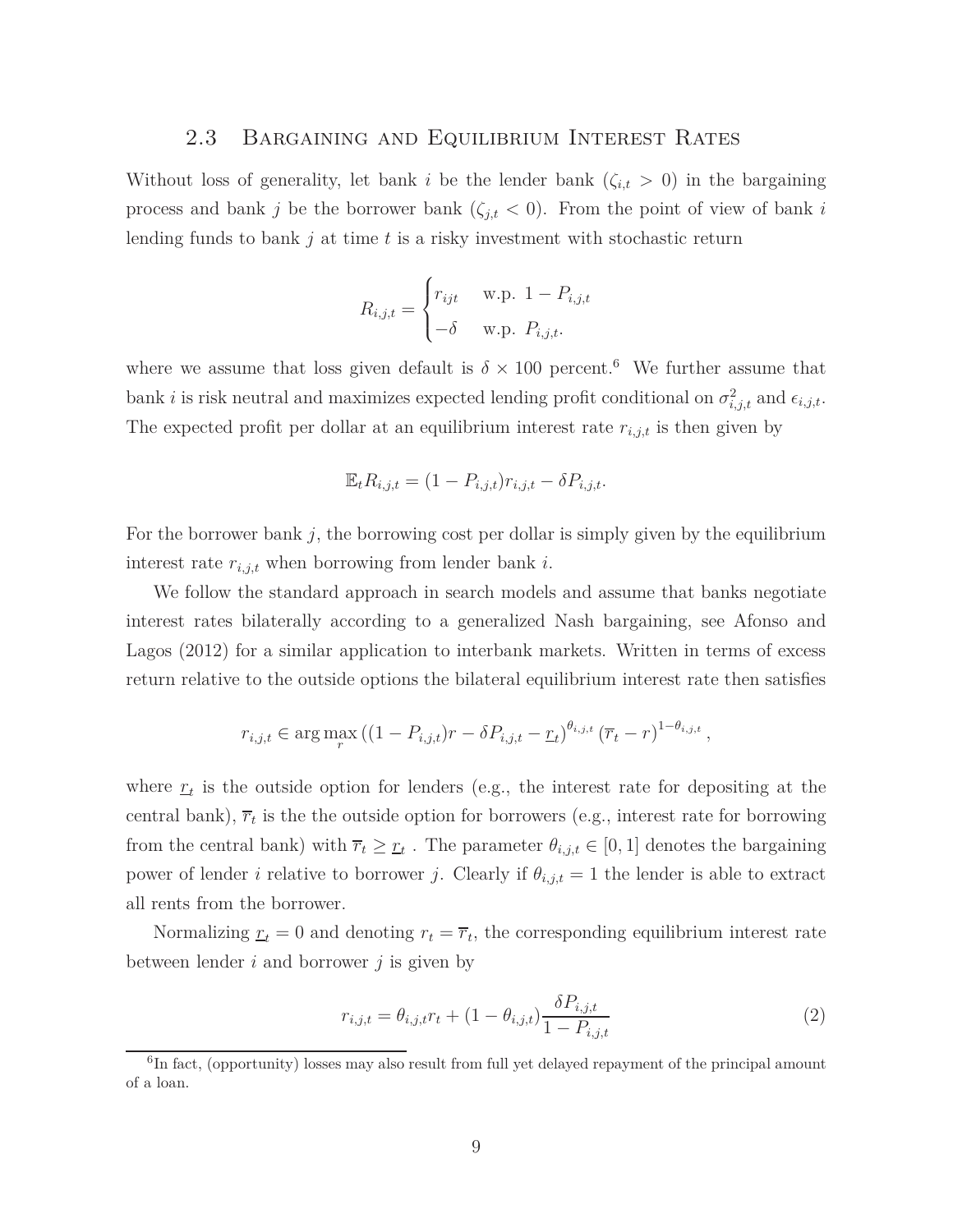where the last term is a risk premium depending on the perceived probability of default, *P*<sub>*i,j,t*</sub>. The minimum interest rate lender *i* is willing to accept is  $r_{i,j,t}^{min} = \frac{\delta P_{i,j,t}}{1-P_{i,j,t}}$  $\frac{^{0}F_{i,j,t}}{1-P_{i,j,t}}$  which is obtained from setting  $\mathbb{E}_t R_{i,j,t}$  equal to the return of the outside option. Similarly the borrower will not accept rates higher than  $r_{i,j,t}^{max} = r_t$ . Note that  $\frac{\partial r_{i,j,t}}{\partial P_{i,j,t}} = \delta(1 - \theta_{i,j,t})/(1 P_{i,j,t}$ <sup>2</sup> > 0 and  $\frac{\partial^2 r_{i,j,t}}{\partial P_{i,j,t}^2}$  $\frac{\partial^2 r_{i,j,t}}{\partial P_{i,j,t}^2} = 2\delta(1-\theta)/(1-P_{i,j,t})^3 > 0$ . It is also easy to see that  $\frac{\partial r_{i,j,t}}{\partial \theta_{i,j,t}} > 0$ for  $r_{i,j,t} > r_{i,j,t}^{min}$  such that lenders with more market power are able to obtain higher rates from their borrowers. Further,  $\frac{\partial r_{i,j,t}}{\partial r_t} = \theta_{i,j,t} > 0$  and hence the bilateral interest rate increases with the outside option for borrowing.

Using the definition of  $P_{i,j,t}$  we can rewrite the equilibrium interest rate as a function of the default threshold, the true financial distress variance, and the variance of the perception error as

$$
r_{i,j,t} = \theta_{i,j,t} r_t + \delta(1 - \theta_{i,j,t}) \frac{\sigma_{j,t}^2 + \tilde{\sigma}_{i,j,t}^2}{\epsilon_{i,j,t}^2}.
$$

Moreover the partial derivatives of this function are given by

$$
\frac{\partial r_{i,j,t}}{\partial \sigma_{j,t}} = \frac{\delta(1 - \theta_{i,j,t}) 2\sigma_{j,t}}{\epsilon_{i,j,t}^2} > 0 \quad \text{and} \quad \frac{\partial^2 r_{i,j,t}}{\partial \sigma_{j,t}^2} = \frac{2\delta(1 - \theta_{i,j,t})}{\epsilon_{i,j,t}^2} > 0
$$
\n
$$
\text{and similarly} \quad \frac{\partial r_{i,j,t}}{\partial \tilde{\sigma}_{i,j,t}} = \frac{(1 - \theta_{i,j,t}) 2\delta \tilde{\sigma}_{i,j,t}}{\epsilon_{i,j,t}^2} > 0 \quad \text{and} \quad \frac{\partial^2 r_{i,j,t}}{\partial \tilde{\sigma}_{i,j,t}^2} = \frac{2\delta(1 - \theta_{i,j,t})}{\epsilon_{i,j,t}^2} > 0.
$$

Thus the equilibrium interest rate increases with the uncertainty about counterparty risk. Furthermore, since the first and second derivatives with respect to the threshold parameter are given by

$$
\frac{\partial r_{i,j,t}}{\partial \epsilon_{i,j,t}} = -2\delta(1-\theta_{i,j,t})\frac{\sigma_{j,t}^2 + \tilde{\sigma}_{i,j,t}^2}{\epsilon_{i,j,t}^3} < 0 \quad \text{and} \quad \frac{\partial^2 r_{i,j,t}}{\partial \epsilon_{i,j,t}^2} = 6\delta(1-\theta_{i,j,t})\frac{\sigma_{j,t}^2 + \tilde{\sigma}_{i,j,t}^2}{\epsilon_{i,j,t}^4} > 0
$$

it follow that, ceteris paribus, the interest rate decreases for a larger threshold when default becomes a less likely event.

The partial derivative of the expected return with respect to the perception error variance is

$$
\frac{\partial \mathbb{E}_t R_{i,j,t}}{\partial \tilde{\sigma}_{i,j,t}^2} = -\delta \frac{\partial P_{i,j,t}}{\partial \tilde{\sigma}_{i,j,t}^2} + \frac{\partial 1 - P_{i,j,t}}{\partial \tilde{\sigma}_{i,j,t}^2} r_{i,j,t} + (1 - P_{i,j,t}) \frac{\partial r_{i,j,t}}{\partial \tilde{\sigma}_{i,j,t}^2} = -\frac{\epsilon_{i,j,t}(1 + r_t)\theta_{i,j,t}}{(\epsilon_{i,j,t}^2 + \sigma_{j,t}^2 + \tilde{\sigma}_{i,j,t}^2)^2} < 0.
$$

These terms show the channels through which increasing uncertainty about counterparty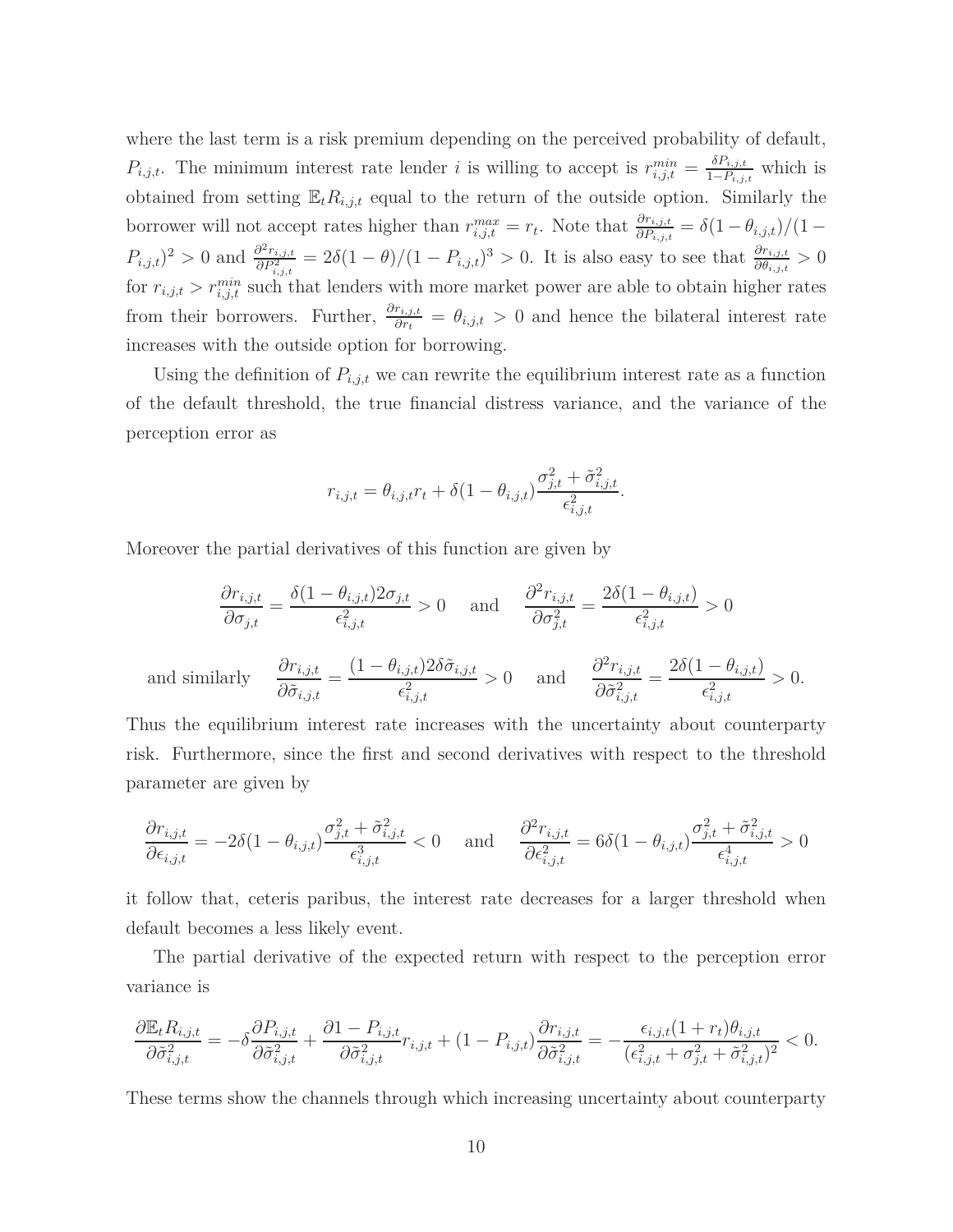risk affects the expected return. First, it decreases  $\mathbb{E}_t R_{i,j,t}$  as  $\frac{\partial P_{i,j,t}}{\partial \tilde{\sigma}^2}$  $\frac{\partial F_{i,j,t}}{\partial \tilde{\sigma}^2_{i,j,t}} > 0$  and hence loss given default becomes more likely. Second, it increases the risk premium that is obtained if the borrower survives. However, the net effect is negative and thus the expected return decreases for a larger perception error variance.

The preceding analysis reveals that the bilateral equilibrium interest rate under the asymmetric information problem, here parametrized by the perception error variance, is not Pareto efficient. Indeed, we can compute the interest rate and expected return for the perfect information case where  $\tilde{\sigma}^2_{i,j,t} = 0$  (denoted by  $r^{PI}_{i,j,t}$  and  $\bar{R}^{PI}_{i,j,t}$ ) and compare it with the asymmetric information case

$$
r_{i,j,t} - r_{i,j,t}^{PI} = \frac{\delta(1 - \theta_{i,j,t})\tilde{\sigma}_{i,j,t}^2}{\epsilon_{i,j,t}^2} > 0
$$
  

$$
\bar{R}_{i,j,t}^{PI} - \bar{R}_{i,j,t} = \frac{\epsilon_{i,j,t}^2(1 + r_t)\theta_{i,j,t}\tilde{\sigma}_{i,j,t}^2}{(\epsilon_{i,j,t}^2 + \sigma_{j,t}^2)(\epsilon_{i,j,t}^2 + \sigma_{j,t}^2 + \tilde{\sigma}_{i,j,t}^2)} > 0
$$

which gives the total reduction in per dollar surplus of the loan due to the asymmetric information problem. This surplus loss can be reduced by the banks' peer monitoring efforts that reduce counterparty risk uncertainty as we will discuss in the next section.

## 2.4 Peer Monitoring, Counterparty Search and Transaction Volumes

Banks can engage in costly peer monitoring targeted at mitigating asymmetric information problems about counterparty risk. Therefore, we introduce the  $(N \times 1)$  vector  $m_{i,t} = (m_{i,1,t}, ..., m_{i,N,t})'$  with each  $m_{i,j,t} \in \mathbb{R}_0^+$  describing bank *i*'s monitoring of bank *j*. In particular,  $m_{i,j,t}$  denotes the expenditure that bank  $i$  incurred in period  $t$  in monitoring bank *j*. The *added information* that bank *i* acquires about bank *j* in period *t* is assumed to be a linear function of the monitoring expenditure in period *t* and the occurrence of transaction  $l_{i,j,t}$  during the trading session  $t$ ,

$$
\phi_{i,j,t} = \phi(m_{i,j,t}, l_{i,j,t}) = \beta_{\phi} + \beta_{1,\phi} m_{i,j,t} + \beta_{2,\phi} l_{i,j,t}.
$$
\n(3)

The added information affects the perception error variance in future periods, compare equation (1). By allowing  $\phi_{i,j,t}$  to be a function of both  $l_{i,j,t}$  and  $m_{i,j,t}$ , we distinguish between (costly) active information acquisition such as costly creditworthiness checks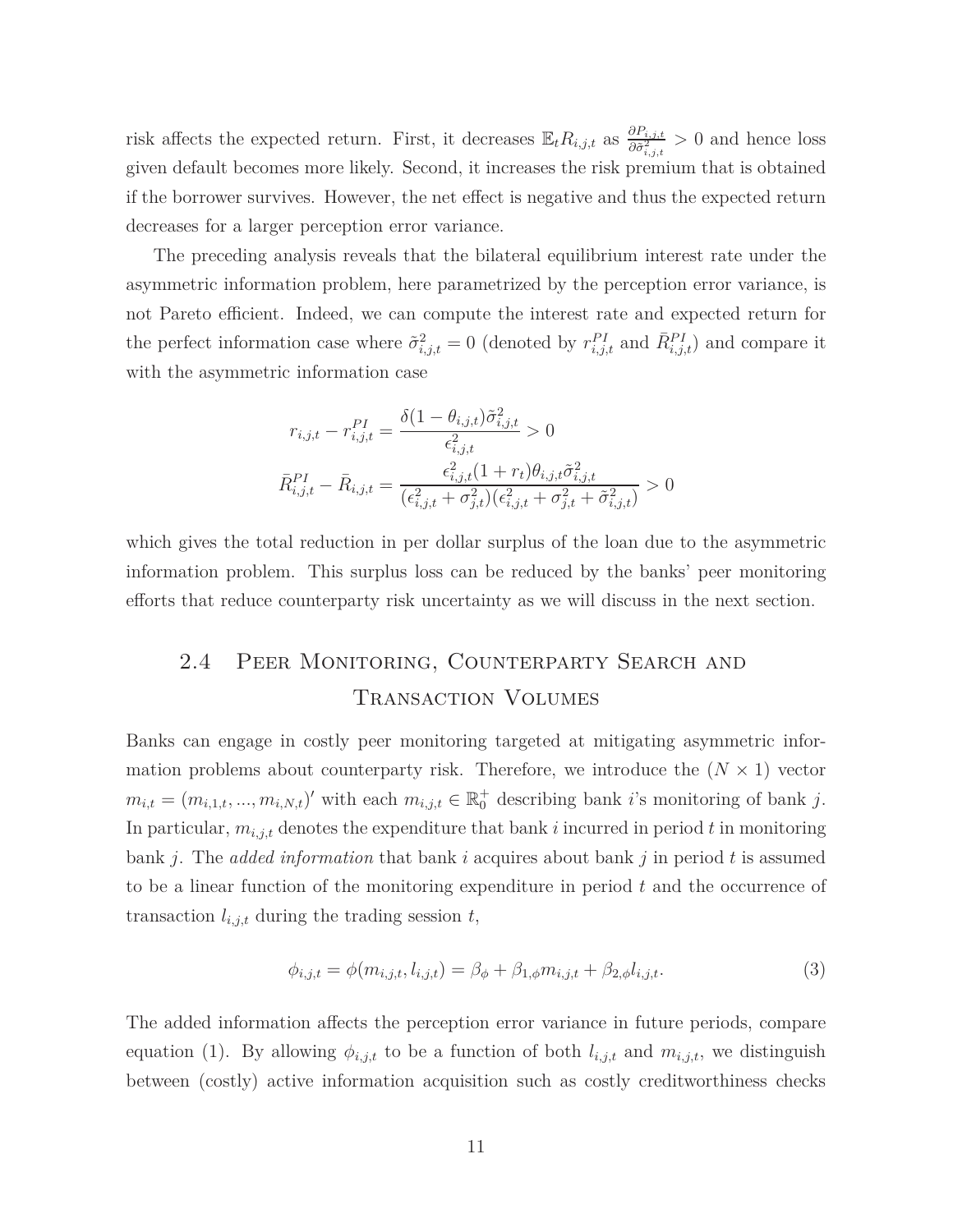and freely obtained information and trust building via repeated interaction.<sup>7</sup>

The possibility of bilateral Nash bargaining between banks *i* and *j* as described in the previous subsection occurs only if these two banks have established a contact. This is an important consequence of the decentralized structure of interbank markets, see Ashcraft and Duffie (2007) and Afonso and Lagos (2012). Therefore we introduce  $\eta_{i,j,t} \in \{0,1\}$ that indicates if a *link* between bank *i* and *j* is 'open' and negotiations are possible. We model this variable as a product of two independent random variables

$$
\eta_{i,j,t} = B_{i,j,t} U_{i,j,t},\tag{4}
$$

where  $B_{i,j,t}$  is a Bernoulli random variable with success probability  $\lambda_{i,j,t}$  that can be influenced by the search efforts of bank *j* directed towards lender *i*

$$
B_{i,j,t} \sim \text{Bernoulli}(\lambda_{i,j,t}) \text{ with } \lambda_{i,j,t} = \lambda(s_{j,i,t}). \tag{5}
$$

The variable  $s_{j,i,t} \in \mathbb{R}_0^+$  captures the search cost incurred by bank *j* (with a liquidity deficit) when approaching lender *i* (assuming loans are borrower initiated). We collect all search efforts of bank *j* in the  $(N \times 1)$  vector  $s_{j,t} = (s_{1,i,t}, ..., s_{N,i,t})'$ . By making search endogenous we differ from the exogenous matching function used by Afonso and Lagos (2012). This step is crucial in modeling observed interbank relationships as banks will prefer to exchange funds with preferred lending partners that offer the most favorable credit conditions.

For the search technology we assume that for increasing search efforts two banks are more likely to establish a contact and engage in interest rate negotiations. Specifically, we model the mean of the binary  $B_{i,j,t}$  by a logistic function

$$
\lambda_{i,j,t} = \lambda(s_{j,i,t}) = \frac{1}{1 + \exp(-\beta_{\lambda}(s_{j,i,t} - \alpha_{\lambda}))},
$$

with  $\beta_{\lambda} > 0$  and  $\alpha_{\lambda} > 0$ . Note that if  $\beta_{\lambda} \to \infty$  this function converges to a step function that corresponds to a deterministic link formation at fixed cost  $\alpha_{\lambda}$ . Also note that for  $s_{j,i,t} = 0$  we still have  $\lambda_{i,j,t} > 0$ , so even with zero expenditure there is still a possibility of

<sup>7</sup>We do not differentiate between screening and monitoring efforts. Monitoring costs are for instance labor cost for credit analysts, etc. Freely obtained information relates for instance to Babus (2011) who argues that by having a established credit relationship lenders learn about reneged or delayed repayments of their borrowers. We assume that banks' monitoring decisions are made subject to the constraint  $\beta_{2,\phi} = 0$ .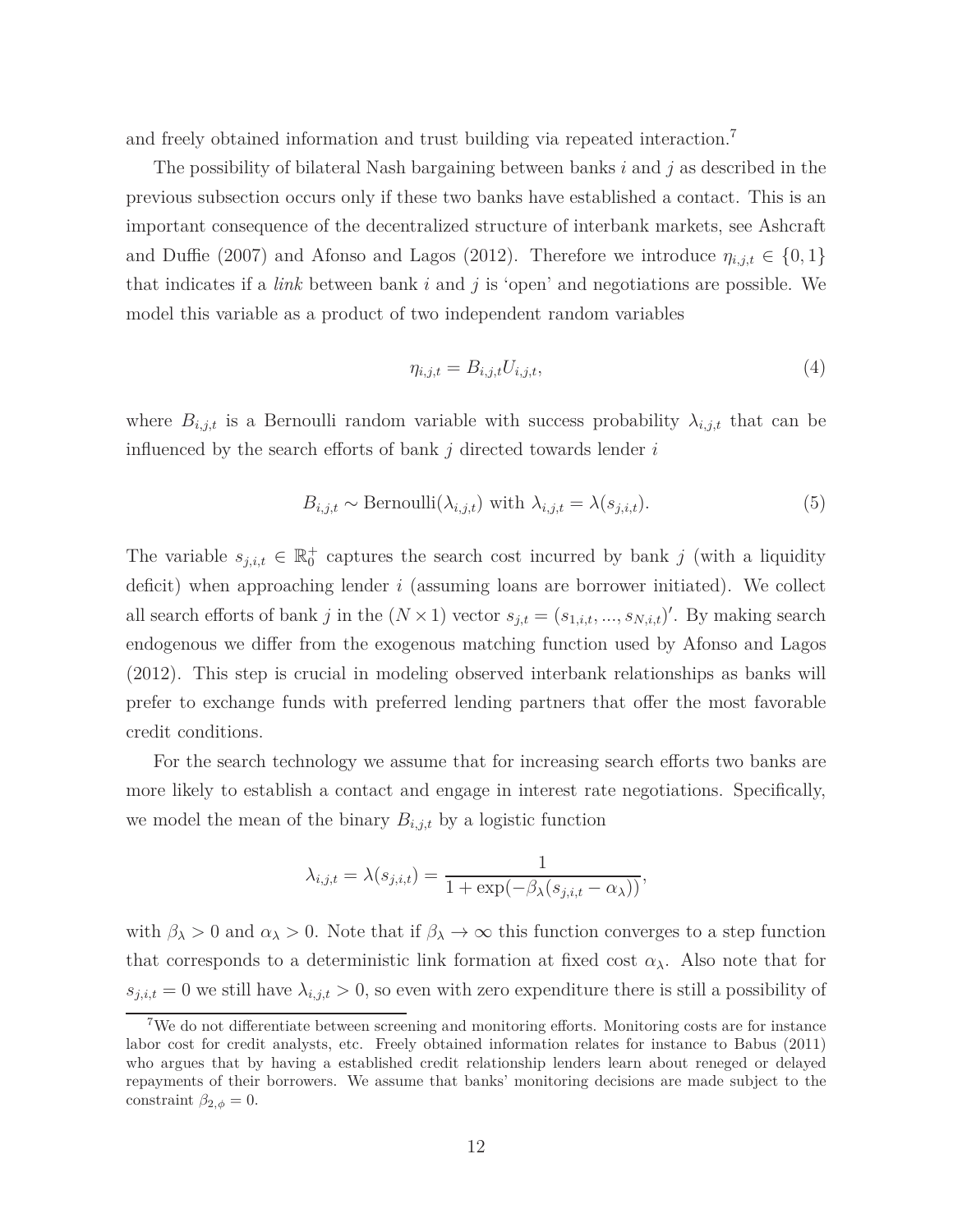a link emereging. Compare also the extended use of logistic transformations with linear index functions in the discrete choice literature, in particular the trading relationship model by Weisbuch et al. (2000).

The exogenous shock  $U_{i,j,t} \in \{0,1\}$  in equation (4) is needed for a technical reason: it ensures that a bank is only paired with at most one counterpart at each time instance. Such a random matching is a common simplification to achieve tractability in structural network modeling as it avoids solving a complicated multilateral bargaining problem at each time, see Babus (2011) amongst others. Note that due to this simplification there is only one open link for each bank at each instance in time.<sup>8</sup>

Finally, the actual bilateral transaction volume at time *t* is given by

$$
y_{i,j,t} = \begin{cases} \zeta_{i,j,t} & \text{if } \eta_{i,j,t} = 1 \land r_{i,j,t} \le r_t \\ 0 & o/w \end{cases}
$$
 (6)

such that loans are granted if and only if two banks are in contact, negotiation is possible, and the bargaining is successful in the sense that the bilateral equilibrium interest rate is smaller than the outside option. We assume that for positive loan amounts the transaction volumes are given by the largest feasible amount that the banks can exchange given their current balances

$$
\zeta_{i,j,t} = \min \{ \zeta_{i,t}, -\zeta_{j,t} \} \mathbb{I}(\zeta_{i,t} \ge 0) \mathbb{I}(\zeta_{j,t} \le 0). \tag{7}
$$

Hence, for sufficiently good risk assessment, the interest rates are directly affected by monitoring effort of bank *i* and matching only by search efforts of bank *j*, i.e. the volumes of granted loans are exogenously determined by *ζi,j,t*. Thus we abstract from credit rationing on the intensive margin of volumes. The model hence focuses on explaining the extensive margin and the variation in interest rates. Note also that we abstract from liquidity hoarding for precautionary reasons, see Acharya and Merrouche (2010), and solely concentrate on the role of counterparty risk uncertainty.

## 2.5 PROFIT MAXIMIZATION AND

<sup>&</sup>lt;sup>8</sup>For a given data frequency (in our analysis daily) we therefore draw multiple intra-period liquidity shocks such that multiple links and counterparties over the day are possible. Controls and other variables than liquidity shocks are assumed to change on a daily frequency though. This assumption is merely made for computational convenience.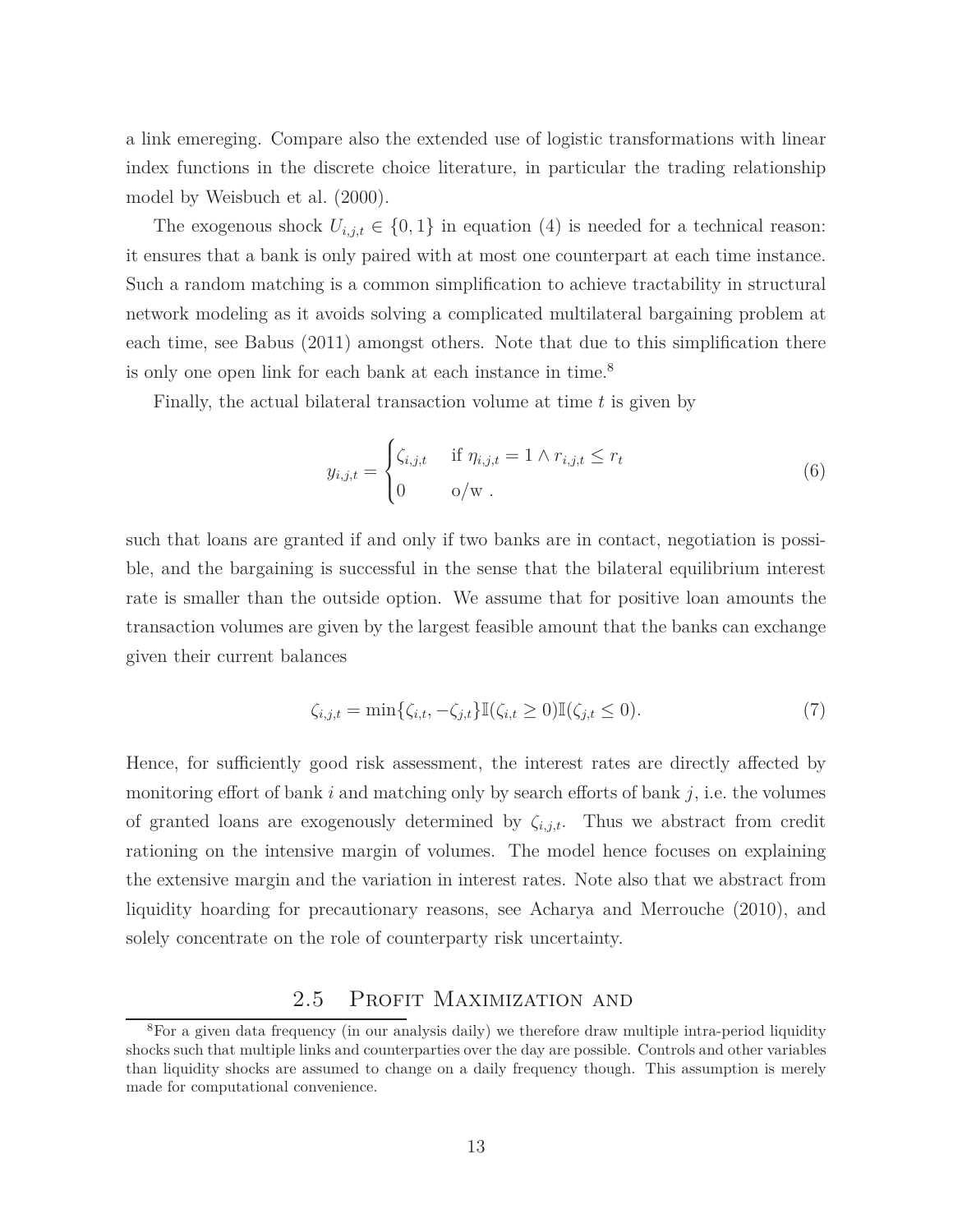#### Optimal Dynamic Monitoring and Search

Each bank faces the dynamic problem of allocating resources to monitoring counterparties and choosing which bank to approach for transaction to maximize expected discounted payoffs of interbank trading. The objective function of each bank  $i \in \{1, ..., N\}$  thus takes the same form

$$
\max_{\{m_{i,t}s_{i,t}\}} \mathbb{E}_t \sum_{s=t}^{\infty} \left[ \prod_{v=0}^s \left( \frac{1}{1+r_v} \right) \pi_{i,s}(m_{i,t}, s_{i,t}) \right],
$$

where  $\pi_{i,t}$  denotes the interbank profit of bank *i* at time *t*;  $r_t$  denotes the riskless lending rate at time *t* that is used for discounting. Note that the intertemporal problem is made operational by conditioning on the equilibrium interest rates  $r_{i,j,t}$  characterized in section 2.3. Hence, in this section these interest rates appear as a restriction on the optimization instead of an argument of the objective function. Assuming a fixed riskless interest rate  $r_t = r \,\forall t \in \mathbb{N}$ , the objective function above reduces to,

$$
\max_{\{m_{i,t}, s_{i,t}\}} \mathbb{E}_t \sum_{s=t}^{\infty} \left(\frac{1}{1+r}\right)^{s-t} \pi_{i,s}(m_{i,s}, s_{i,s}). \tag{8}
$$

The only unspecified function in the objective function above is the profit function  $\pi_{i,s}(m_{i,s}, s_{i,s})$ . Naturally, period *t* interbank profits of bank *i* written in terms of surplus over the outside options are given by  $9$ 

$$
\pi_{i,t} = \sum_{j=1}^{N} \bar{R}_{i,j,t} y_{i,j,t} + (r_t - r_{j,i,t}) y_{j,i,t} - m_{i,j,t} - s_{i,j,t}.
$$

The true dynamic stochastic constrained optimization problem of bank *i* can thus be formulated as the maximization in (8) subject to the restrictions imposed by the structure laid down in Sections 2.1-2.4. Unfortunately, it is computationally infeasible to work with the exact solution to this optimization problem for two different reasons.

First, attempting to use *N* different policy functions for the *N* different banks would make simulation and estimation prohibitively time-consuming even in large computer clusters. We thus impose that all banks make use of a 'general' policy function derived

<sup>&</sup>lt;sup>9</sup>Note here that default does not enter banks' objective functions  $(\bar{R}_{i,j,t}y_{i,j,t}$  not  $R_{i,j,t}y_{i,j,t})$  and is only considered in the pricing of interbank loans. While once could incorporate actual bank default into the model this is not essential for explaining the basic mechanisms of peer monitoring and counterparty search.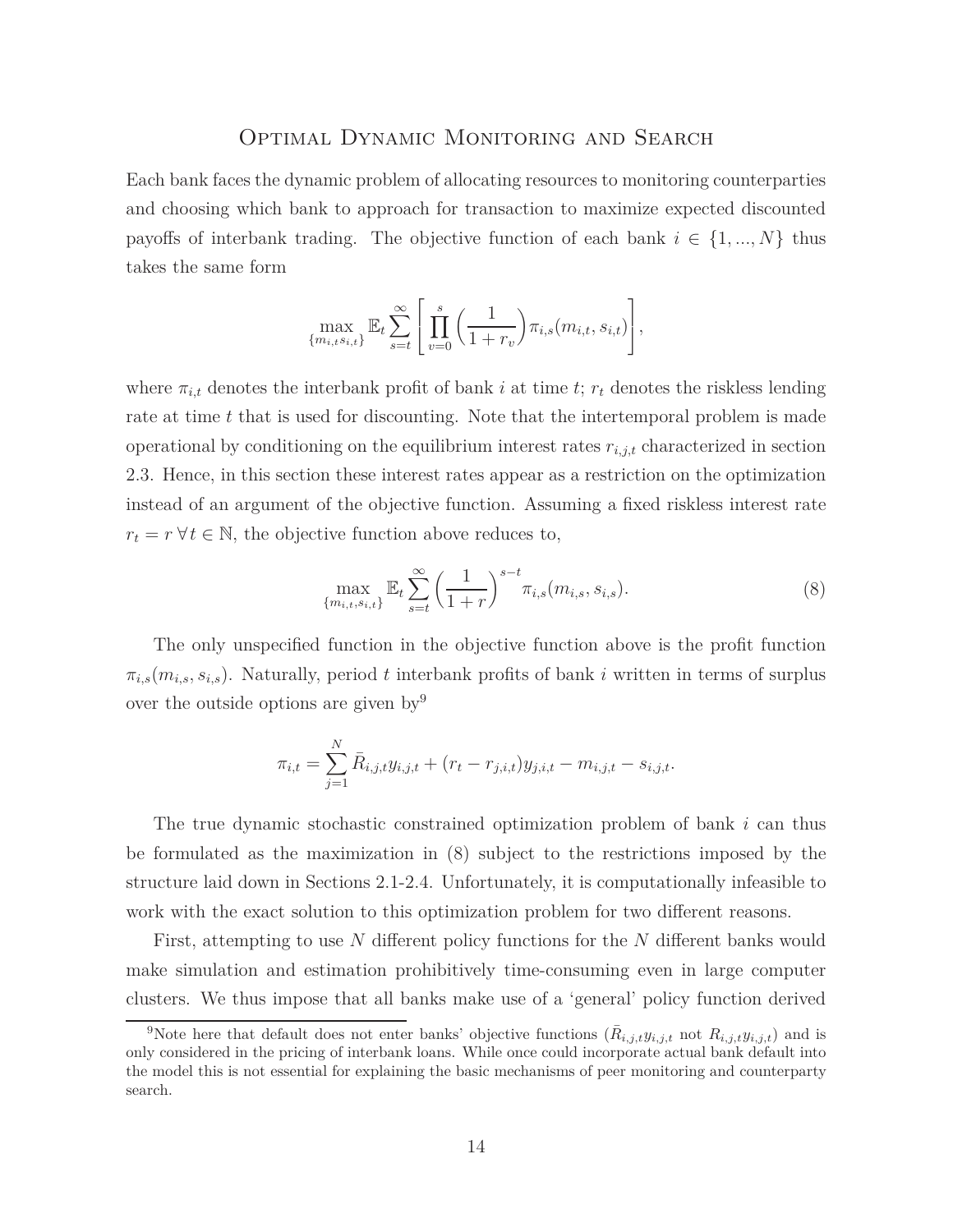at the central distribution of the liquidity shocks  $\mathcal{N}(\mu_{\mu}, \mu_{\sigma})$ . This allows us to derive a unique policy function that can be used by all banks to map state variables into decision variables. It is important to highlight that each bank still makes unique decisions that reflect the magnitude of the liquidity shocks faced by the bank at any moment of time as well as its unique history in terms of both state and control variables. It is only the map from state to control variables that is common to the 'central' map.

Second, the lack of smoothness of the dynamic optimization problem prevents us from obtaining analytic optimality conditions. Although numerical solutions are in theory possible, these would once again make simulation and estimation prohibitively timeconsuming. This occurs because the optimization problem is not smooth due to the presence of step functions in the construction of *yi,j,t*. Hence, it cannot be solved by any of the familiar methods from calculus of variations (Euler-Lagrange), dynamic programming (Bellman equation), or optimal control theory (Hamiltonian). We consider therefore an approximate smooth problem where we replace the step functions by a continuously differentiable function.<sup>10</sup> This allows us to use the calculus of variations that is well understood and the most widely applied method to solve constrained dynamic stochastic optimization problems in structural economics; see e.g. Judd (1998) and DeJong and Dave (2006). We thus obtain Euler equations that constitute approximate solutions to the original non-differentiable model.

Substituting out all definitions except for the law of motion for  $\tilde{\sigma}^2_{i,j,t}$ , we can write the Lagrange function with multiplier  $\mu_{i,j,t}$  given by

$$
\mathcal{L} = \mathbb{E}_t \sum_{s=t}^{\infty} \left( \frac{1}{1+r} \right)^{s-t} \sum_{j=1}^{N} \pi_{i,j,t}(m_{i,j,t}, s_{i,j,t}, \tilde{\sigma}_{i,j,t}^2) + \mu_{i,j,t}(\xi(m_{i,j,t}, \tilde{\sigma}_{i,j,t}^2) - \tilde{\sigma}_{i,j,t+1}^2),
$$

where we made the arguments that can be influences by bank *i*'s decision explicit. The Euler equations that establish the first-order-conditions to the infinite-horizon nonlinear dynamic stochastic optimization problem can then be obtained by optimizing the Lagrange function w.r.t. to the control variables and the dynamic constraints, see e.g. Heer and Maußner (2005). Under usual regularity conditions the integration and differentia-

<sup>&</sup>lt;sup>10</sup>Specifically, we use a logistic functions  $l(x) = \frac{1}{1+\exp(-\beta_x x)}$  with large scale parameter  $\beta_x$  to approximate the step function  $\mathbb{I}(x \geq 0)$ . Note that for a growing scale parameter the logistic transformation approximates the step function arbitrary well.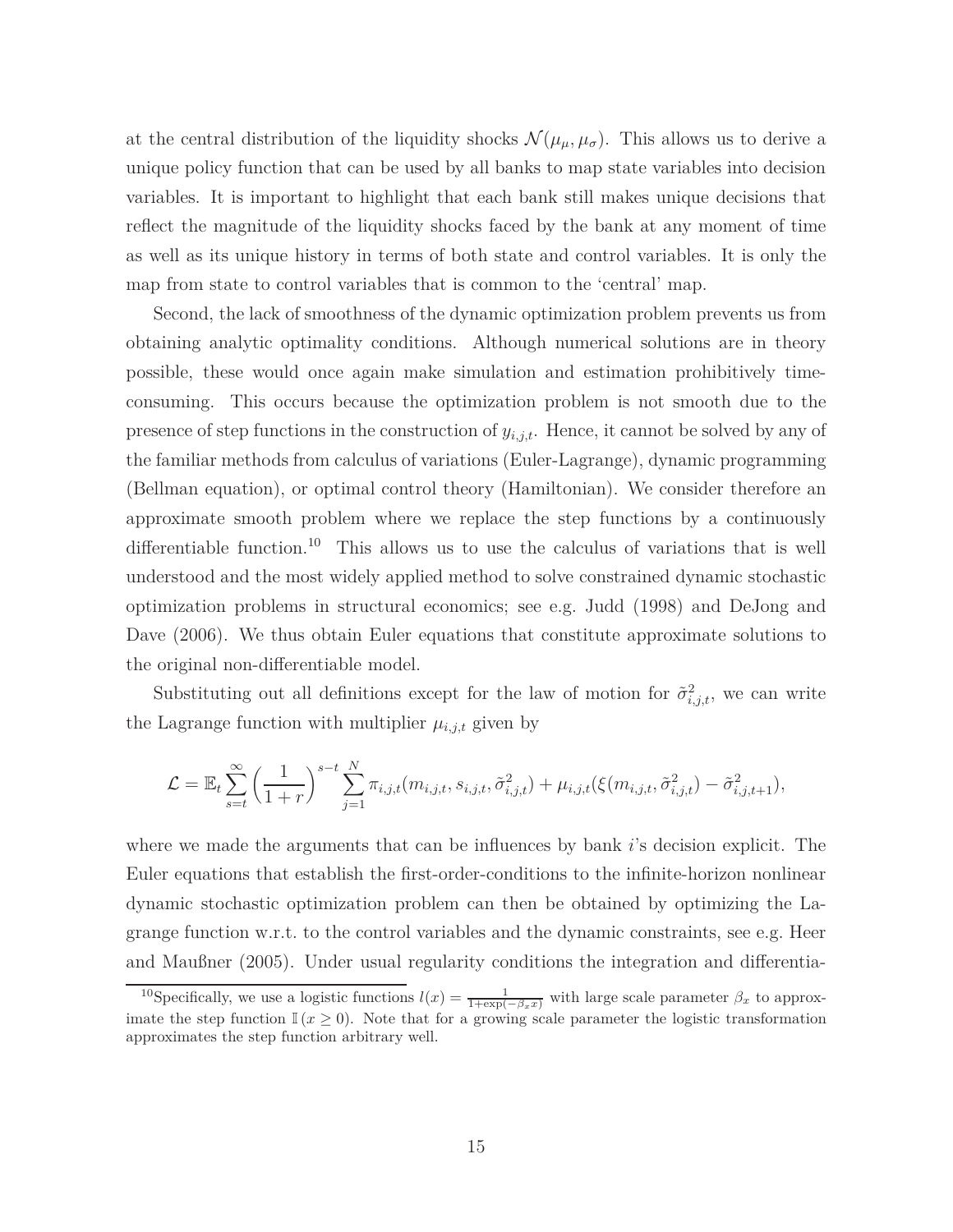tion steps can be interchanged and we obtain

$$
\frac{\partial \mathcal{L}}{\partial m_{i,j,t}} = 0 \Leftrightarrow \mathbb{E}_{t} \left[ \frac{\partial \pi_{i,j,t}}{\partial m_{i,j,t}} + \mu_{i,j,t} \frac{\partial \xi_{i,j,t}}{\partial m_{i,j,t}} \right] = 0
$$
\n
$$
\frac{\partial \mathcal{L}}{\partial \tilde{\sigma}_{i,j,t+1}^{2}} = 0 \Leftrightarrow \mathbb{E}_{t} \left[ -\mu_{i,j,t} + \frac{1}{1+r} \left( \frac{\partial \pi_{i,j,t+1}}{\partial \tilde{\sigma}_{i,j,t+1}^{2}} + \mu_{i,j,t+1} \frac{\partial \xi_{i,j,t+1}}{\partial \tilde{\sigma}_{i,j,t+1}^{2}} \right) \right] = 0
$$
\n
$$
\frac{\partial \mathcal{L}}{\partial s_{i,j,t}} = 0 \Leftrightarrow \mathbb{E}_{t} \left[ \frac{\partial \pi_{i,j,t}}{\partial s_{i,j,t}} + \frac{1}{1+r} \frac{\partial \pi_{i,j,t+1}}{\partial s_{i,j,t}} \right] = 0
$$
\n
$$
\frac{\partial \mathcal{L}}{\partial \mu_{i,j,t}} = 0 \Leftrightarrow \mathbb{E}_{t} \left[ \tilde{\sigma}_{i,j,t+1}^{2} - \xi(\phi_{i,j,t}, \tilde{\sigma}_{i,j,t}^{2}) \right] = 0
$$

for all counterparties  $j \neq i$  and all t. Substituting out the Lagrange multipliers and taking fixed values at time *t* out of the expectation gives the Euler equation for the optimal monitoring path,

$$
\frac{\partial \pi_{i,j,t}}{\partial m_{i,j,t}} = \frac{1}{1+r} \frac{\partial \xi_{i,j,t}}{\partial m_{i,j,t}} \mathbb{E}_t \left( \frac{\partial \xi_{i,j,t+1}}{\partial \tilde{\sigma}_{i,j,t+1}^2} \frac{\frac{\partial \pi_{i,j,t+1}}{\partial m_{i,j,t+1}}}{\frac{\partial \xi_{i,j,t+1}}{\partial m_{i,j,t+1}}} - \frac{\partial \pi_{i,j,t+1}}{\partial \tilde{\sigma}_{i,j,t+1}^2} \right).
$$
(9)

that equates marginal cost and discounted expected future marginal benefits of monitoring. Unlike monitoring expenditures, search becomes effective in the same period it is exerted and does not directly alter future matching probabilities. Thus the first-order condition for the optimal search path is given by

$$
\frac{\partial \pi_{i,j,t}}{\partial s_{i,j,t}} = -\mathbb{E}_t \frac{\partial \pi_{i,j,t}}{\partial s_{i,j,t}},\tag{10}
$$

leading to the usual marginal cost equals expected marginal benefits in each period without any discounting. Note that because the first-order conditions hold for all  $j \neq i$ and the marginal cost of monitoring and search is the same across all  $j$ , the conditions also imply that (discounted) expected marginal profits of monitoring and search must be the same across different banks *j*.

The transversality condition for the dynamic problem is obtained as the limit to the endpoint condition from the corresponding finite horizon problem and requires that

$$
\lim_{T \to \infty} \mathbb{E}_t \left[ \left( \frac{1}{1+r} \right)^{T-2} \frac{\partial \pi_{i,j,T-1}}{\partial m_{i,j,T-1}} - \left( \frac{1}{1+r} \right)^{T-1} \frac{\partial \pi_{i,j,T}}{\partial \tilde{\sigma}_{i,j,T}^2} \frac{\partial \xi_{i,j,T-1}}{\partial m_{i,j,T-1}} \right] = 0.
$$

Thus in the limit the expected marginal cost of investing in monitoring must be equal to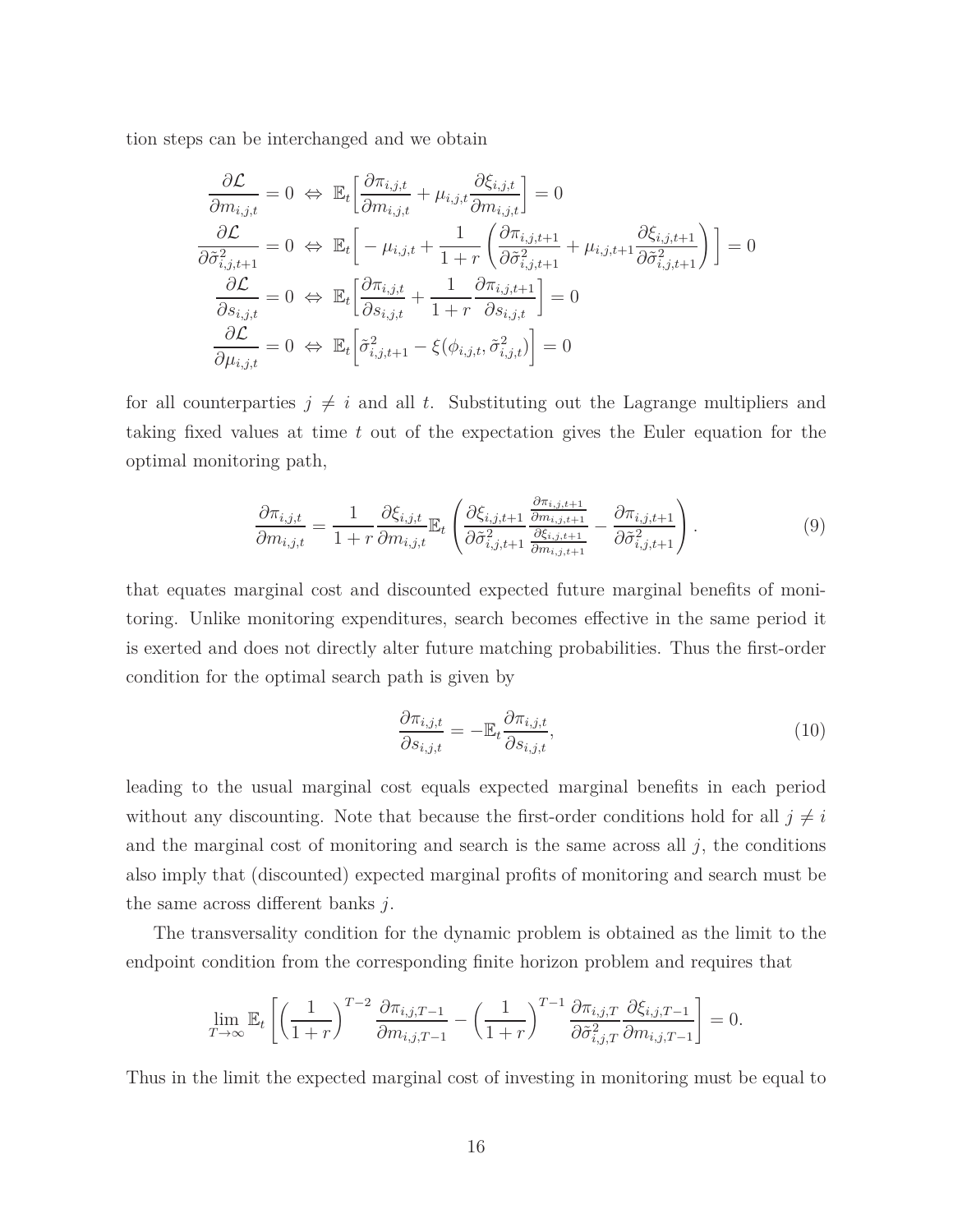the expected marginal return. Under appropriate concavity conditions on the objective function, the Euler equation and the transversality condition are sufficient conditions for an optimal solution. Note that we have ignored the non-negativity constraints  $m_{i,j,t} \geq 0$ and  $s_{i,j,t} \geq 0$  and hence assumed an interior solution.

## 2.6 Simulating from Optimal Policy Functions Under Adaptive Expectations

Following the bulk of the literature on stochastic dynamic modeling, see e.g. DeJong and Dave (2006) and Ruge-Murcia (2007), we simulate from the structural model by first deriving the optimal policy rules, linearizing them and then adopting an expectation generating mechanism that delivers the reduced form of the model.

### 2.6.1 SOLUTION TO FOCS

The 'central' Euler equations for the optimal monitoring decisions given in (9) can be written as

$$
\mathbb{E}_{t} f(m_{i,j,t}, m_{i,j,t+1}, \tilde{\sigma}_{i,j,t}^2, \tilde{\sigma}_{i,j,t+1}^2, \lambda_{i,j,t+1}, z_{i,j,t+1}) = 0
$$

where we use  $z_{i,j,t} = U_{i,j,t} \zeta_{i,j,t}$  to collect the exogenous shocks that cannot be influenced by any bank in the network.

We linearize the function *f* by a first-order Taylor expansion around a point where the network is stable in some sense. We therefore introduce the concept of the *mean* steady steady denoted by  $(\tilde{m}_{i,j}, \tilde{m}_{i,j}, \tilde{\tilde{\sigma}}_{i,j}^2, \tilde{\tilde{\sigma}}_{i,j}^2, \tilde{\lambda}_{i,j}, \tilde{z}_{i,j})$ . The mean steady-state does not correspond to the steady-state of the system where all shocks are set to zero, but it is obtained from setting  $z_{i,j,t}$  to  $\tilde{z}_{i,j} := \mathbb{E} z_{i,j,t}$  and  $\eta_{i,j,t}$  to  $\tilde{\eta}_{i,j} := \mathbb{E} \eta_{i,j}$ , and then finding the time-invariant  $(\tilde{m}_{i,j}, \tilde{\lambda}_{i,j}, \tilde{\tilde{\sigma}}_{i,j}^2)$  such that the Euler equation holds. We do not expand the function *f* around the usual steady-state because at this point  $\hat{\zeta}_{i,j} = 0$  and hence the network is inactive as  $\tilde{y}_{i,j} = 0$  and it corresponds to a critical points where all partial derivatives are zero.

In the following expansion we write  $h_x := \frac{\partial h(x,y)}{\partial x}$  and use  $\hat{x} := x - \tilde{x}$  to denote deviation from mean steady-state values. Applying the first-order Taylor expansion around the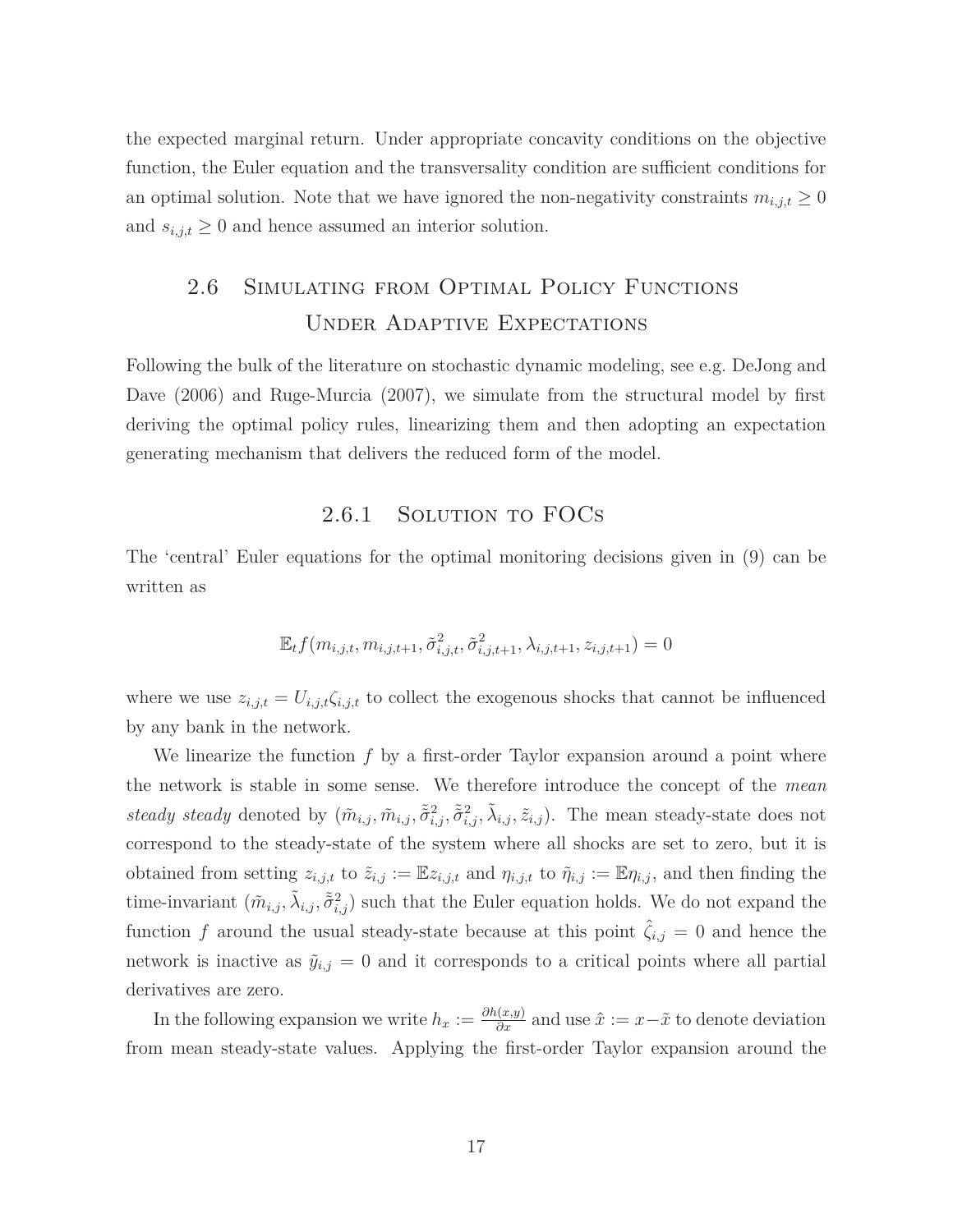mean steady-state gives

$$
f \approx \tilde{f} + f_{m_{i,j,t}} \hat{m}_{i,j,t} + f_{m_{i,j,t+1}} \hat{m}_{i,j,t+1} + f_{\tilde{\sigma}_{i,j,t}}^2 \hat{\tilde{\sigma}}_{i,j,t}^2 + f_{\tilde{\sigma}_{i,j,t+1}} \hat{\tilde{\sigma}}_{i,j,t+1}^2 + f_{\lambda_{i,j,t+1}} \hat{\lambda}_{i,j,t+1} + f_{z_{i,j,t+1}} \hat{z}_{i,j,t+1}
$$

where  $\tilde{f} := f(\tilde{m}_{i,j}, \tilde{m}_{i,j}, \tilde{\tilde{\sigma}}_{i,j}^2, \tilde{\tilde{\sigma}}_{i,j}^2, \tilde{\lambda}_{i,j}, \tilde{z}_{i,j})$  and all derivatives are evaluated at the expansion point, i.e. the mean steady-state. Note that  $\tilde{f} = 0$  by construction.

We then obtain the approximate Euler equation for monitoring as

$$
\mathbb{E}_{t}\Big[f_{m_{i,j,t}}\hat{m}_{i,j,t}+f_{m_{i,j,t+1}}\hat{m}_{i,j,t+1}+f_{\sigma_{i,j,t}^{2}}\hat{\sigma}_{i,j,t}^{2}+f_{\tilde{\sigma}_{i,j,t+1}^{2}}\hat{\sigma}_{i,j,t+1}^{2}+f_{\lambda_{i,j,t+1}}\hat{\lambda}_{i,j,t+1}+f_{z_{i,j,t+1}}\hat{z}_{i,j,t+1}\Big]=0
$$

which we rearrange to get the linear policy function

$$
m_{i,j,t} = a_m + b_m \tilde{\sigma}_{i,j,t}^2 + c_m \mathbb{E}_t \tilde{\sigma}_{i,j,t+1} + d_m \mathbb{E}_t m_{i,j,t+1} + e_m \mathbb{E}_t \lambda_{i,j,t+1} + f_m \mathbb{E}_t z_{i,j,t+1}, \quad (11)
$$

where the intercept and slope coefficients are functions of the structural model parameters. This equation shows that the optimal monitoring expenditures of bank *i* towards bank *j* depends on the current state of uncertainty, the expected future uncertainty, the expected monitoring intensity in the next period, the expected volume of the loan, and on the expected probability of being contacted by bank *j*.

Because the derivative of the probability of success of the Bernoulli variable  $\lambda'(s_{i,j,t})$  is invertible, we obtain an analytical solution to the first order-condition that characterizes any interior solution with positive search levels and obtain

$$
s(\Delta_{i,j,t}) := 1/\beta_{\lambda} \log \left( 0.5(\sqrt{\Delta_{i,j,t}\beta_{\lambda}(\Delta_{i,j,t}\beta_{\lambda} - 4)} + \Delta_{i,j,t}\beta_{\lambda} - 2)e^{\alpha_{\lambda}\beta_{\lambda}}) \right) \tag{12}
$$

for  $\Delta_{i,j,t}\beta_{\lambda}(\Delta_{i,j,t}\beta_{\lambda}-4)\geq 0$  where  $\Delta_{i,j,t}:=\mathbb{E}_{t}[U_{j,i,t}I_{j,i,t}\zeta_{j,i,t}(r_{t}-r_{j,i,t})]$  is the expected surplus (relative to the outside option  $r_t$ ) of bank *i* when borrowing funds from lender *j*. The optimal search level of bank *i* towards bank *j* at time t is thus given by

$$
s_{i,j,t} = \begin{cases} s(\Delta_{i,j,t}) & \text{for } \Delta_{i,j,t}\lambda(s(\Delta_{i,j,t})) - s(\Delta_{i,j,t}) \ge 0\\ 0 & \text{for } \Delta_{i,j,t}\lambda(s(\Delta_{i,j,t})) - s(\Delta_{i,j,t}) < 0. \end{cases}
$$
(13)

That is for positive expected return net of search cost the solutions satisfies Equation (12). Note that  $s_{i,j,t}$  is a non-linear function of the expected surplus  $\Delta_{i,j,t}$ . Figure 1 depicts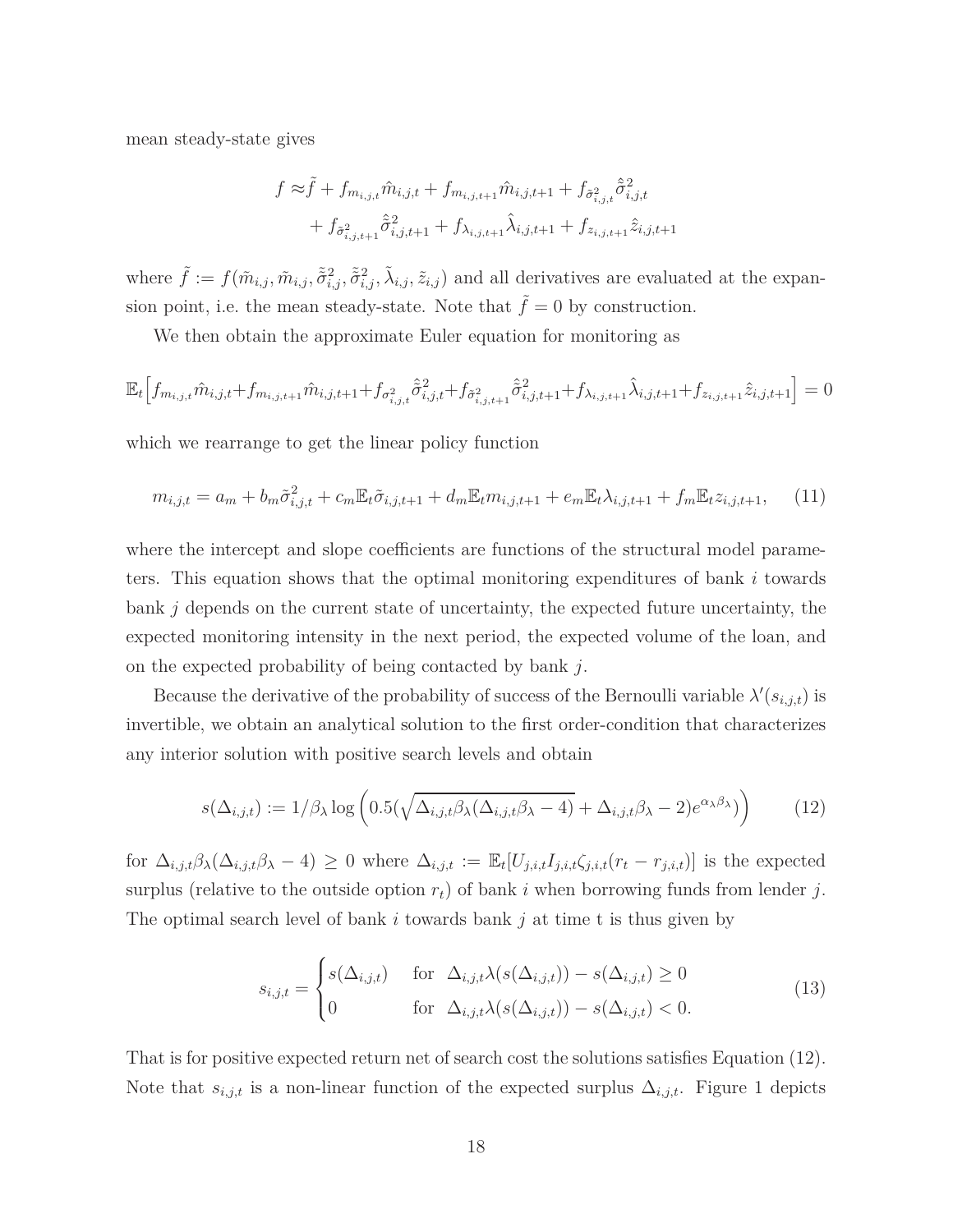the optimal search strategy  $s_{i,j,t}$  and implied  $\lambda_{i,j,t}$  as a function of  $\Delta_{i,j,t}$  for different parameter values of *β<sup>λ</sup>* and *αλ*.



Figure 1: Optimal search effort  $s_{i,j,t}$  and implied probability of success  $\lambda_{i,j,t}$  as a function of expected surplus  $\Delta_{i,j,t}$ , for different parameter values of  $\alpha_{\lambda}$  and  $\beta_{\lambda}$ .

As can be seen from Figure 1 the location and slope parameter affect how fast search efforts decrease, as well as on the actual location when a drop to zero search effort happens and the problem has a corner solution. It also is important to note that  $\lambda(0) > 0$  and hence even without search efforts two banks will eventually get connected to each other.

### 2.6.2 Adaptive Expectations

It is important to highlight that lender *i*'s monitoring level with respect to borrower *j* depends on the expectation of being approached for transaction by the latter. Similarly borrower *j*'s search level with respect to lender *i* depends on the expected surplus he can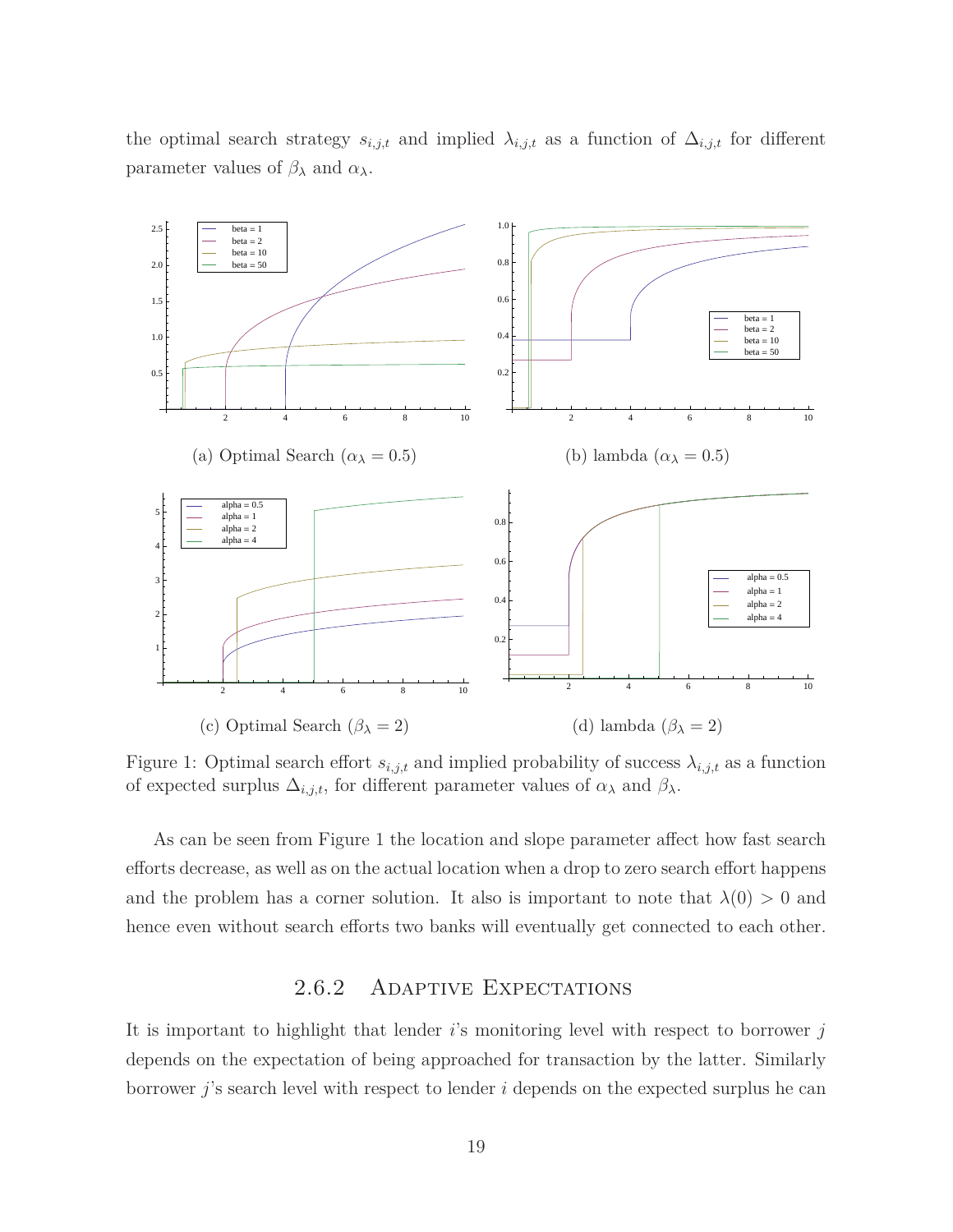obtain from borrowing from *i*. This interrelationship between monitoring and search creates the potential of the emergence of bilateral trading relationships where counterparty risk uncertainty is mitigated due to repeated monitoring. Expectations about credit conditions at other banks and about the choice variables of other banks play a crucial role in this mechanism.

We assume that banks form bank-specific *adaptive expectations* about future credit conditions in the market. However, banks are not only uncertain about future variables but also about present and past credit conditions at other banks. Therefore, the decisions of banks are the result of a complex web of expectations about past, present and future trading conditions that change every period as banks search, monitor and ultimately have contact with each other. This is an essential feature of the opaque interbank market structure, where information is not revealed in a central manner, but banks learn about credit condition at other banks only through contact and engaging in trade.

The adoption of adaptive expectations is justified in the first place by the fact that adaptive expectations are much easier to handle, see Mlambo (2012). Indeed, the impossibility of using the deterministic steady-state of the model as an approximation point for perturbation methods render rational expectation solution method impractical. On the contrary, since adaptive expectations are solely dependent on past observations, the numerical nature of the equilibrium point does not present extra difficulties.

The adaptive expectations hypothesis, which dates back to the 1950s, was adopted for modeling purposes as early as Harberger (1960). Contrary to popular belief, in many settings, there exists a collection of very strong econometric evidence supporting the adaptive expectations hypothesis against the rational expectations hypothesis; see e.g. Chow (1989) and Chow (2011). More recently, Evans and Honkapohja (1993) and Evans and Honkapohja (2001) showed that adaptive expectations are not only reasonable, but in many ways the most rational forecast method when the true process is unknown. In this paper we adopt the classical geometrically declining weights for which Chow (1989) and Chow (2011) also finds strong support.

In particular, the adaptive expectation formation of bank  $i$  concerning variable  $x_{i,j,t}$ draws from past experience according to an exponentially weighted moving average (EWMA)

$$
\mathbb{E}_t x_{i,j,t+1} := x_{i,j,t}^* = (1 - \lambda_x) x_{i,j,t-1}^* + \lambda_x x_{i,j,t},
$$
\n(14)

where all variables are in deviation from the mean steady-state values. In particular we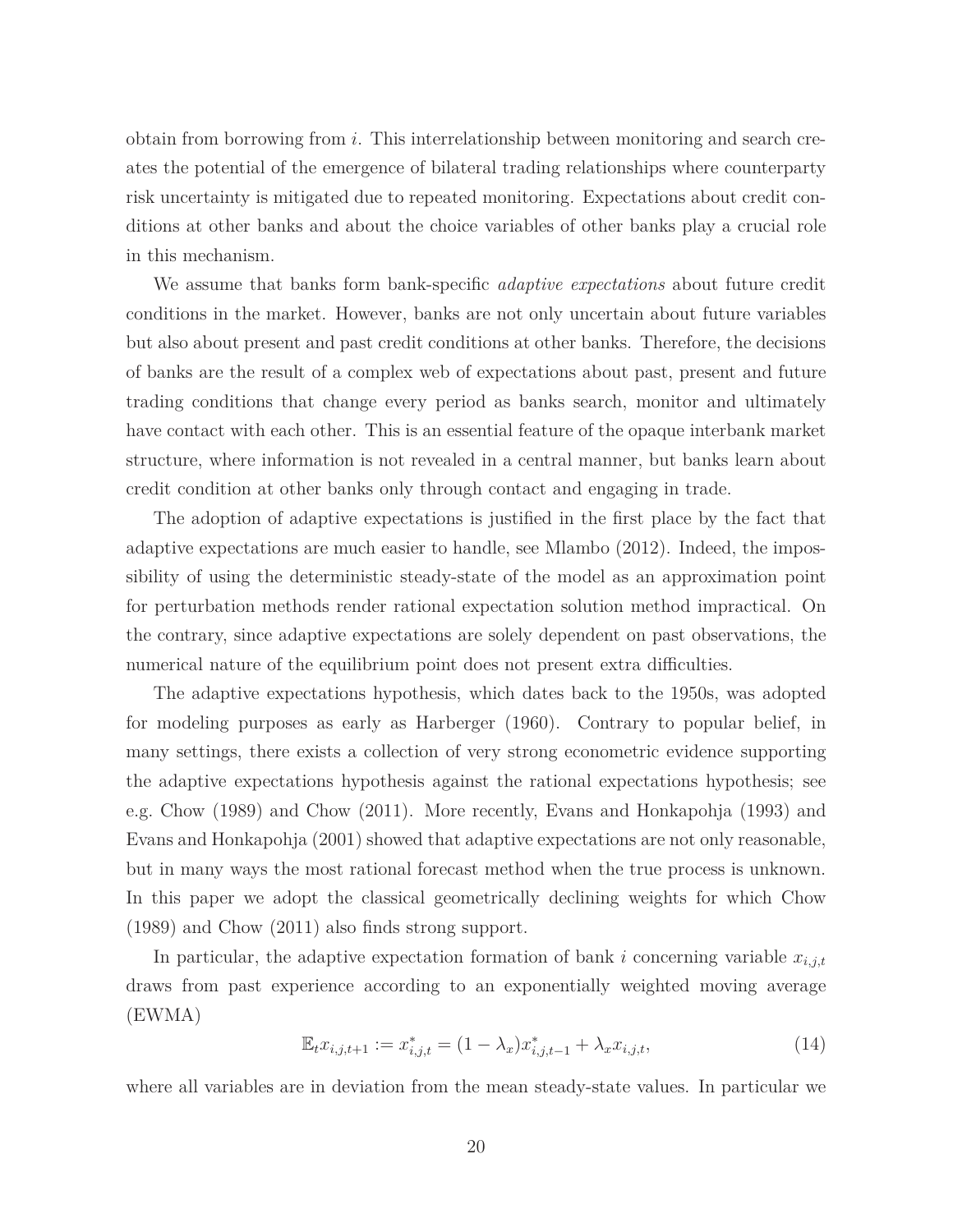use this forecasting rule for variables that are always observed by bank *i* (for instance,  $\hat{m}_{i,j,t}$ , the own monitoring effort). Due to the decentralized structure a bank however learns about credit condition at *other* banks only once upon contact. We incorporate this crucial feature of decentralized interbank markets by assuming that bank *i* uses the following forecasting rule,

$$
x_{i,j,t}^* = (1 - \lambda_x)x_{i,j,t-1}^* + \lambda_x \eta_{i,j,t} x_{i,j,t}.
$$
\n(15)

Recall that  $\eta_{i,j,t}(s_{j,i,t-1}) = 1$  denotes an 'open' connection. Hence new information about a counterparty is added to the last forecast only if the banks where in contact, otherwise the last forecast is not maintained but discounted by a factor  $(1-\lambda_x)$ . Thus if bank *i* and *j* are not in contact for a long time their expectations converge to the mean steady-state values. In both cases the initial value is assumed to be given by  $x_0^* = x_0$  and the parameter  $\lambda_x \in (0,1)$  determines the weight of the new observations at *t*. The EMWA assumes an AR(1) process for the conditional expectation of  $x_{i,j,t+1}$  with innovations  $\eta_{i,j,t}x_{i,j,t}$ . Note that for a stationary innovations sequence the EMWA forecasts are stationary. Some simple algebra also shows that  $x_{i,j,t}^* = \lambda_x \sum_{s=0}^{\infty} (1 - \lambda_x)^s \eta_{i,j,t-s} x_{i,j,t-s}$ , such that the expectation is a weighted average of all past observations with geometrically decaying weights.

#### 2.6.3 REDUCED FORM, STATIONARITY AND ERGODICITY

Substituting the adaptive expectation mechanism in (14) and (15) into the Euler equation for monitoring in (11) and the optimal search strategy in (13) allows us to re-write the full system in reduced form. The reduced form system takes the form of a nonlinear Markov autoregressive process,

$$
\mathbf{X}_t = \mathbf{G}_{\theta}(\mathbf{X}_{t-1}, \mathbf{e}_t)
$$

where  $G_{\theta}$  is a parametric vector function that depends on the structural model parameter  $\theta$ , and  $\mathbf{X}_t$  is the vector of all state-variables and control variables (observed or unobserved), and **e***<sup>t</sup>* is the vector of shocks driving the system. These shocks are the bank-specific liquidity shocks, the pair-specific shocks to the perception error variance, and the shocks that determine if a link between any two banks is open and trade is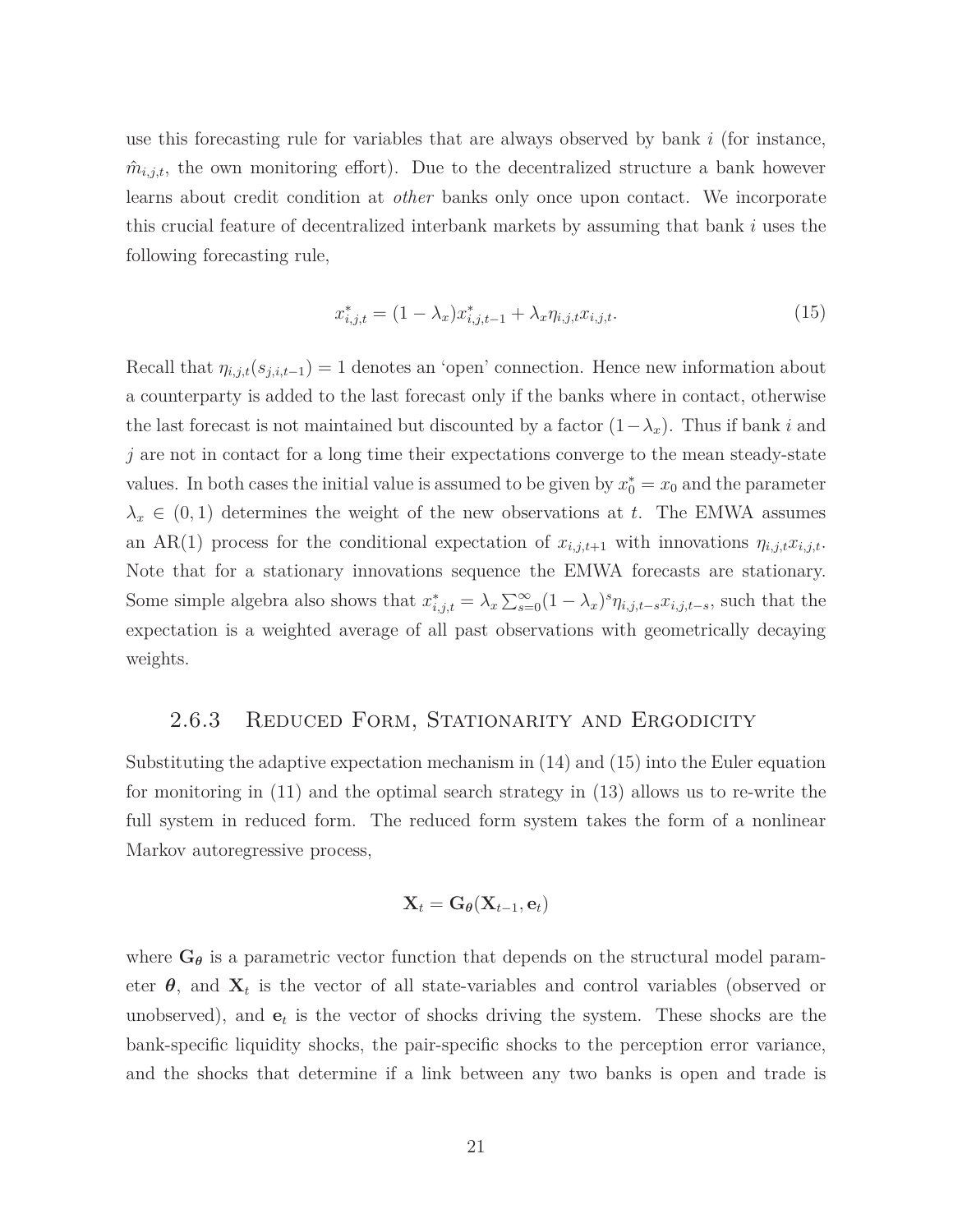possible. Obtaining the reduced form representation is crucial as it allows us to simulate network paths for both state and control variables under a given structural parameter vector. Furthermore, this model formulation allows us to describe conditions for the strict stationarity and ergodicity of the model that are essential for the estimation theory that is outlined in section 3.

In particular, following Bougerol (1993), we note that under appropriate regularity conditions, the process  $\{X_t\}$  is strictly stationary and ergodic (SE).

LEMMA 1. *For every*  $\theta \in \Theta$ , let  $\{e_t\}_{t \in \mathbb{Z}}$  *be an SE sequence and assume there exists a*  $(non random)$  **x** *such that*  $\mathbb{E} \log^+ \| \mathbf{G}_{\theta}(\mathbf{x}, \mathbf{e}_t) - \mathbf{x} \| < \infty$  *and suppose that the following contraction condition holds*

$$
\mathbb{E} \ln \sup_{\mathbf{x}' \neq \mathbf{x}''} \frac{\|\mathbf{G}_{\theta}(\mathbf{x}', \mathbf{e}_t) - \mathbf{G}_{\theta}(\mathbf{x}'', \mathbf{e}_t)\|}{\|\mathbf{x}' - \mathbf{x}''\|} < 0 \tag{16}
$$

*Then the process*  $\{X_t(x_1)\}_{t \in \mathbb{N}}$ *, initialized at*  $x_1$  *and defined as* 

$$
\mathbf{X}_1 = \mathbf{x}_1 \quad , \quad \mathbf{X}_t = \mathbf{G}_{\theta}(\mathbf{X}_{t-1}, \mathbf{e}_t) \ \forall \ t \in \mathbb{N}
$$

*converges e.a.s. to a unique SE solution*  ${\mathbf\{X}_t\}_{t \in \mathbb{Z}}$  *for every*  $\mathbf{x}_1$ *, i.e.*  $\|\mathbf{X}_t(\mathbf{x}_1) - \mathbf{X}_t\| \stackrel{e.a.s.}{\rightarrow} 0$  $as t \to \infty$ <sup>11</sup>

The condition that  $\mathbb{E} \log^+ \| \mathbf{G}_{\theta}(\mathbf{x}, \mathbf{e}_t) - \mathbf{x} \| < \infty$  can be easily verified for any given distribution for the innovations  $e_t$  and any given shape function  $G_\theta$ . The contraction condition in (16) is however much harder to verify analytically.

Fortunately, the contraction condition can be re-written as

$$
\mathbb{E}\log\sup_{\mathbf{x}}\|\nabla\mathbf{G}_{\theta}(\mathbf{x},\mathbf{e}_t)\| < 0
$$
\n(17)

where  $\nabla G_{\theta}$  denotes the Jacobian of  $G_{\theta}$  and  $\|\cdot\|$  is a norm. By verifying numerically that this inequality holds at every step  $\theta \in \Theta$  of the estimation algorithm, one can ensure that the simulation-based estimation procedure has appropriate stochastic properties.

The contraction condition of Bougerol (1993) in (17) states essentially that the maximal Lyapunov exponent must be negative uniformly in **x**.

DEFINITION 1. *The maximal Lyapunov exponent is given by*  $\lim_{t\to\infty} \frac{1}{t}$  $\frac{1}{t}$  log max<sub>*i*</sub>  $\Lambda_{i,t}$  =

<sup>&</sup>lt;sup>11</sup>A stochastic sequence  $\{\xi_t\}$  is said to satisfy  $\|\xi_t\| \stackrel{e.a.s.}{\rightarrow} 0$  if  $\exists \gamma > 1$  such that  $\gamma^t \|x_t\| \stackrel{a.s.}{\rightarrow} 0$ .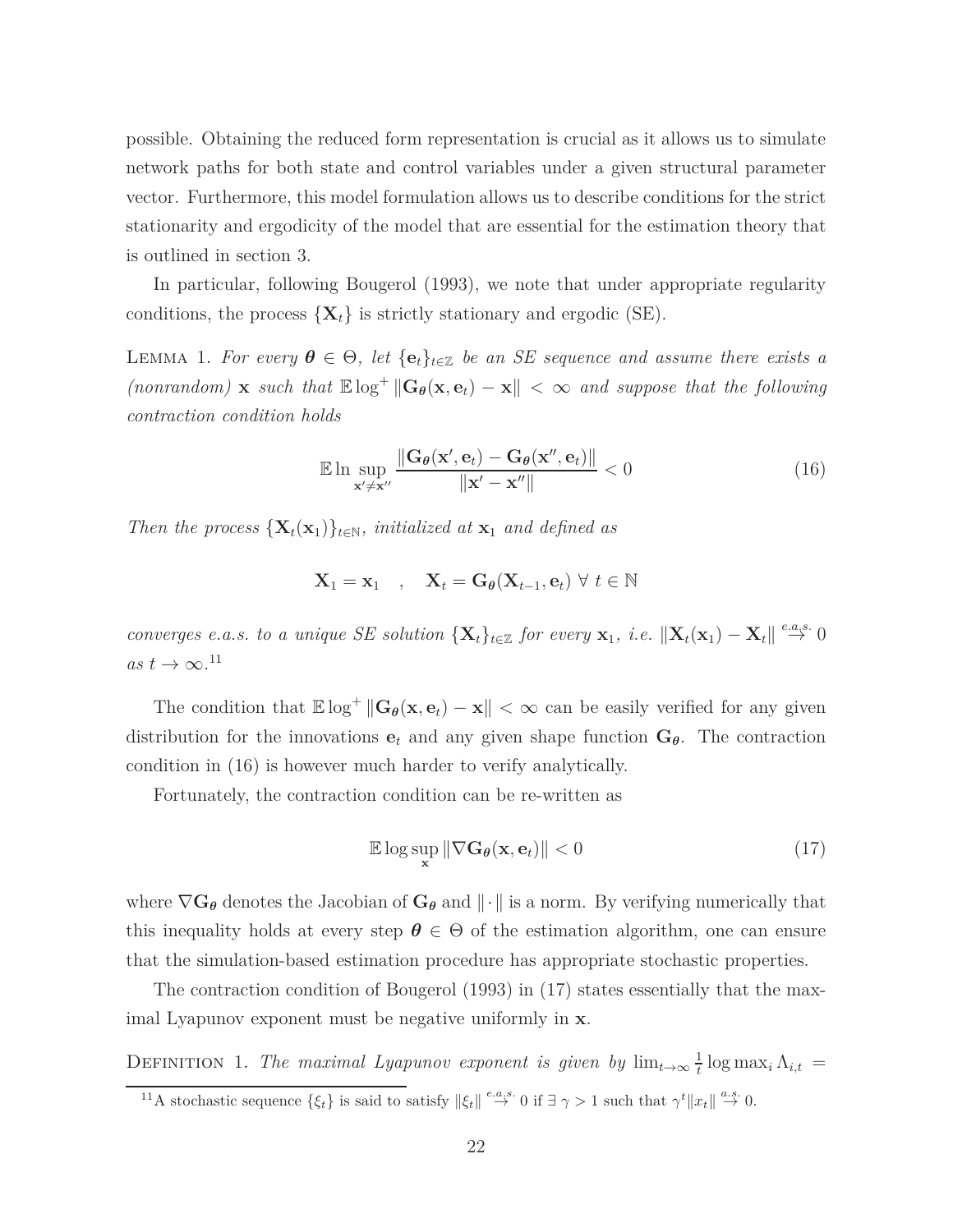E log max<sub>*i*</sub>  $\Lambda_{i,t}$  where  $\Lambda_{i,t}$ 's are eigenvalues of the Jacobian matrix  $\nabla G_{\theta}(\mathbf{x}_t, \mathbf{e}_t)$ .

A negative Lyapunov exponent ensures the stability of the network paths. Table 1 uses the Jacobian of the structural dynamic system  $G_{\theta}(\mathbf{x}, \mathbf{e}_t)$  to report numerical calculations of the maximal Lyapunov exponent of our dynamic stochastic network model at the parameters  $\theta_0$  and  $\hat{\theta}_T$  described in Table 3 of Section 3.3 below. These points in the parameter space corresponds to the starting point for the estimation procedure described in Section 3 and the final estimated point.

Table 1: Lyapunov stability of the dynamic stochastic network model

| Parameter vector  | $\boldsymbol{\theta}$ | $\bm{\theta}_T$ |  |
|-------------------|-----------------------|-----------------|--|
| Lyapunov exponent | $-0.0411 - 0.0147$    |                 |  |

Despite the higher degree of persistency at  $\hat{\theta}_T$  compared to  $\theta_0$  (higher Lyapunov exponent), the contraction condition is satisfied in both cases as the maximal Lyapunov exponent is negative. This ensures that both  $\theta_0$  and  $\hat{\theta}_T$  generate stable network paths.

### 3 Parameter Estimation

We now turn to the estimation of the structural parameters using data from the Dutch overnight interbank lending market. Due to the complexity of the model (non-linearity and non-standard distributions) the likelihood function is not known even up to a constant, rendering ML or Bayesian methods impossible. We therefore resort to the simulationbased method of indirect inference that is building on an appropriate set of auxiliary statistics to estimate the structural model parameters.

### 3.1 Auxiliary Statistics and Indirect Inference

Following the principle of indirect inference introduced in Gourieroux et al. (1993), we estimate the vector of parameters  $\theta_T$  by minimizing the distance between the auxiliary statistics  $\hat{\boldsymbol{\beta}}_T$  obtained from the observed data  $X_1, ..., X_T$ , and the average of the auxiliary statistics  $\tilde{\beta}_{TS}(\theta) := (1/S) \sum_{s=1}^{S} \tilde{\beta}_{T,s}(\theta)$  obtained from *S* simulated data sets  ${\{\tilde{X}_{1,s}(\boldsymbol{\theta}), ..., \tilde{X}_{T,s}(\boldsymbol{\theta})\}_{s=1}^S}$  generated under  $\theta \in \Theta$ . Formally the indirect inference estimator is thus given as

$$
\hat{\boldsymbol{\theta}}_T := \operatorname*{argmax}_{\boldsymbol{\theta} \in \Theta} \Big\|\hat{\boldsymbol{\beta}}_T - \frac{1}{S} \sum_{s=1}^S \tilde{\boldsymbol{\beta}}_{T,s}(\boldsymbol{\theta}) \Big\|,
$$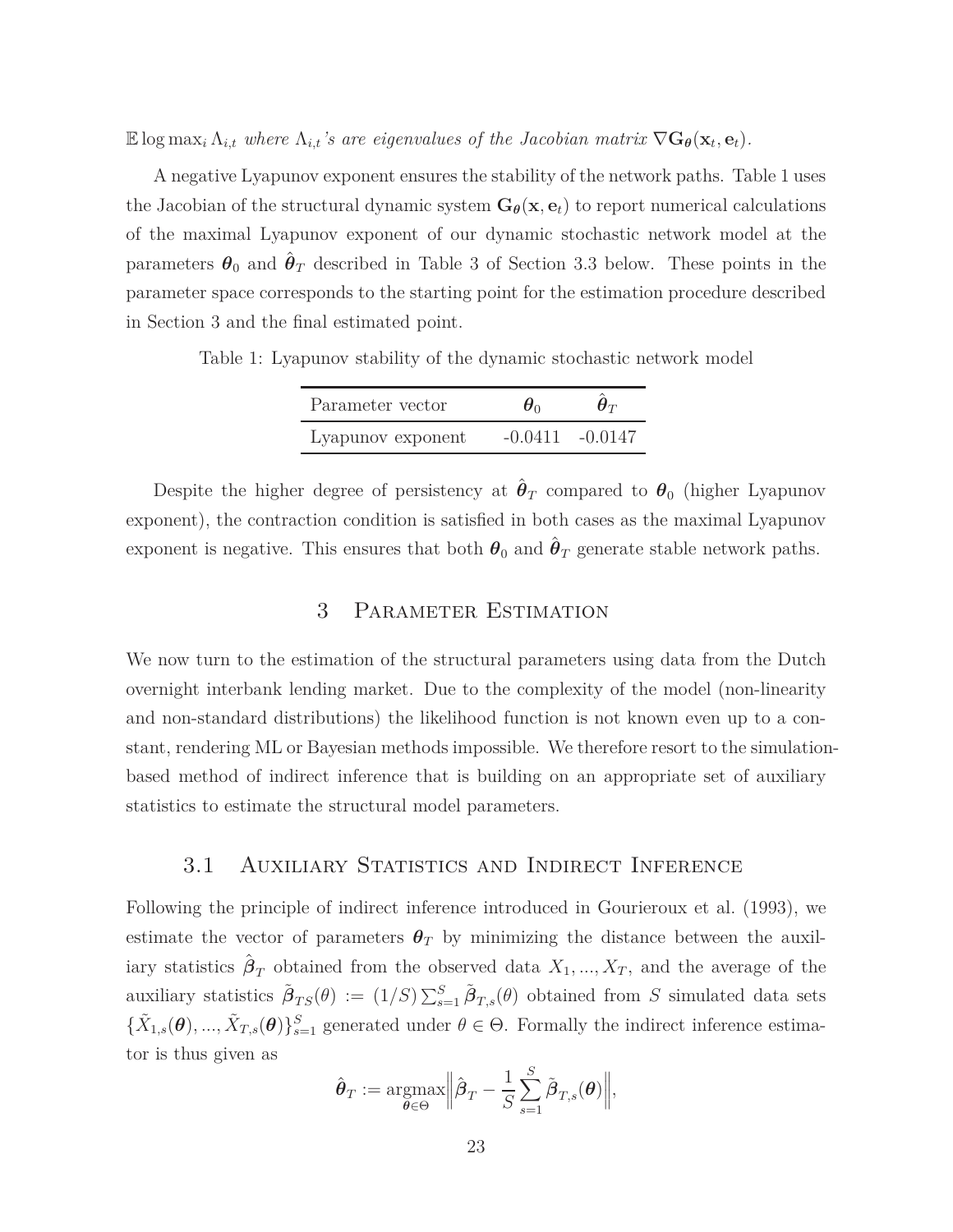where Θ denotes the parameter space of *θ*. Under appropriate regularity conditions this estimator is consistent and asymptotically normal. In particular, consistency holds as long as, for given  $S \in \mathbb{N}$ , the auxiliary statistics converge in probability to singleton limits  $\hat{\beta}_T \stackrel{p}{\rightarrow} \beta(\theta_0)$  and  $\tilde{\beta}_{T,s} \stackrel{p}{\rightarrow} \beta(\theta)$  as  $T \rightarrow \infty$  and the so-called *binding function*  $\beta : \Theta \rightarrow \mathcal{B}$ is injective. Convergence in probability is precisely ensured through the application of a law of large numbers for strictly stationary and ergodic data; see e.g. White (2001). Similarly, asymptotic normality is obtained if the auxiliary statistics  $\hat{\beta}_T$  and  $\tilde{\beta}_{T,s}$  are asymptotically normal; see Gourieroux et al. (1993) for details. By application of a central limit theorem, see e.g. White (2001), the asymptotic normality of the auxiliary statistics can again be obtained by appealing to the strict stationarity and ergodicity of both observed and simulated data.

The injective nature of the binding function is the fundamental identification condition which ensures that the structural parameters are appropriately described by the auxiliary statistics. This condition cannot be verified algebraically since the binding function is analytically intractable. However, identification will be ensured as long as the set of auxiliary statistics adequately describes both observed and simulated data.

We hence select auxiliary statistics that best characterize the interbank market represented by the network of bilateral loans and associated volumes and interest rates. Specifically, we explore the auto-covariance structure, higher-order moments, and a number of network statistics as auxiliary statistics. The use of means, variances and autocovariances is in line with the bulk of the literature concerned with the estimation of structural models such as Dynamic Stochastic General Equilibrium models; see e.g. De-Jong and Dave (2006) and Ruge-Murcia (2007). The use of higher-order moments such as measures of skewness and kurtosis is justified by the nonlinearity of the model and the fact that some structural parameters might be well identified by such statistics.

Besides these standard auxiliary statistics, we base the indirect inference estimator of the network model on auxiliary statistics that characterize specifically the network structure of the interbank market.<sup>12</sup>

First, we consider global network statistic. In particular, the *density* defined as the ratio of the actual to the potential number of links is a standard measures of the connectivity of a network. A low density characterizes a sparse network with few links. The

<sup>&</sup>lt;sup>12</sup>The characterization of interbank markets by means of descriptive network statistics has become popular during recent years as studies, for instance Bech and Atalay (2009), Iori et al. (2008), van Lelyveld and in 't Veld (2012) and Abbassi et al. (2013) for the Euro area.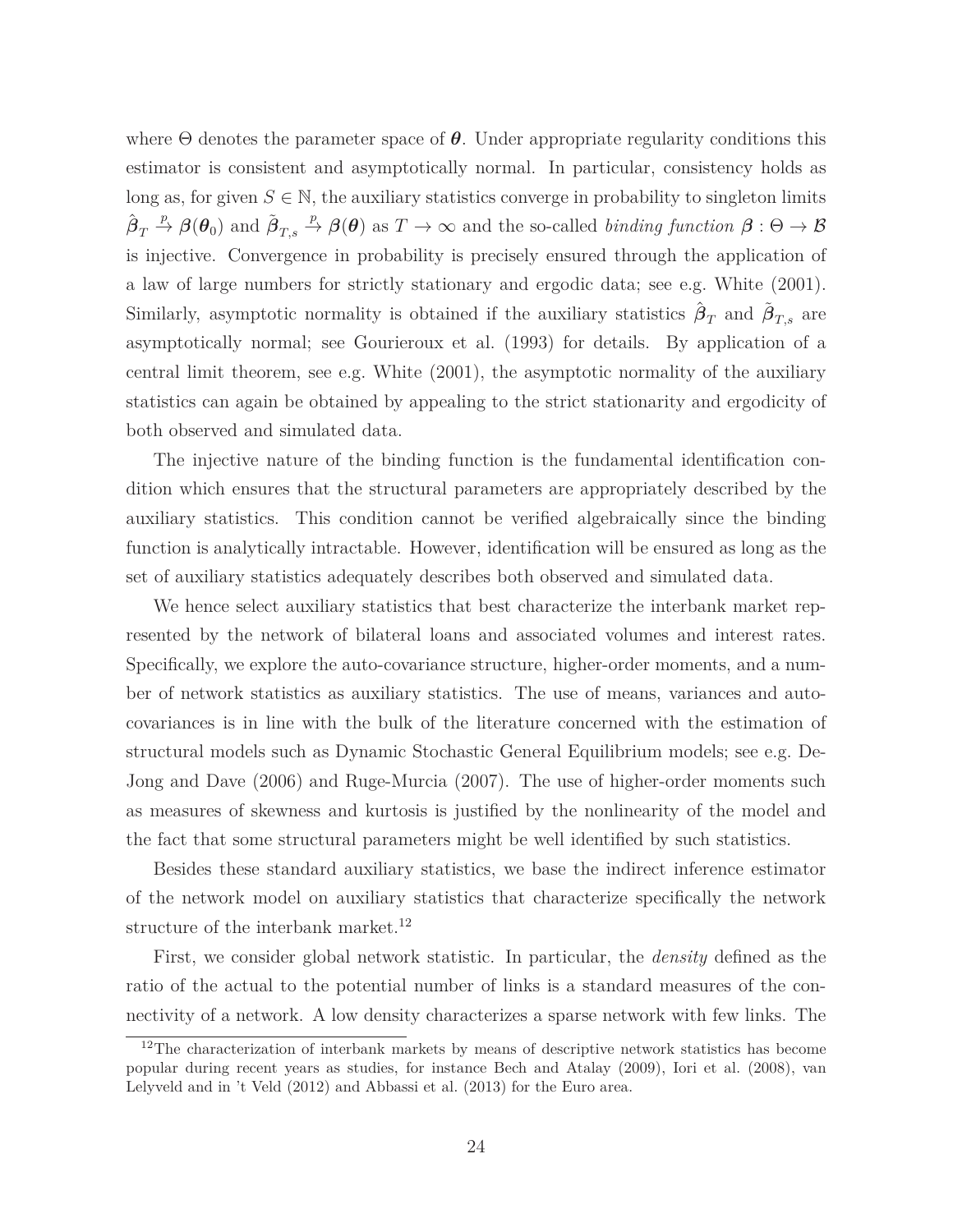*reciprocity* measures the fraction of reciprocal links in a directed network. For the interbank market this relates to the degree of mutual lending between banks. The *stability* of a sequence of networks refers to the share of links that do not change between two adjacent periods. Note that all three statistics are bounded between zero and one.

Second, we include bank (node) level network statistics. The (unweighted) *in-degree* of a bank is defined as the number of lenders it is borrowing funds from, the (unweighted) *out-degree* as the number of borrowers is is lending funds to. We summarize this bank level information using the mean and standard deviation of the (in-/out-) degree distribution. The (local) *clustering coefficient* of a node quantifies how close its neighbors are to being a clique (complete graph). In the interbank network it measure how many of a bank's counterparties have mutual credit exposures to each other. We compute the clustering coefficients for directed networks as proposed by Fagiolo (2007) and consider the mean and standard deviation as summary statistics of the cross-sectional distribution.

Third, we compute simple bilateral network statistics that measure the intensity of a bilateral trading relationship based on a rolling window. Similar to Furfine (1999) and Cocco et al. (2009), we compute the number of loans given from bank *i* to bank *j* during the last week and denote this variable by  $l_{i,j,t}^{rw}$ . Further, for any bank pair we compute the lender and borrower preference index  $(LPI_{i,j,t}^{rw}$  and  $BPI_{i,j,t}^{rw})$  during the rolling window that measure the relative importance of banks forming a pair in terms of lending and borrowing portfolio concentration. We then compute a cross-sectional correlation between these relationship variables and loan outcomes at time *t* (decision to grant a loan and interest rate).

All described network statistics are computed for the network of interbank lending at each time period *t* such that we obtain a sequence of network statistics. We then obtain the unconditional means, variance and auto-correlation of these sequences as auxiliary statistics and base the parameter estimations on the values of the auxiliary statistics only. In appendix B we provide the formulae of the described network statistics. For further details on network statistics in economics see Jackson (2008).

#### 3.2 THE DATA

The original raw data used in estimation comprises the bilateral lending volumes and interest-rates practiced on a daily basis in the over-night lending market between Dutch banks. In particular, we make use of a confidential dataset of interbank loans that has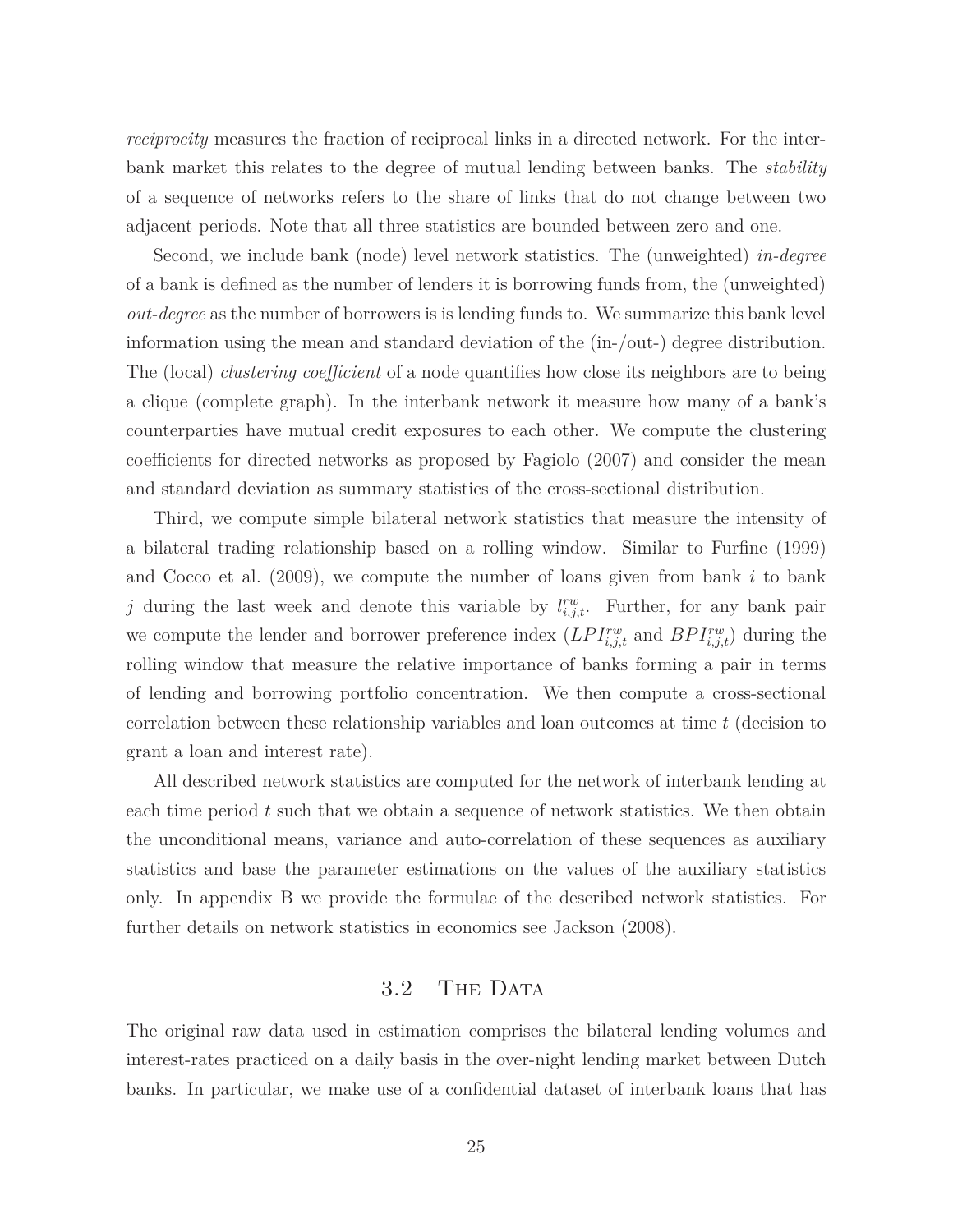been compiled by central bank authorities based on payment records in the European large value payment system *TARGET2*. The panel of interbank loans has been inferred using a modified and improved version of the algorithm proposed by Furfine (1999), for details on the data set and methodology see Heijmans et al. (2011) and Arciero et al. (2013). The data used in the estimation spans the period between 1 February 2008 until 20 March 2011 containing  $T = 810$  observations of *TARGET2* trading days. This period includes several periods of severe financial stress, in particular the fall of Lehman in September 2008 has been a major shock to counterparty risk uncertainty and the beginning of the European sovereign crisis in 2010.

Here we focus on the  $N = 50$  largest banks according to their average trade volume and trade frequency throughout the sample. As a result, the observed data from which auxiliary statistics are obtained consists in essence of three  $N \times N \times T$  arrays with elements  $l_{i,j,t}$ ,  $y_{i,j,t}$  and  $r_{i,j,t}$  observed at daily frequency. The arrays for  $y_{i,j,t}$  and  $r_{i,j,t}$  contain missing values if and only if  $l_{i,j,t} = 0$ . The following table provides an overview of summary statistics of the daily data. As we shall see in Table 6 some of the reported statistics are used as auxiliary statistics in the indirect inference procedure.<sup>13</sup> See appendix C for further summary statistics of the data.

Table 2: Descriptive statistics. The table reports moment statistics for different sequences of network statistics and cross-sectional correlations that characterize the sequence of observed Dutch unsecured interbank lending networks. The statistics are computed on a sample of daily frequency from 1 February 2008 to 30 April 2011.

| Statistic                           | Mean      | Std    | Autocorr |
|-------------------------------------|-----------|--------|----------|
| Density                             | 0.0212    | 0.0068 | 0.8174   |
| Reciprocity                         | 0.0819    | 0.0495 | 0.2573   |
| Stability                           | 0.9818    | 0.0065 | 0.8309   |
| Mean out-/indegree                  | 1.0380    | 0.3323 | 0.8174   |
| Mean clustering                     | 0.0308    | 0.0225 | 0.4149   |
| $Corr(r_{i,j,t}, l_{i,j,t-1}^{rw})$ | $-0.0716$ | 0.1573 | 0.4066   |
| $Corr(l_{i,j,t}, l_{i,j,t-1}^{rw})$ | 0.6439    | 0.0755 | 0.4287   |
| Mean log-volume                     | 4.1173    | 0.2818 | 0.4926   |
| Mean rate                           | 0.2860    | 0.3741 | 0.9655   |
|                                     |           |        |          |

Note that: (i) the moments of traded volumes are for values stated in (logarithm of)

<sup>&</sup>lt;sup>13</sup>The vector of auxiliary statistics can be written as  $\hat{\beta}_T = 1/T \sum_{t=1}^T g(l_t, y_t, r_t)$  where  $g(\cdot)$  is a continuous vector function of the data at time *t*. To take into account well documented end-of-maintenance period effects, we deseasonalize the sequence  $\{g(l_t, y_t, r_t)\}_t$  by regressing them on the last three days of the reserve period.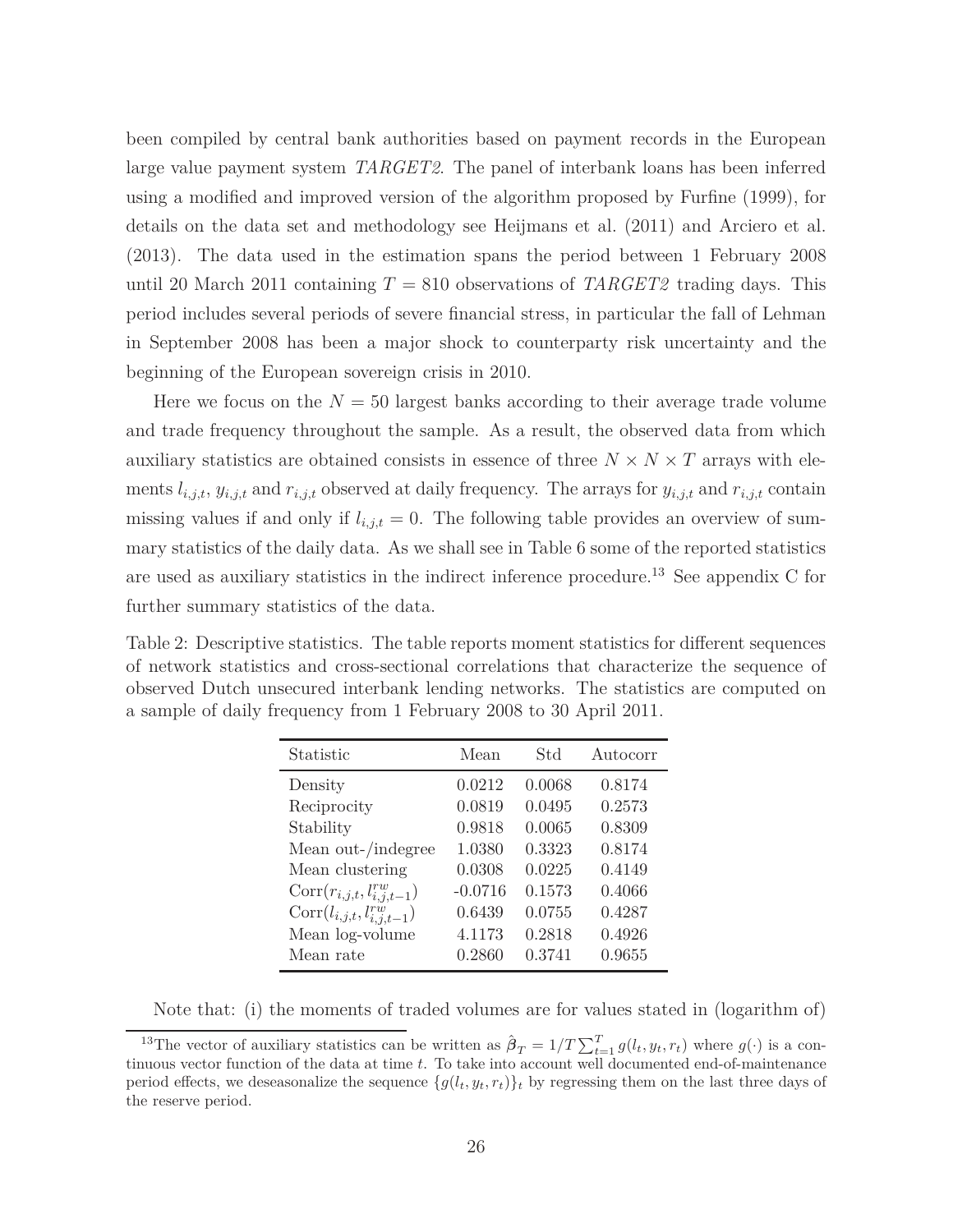millions of euros; (ii) the moments of interest rates are reported in percentage points per annum above the ECB deposit facility rate (lower bound of the interest rate corridor); (iii) the daily interbank network is very sparse with mean density 0.02 (on average 1.04 lenders and borrowers) and low clustering; (iv) the distribution of interest rates, volumes, degree centrality and clustering are highly skewed, see the appendix.

It is also important to highlight here that the high auto-correlation of the density, the high stability of the network as well as the positive expected correlation between the probability of bilateral present link and past lending activity can be seen as evidence of the construction of 'trust relations' between banks and shows that past trades affect future trading opportunities. Similarly, the negative expected correlation between past lending activity and present interest rates provide evidence of reduction in perceived risk that may be justified by monitoring efforts as postulated by the proposed structural model.

### 3.3 Estimation Results

We next turn to the estimation results of the interbank network model. Table 3 below shows the point estimates, standard errors and 90% confidence intervals of the structural parameters using a quadratic objective function and  $S = 12$  simulated network paths each of length  $T^* = 5000$ <sup>14</sup> The inference is based on the auxiliary statistics  $\hat{\beta}_T$  that are reported in Table 6 and which are computed on a sample of daily frequency from 1 February 2008 to 30 April 2011 ( $T = 810$ ). Appendix D contains details on the choice of the objective function. Note that some of the structural parameters are calibrated as these are not identified by the data. For example, it is clear that several combinations of  $\beta_{\sigma}$ ,  $\beta_{1,\phi}$  and  $\beta_{2,\phi}$  imply the same distribution for the data, and hence, also for the auxiliary statistics. The same applies for  $\epsilon$  and  $\sigma$ <sup>15</sup> Naturally, standard errors and confidence intervals are not provided for calibrated parameters. An alternative, calibrated parameter vector  $(\theta_a)$  is presented for comparison to the indirect inference estimates.

<sup>&</sup>lt;sup>14</sup>In theory, selecting a larger *S* would allow us to reduce the estimation uncertainty and hence obtain smaller confidence bounds. However, in practice, a larger *S* proved infeasible due to the spectacular computational requirements of this large network model. For example, the innovations  $\{e_t\}$  required to simulate a single path of  $\{X_t\}$  amount already to a total of 340 MB memory. Clearly, such heavy machinery imposes practical bounds on the ability to estimate under large *S*.

<sup>&</sup>lt;sup>15</sup>We also fix the width of the ECB interest rate corridor to the observed average during the period and set the discount rate to the ECB target rate. Because we do not observe actual bank default we fix the common default threshold  $\epsilon_{i,j,t} = \epsilon$  and the common true variance of the financial distress  $\sigma_{j,t}^2 = \sigma^2$ . Further we assume a common bargaining power  $\theta_{i,j,t} = \theta$  and set  $\delta = 1$ .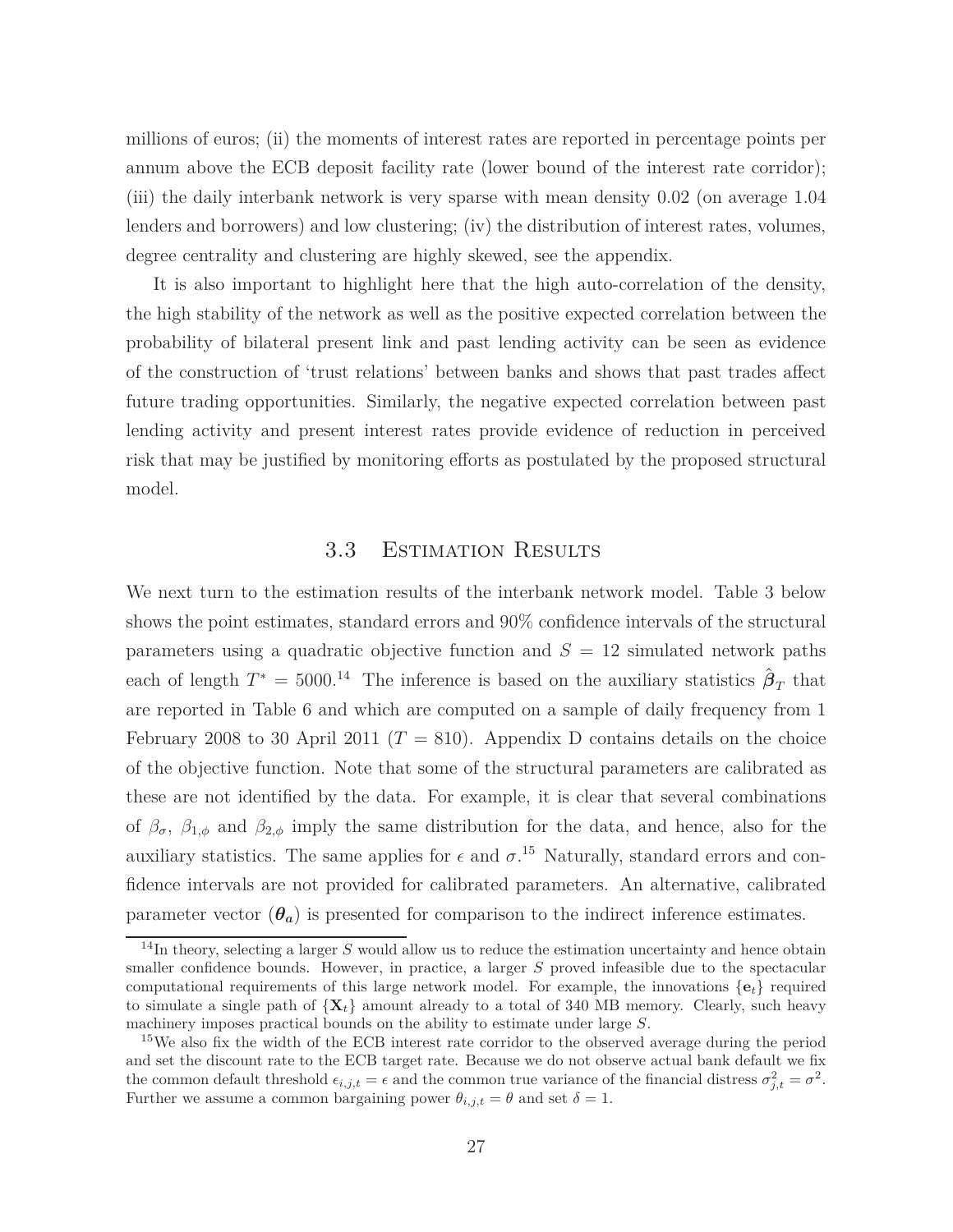Table 3: Estimated parameter values. The table reports the estimated structural parameters  $(\hat{\boldsymbol{\theta}}_T)$  and corresponding standard errors and  $90\%$  confidence bounds. For calibrated parameters no standard errors and confidence bounds are reported. The indirect inference estimator is based on  $S = 12$  simulated network sequences of length  $T^* = 5000$ . The parameter  $\theta_a$  represents an alternative, calibrated model parametrization. Note also that  $\sigma^*_{\mu} = \log(\sigma_{\mu}).$ 

| Structural parameters |                    | Calibrated              | Estimated                     | St.Errors                                 |                   | 90% Bounds |  |
|-----------------------|--------------------|-------------------------|-------------------------------|-------------------------------------------|-------------------|------------|--|
|                       |                    | $\boldsymbol{\theta}_a$ | $\hat{\boldsymbol{\theta}}_T$ | $\text{ste}(\hat{\boldsymbol{\theta}}_T)$ | LB                | <b>UB</b>  |  |
| Added information     | $\alpha_{\phi}$    | $-1.5000$               | $-1.5000$                     |                                           |                   |            |  |
|                       | $\beta_{\phi,1}$   | 0.0000                  | 8.2949                        | 0.0731                                    | 8.1747            | 8.4152     |  |
|                       | $\beta_{\phi,2}$   | 0.0000                  | 0.2579                        | 0.0107                                    | 0.2404            | 0.2754     |  |
| Perception error      | $\alpha_{\sigma}$  | 0.0020                  | 0.0020                        | 0.7063                                    | $-1.1597$         | 1.1637     |  |
|                       | $\beta_{\sigma}$   | 2.0000                  | 2.0000                        |                                           |                   |            |  |
|                       | $\gamma_{\sigma}$  | 0.6233                  | 4.6233                        | 0.0185                                    | 4.5928            | 4.6538     |  |
|                       | $\delta_{\sigma}$  | 0.0164                  | 1.1636                        | 0.0352                                    | 1.1056            | 1.2215     |  |
| Search technology     | $\alpha_{\lambda}$ | 0.0041                  | 0.4089                        | 0.0288                                    | 0.3615            | 0.4563     |  |
|                       | $\beta_{\lambda}$  | 2.1957                  | 26.1957                       | 0.0043                                    | 26.1886           | 26.2028    |  |
| Liquidity shocks      | $\mu_{\mu}$        | 0.0000                  | 0.0000                        |                                           |                   |            |  |
|                       | $\sigma^*_{\mu}$   | 2.4403                  | 2.4403                        | 0.0126                                    | 2.4196            | 2.4610     |  |
|                       | $\mu_{\sigma}$     | 3.4122                  | 3.4122                        | 0.5232                                    | 2.5517            | 4.2727     |  |
|                       | $\sigma_\sigma$    | 2.5683                  | 2.5683                        | 0.2051                                    | 2.2310            | 2.9056     |  |
| Expectations          | $\lambda^m$        | 0.7728                  | 0.7728                        | 0.0183                                    | 0.7426            | 0.8029     |  |
|                       | $\lambda^l$        | 0.9854                  | 0.9854                        | 0.0806                                    | 0.8528            | 1.1179     |  |
|                       | $\lambda^z$        | 0.8027                  | 0.8027                        | 0.2698                                    | 0.3589            | 1.2465     |  |
|                       | $\lambda^r$        | 0.8916                  | 0.8916                        | 0.3058                                    | 0.3887            | 1.3946     |  |
|                       | $\lambda^\sigma$   | 0.6761                  | 0.6761                        | 0.0948                                    | 0.5201            | 0.8320     |  |
| Bargaining lender     | $\theta$           | 0.5890                  | 0.5890                        | 0.2114                                    | 0.2412            | 0.9367     |  |
| CB corridor width     | $\overline{r}$     | 1.5000                  | 1.5000                        |                                           |                   |            |  |
| Default threshold     | $\epsilon$         | 3.0000                  | 3.0000                        | $\overline{\phantom{a}}$                  | $\qquad \qquad -$ |            |  |
| Financial distress    | $\sigma$           | 0.1000                  | 0.1000                        |                                           |                   |            |  |
| Discount rate         | $\overline{r}$     | 0.0000                  | 0.0000                        |                                           |                   |            |  |
| Scale logistic        | $\beta_I$          | 200.00                  | 200.00                        |                                           |                   |            |  |

The parameter estimates reported in Table 3 are interesting in several respects. First, both estimated slope coefficients of  $\phi$  are positive indicating the relevance of both peer monitoring and past experience on the added information that reduces counterparty risk uncertainty. Because  $\beta_{\sigma}$  is larger than 1 + exp(-3) clearly without any monitoring or trading the autoregressive parameter in the evolution of the perception error variance is larger than 1 and uncertainty increases. Note the large scaling of the shocks to the perception error variance,  $\gamma_{\sigma}$ , such that uncertainty is continuously pushed upwards,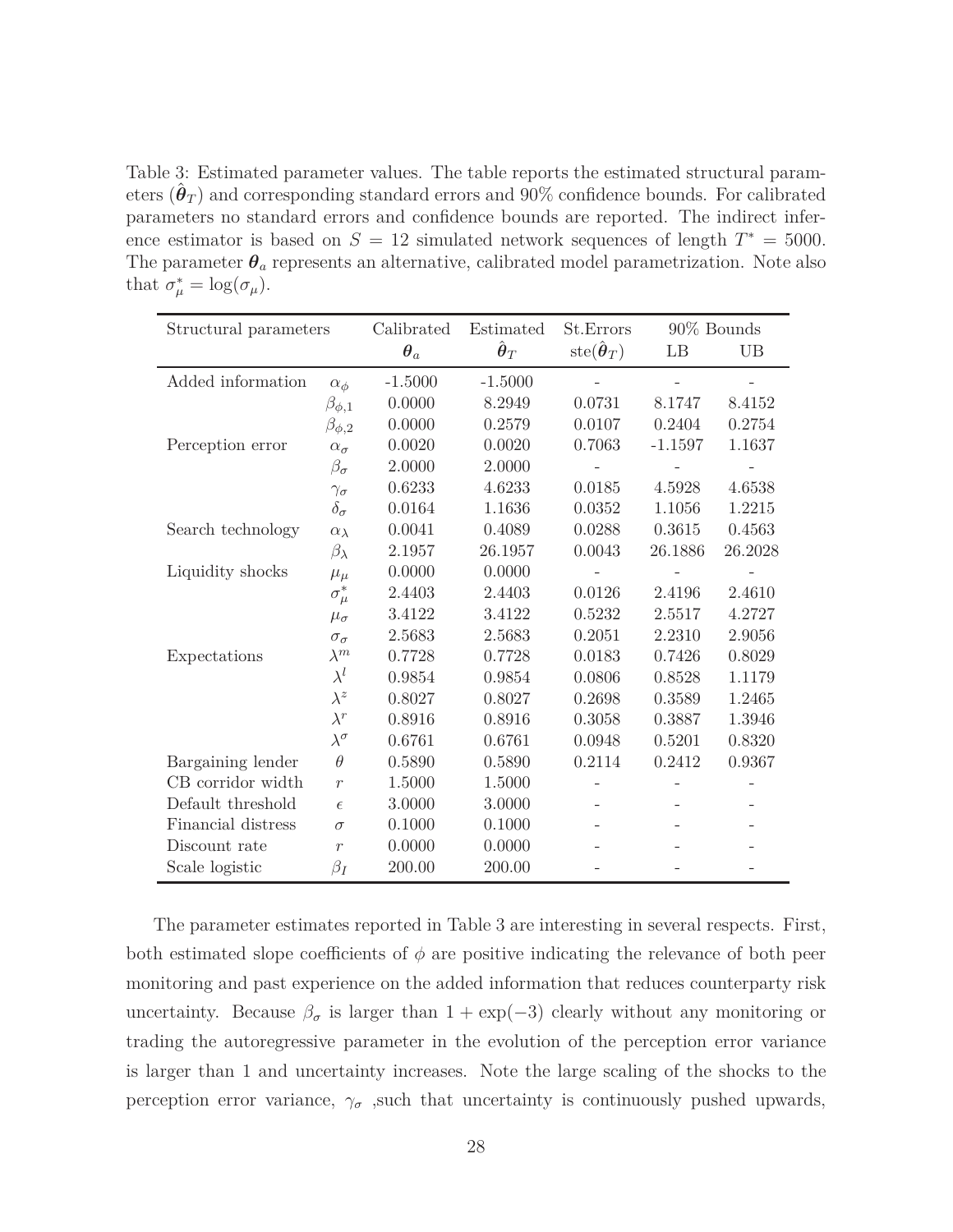leading to prohibitively large perceived probabilities of default that prevent interbank lending in the absence of any trading or monitoring.

Second, the positive estimate for  $\alpha_{\lambda}$  and  $\beta_{\lambda}$  shows that counterparty search is a crucial feature in the formation of interbank networks. It also highlights the effect of expected profitability and counterparty selection. In particular, the positive estimate for  $β<sub>λ</sub>$  suggests that links are not formed at random but are strongly influenced by banks' search towards preferred counterparties. In this respect, the positive point estimate for the expectation parameter of available interest rates,  $\lambda^r$ , and available loan volumes,  $\lambda^z$ , indicate persistent expectations about credit conditions. Similarly the values of  $\lambda^l$ and  $\lambda^m$  indicate a relatively strong persistence in the expectations of monitoring and the expectation of being contacted by a specific borrower. These persistent expectation eventually contribute to the high persistence of the simulated interbank network.

Third, the estimated values of the central liquidity distribution that parameterizes bank heterogeneity in liquidity shocks point towards considerably different variances in liquidity shocks. The estimated log normal distribution implies that there are few banks with very large liquidity shock variances that are very active players in the market. Moreover the notion that some banks are structural liquidity providers or supplier is supported by the positive estimate of the variance parameter of the mean. These findings are in line with previous empirical results, see Furfine (1999) and the core-periphery structure found by Craig and von Peter (2010) and, for the Netherlands, van Lelyveld and in 't Veld (2012).

| Variable    |                   | $\tilde{\sigma}_{i,j,t}$ $\mathbb{E}_t \tilde{\sigma}_{i,j,t+1}$ $\mathbb{E}_t m_{i,j,t+1}$ $\mathbb{E}_t \lambda_{i,j,t+1}$ $\mathbb{E}_t \zeta_{i,j,t+1}$ |        |        |
|-------------|-------------------|-------------------------------------------------------------------------------------------------------------------------------------------------------------|--------|--------|
| Coefficient | $0.0431 - 0.0223$ | -0.0165                                                                                                                                                     | 0.0541 | 0.0479 |

Table 4: Coefficients of linear policy rule for optimal monitoring

In Table 4 we report the coefficients of the linear policy rule for the optimal monitoring levels as implied by the estimated parameters, expressed in deviations from their mean steady-state values. It is particular noteworthy that the optimal monitoring level towards a particular bank depends positively on the expected probability of being approached by this bank to borrow funds during future trading sessions,  $\mathbb{E}_{t} \lambda_{i,j,t+1}$ . Indeed this positive coefficient and the significantly positive effect of search on link formation creates the interrelation between monitoring and search as the source of interbank relationship lending. Moreover, note that the current state of uncertainty positively affects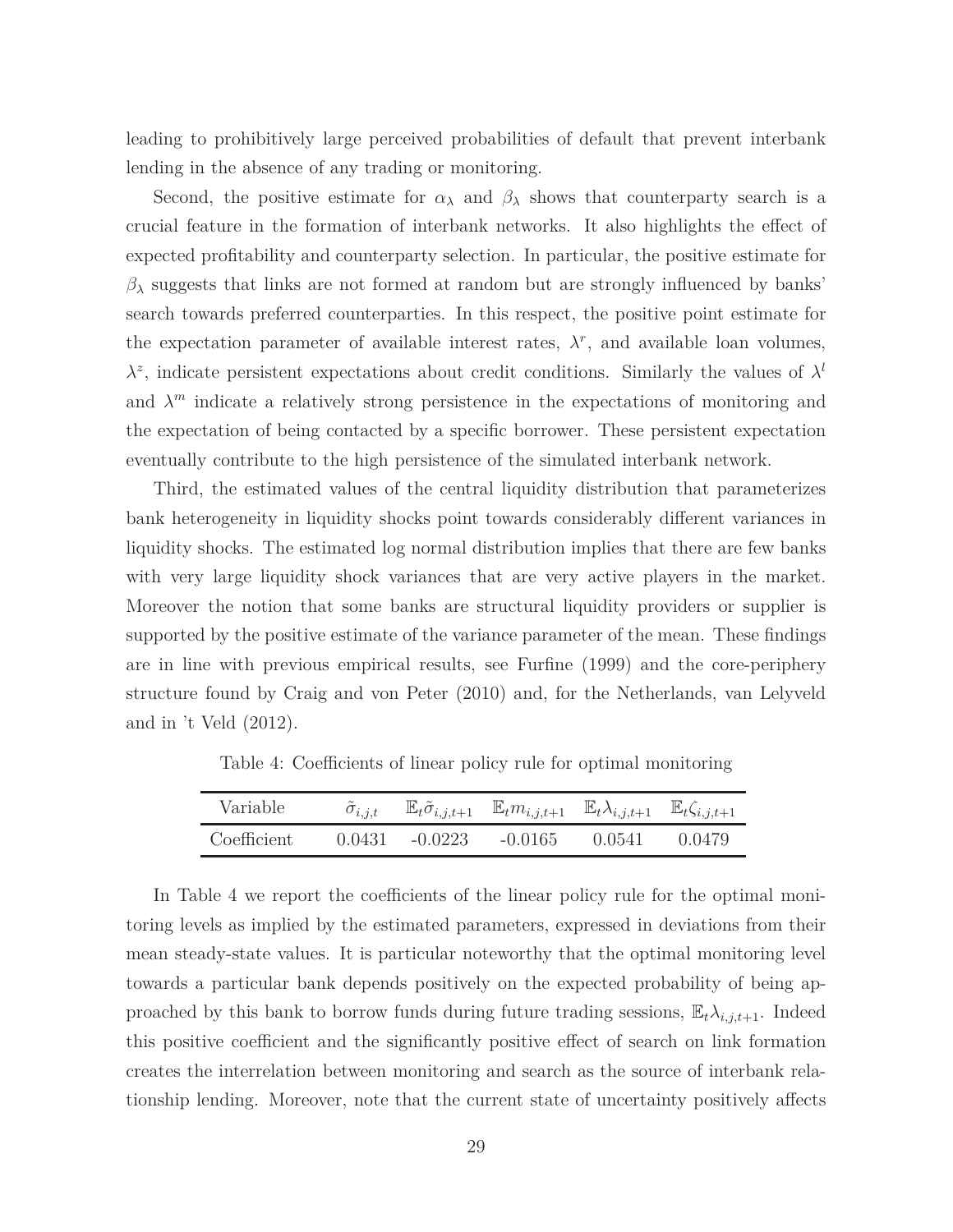monitoring during this period, higher expected future uncertainty however reduces these efforts. Also notice the positive coefficient of the amount of granted loans. Hence, banks prefer to monitor those counterparties where they expect larger volumes as the surplus that can be generated by reducing credit risk uncertainty is larger. This implies that banks with on average opposite liquidity shocks will monitor each other more closely as they will on average exchange funds of larger quantity. The negative coefficient of expected future monitoring leads to the usual inter-temporal smoothing of expenditures that is well known from dynamic economic modeling.

Economic hypothesis *H*<sup>0</sup>  $\hat{\theta}$  t-stat Decision<sup>1</sup> Monitoring has no effect on information  $\beta_{\phi,1} = 0$  8.2949 113.47 reject Search has no effect on link probability  $\beta_{\lambda} = 0$  26.1957 6092.02 reject No liquidity shock heterogeneity in mean *σ*  $\sigma^*_{\mu}=0$ 2.4403 193.67 reject No liquidity shock heterogeneity in variance  $\sigma_{\sigma} = 0$  2.5683 12.52 reject

Table 5: Testing economic hypotheses

<sup>1</sup> Decisions are based on  $5\%$  significance level

Using the estimated structural model where parameters are associated to clear economic concepts, we can test policy-relevant economic theories about the interbank market. Table 5 provides a summary of hypotheses about monitoring, search and bank heterogeneity, along with the respective test statistics and test results. Based on a 5% significance level we can reject (i) the hypothesis that monitoring has no effects on the added information, and (ii) the hypothesis that link formation does not depend on banks' search effort. Thus the data provides evidence of the importance of search and monitoring as two key driving forces in the formation of interbank networks. In particular, the results empirically support the ECB's view that peer monitoring of counterparty risk is part of unsecured interbank lending and thereby may justify a decentralized market solution. Similarly, the result that search has a significant impact on link formation highlights the non-random nature of interbank relationships as banks choose those trading partners that offer them best credit conditions. Furthermore, we can reject the hypothesis that banks have homogeneous liquidity shocks, in both the mean and the variance of the liquidity distribution. Thus the structure of liquidity shocks in the banking system is an important reason for the observed interbank network structure and bilateral lending relations.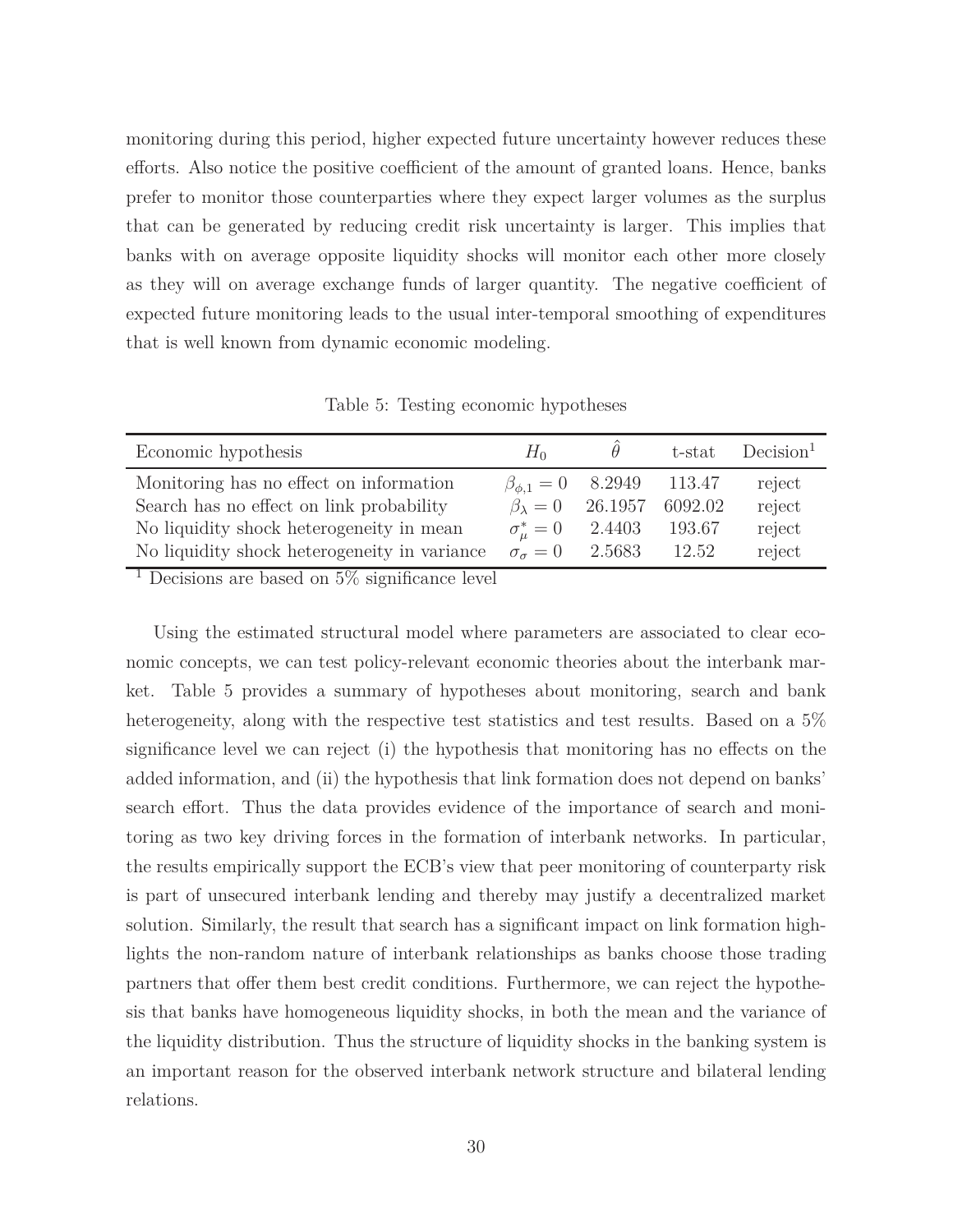We next analyze the model fit and auxiliary statistics. Table 6 shows how the esti- $\hat{H}$  mated structural parameter vector  $\hat{\boldsymbol{\theta}}_T$  produces an accurate description of the data when compared to the alternative calibrated parameter vector  $\theta_a$  stated in Table 3 search is relatively less important and where monitoring has no effect on information.

Table 6: Auxiliary statistics. The table reports the values of the observed auxiliary statistics  $\hat{\boldsymbol{\beta}}_T$  used in the indirect inference estimation along with the HAC robust standard errors. The simulated average of the auxiliary statistics  $\tilde{\beta}_{TS}$  is shown for the estimated parameter vector  $\hat{\theta}_T$  and the alternative calibration  $\theta_a$ . The observed statistics are computed on a sample of daily frequency from 1 February 2008 to 30 April 2011 of size  $T = 810.$ 

|                                                                                    | Observed                     |                                          | Simulated                                                |                                                                |  |
|------------------------------------------------------------------------------------|------------------------------|------------------------------------------|----------------------------------------------------------|----------------------------------------------------------------|--|
|                                                                                    |                              |                                          | Calibrated                                               | Estimated                                                      |  |
| Auxiliary statistic                                                                | $\hat{\boldsymbol{\beta}}_T$ | $\text{ste}(\hat{\boldsymbol{\beta}}_T)$ | $\tilde{\boldsymbol{\beta}}_{TS}(\boldsymbol{\theta}_a)$ | $\tilde{\boldsymbol{\beta}}_{TS}(\hat{\boldsymbol{\theta}}_T)$ |  |
| Density (mean)                                                                     | 0.0212                       | 0.0026                                   | 0.3517                                                   | 0.0234                                                         |  |
| Reciprocity (mean)                                                                 | 0.0819                       | 0.0028                                   | 0.3248                                                   | 0.3807                                                         |  |
| Stability (mean)                                                                   | 0.9818                       | 0.0025                                   | 0.6343                                                   | 0.9777                                                         |  |
| Std outdegree (mean)                                                               | 1.8406                       | 0.0917                                   | 7.9152                                                   | 1.7613                                                         |  |
| Std indegree (mean)                                                                | 1.6001                       | 0.0994                                   | 7.4772                                                   | 1.7500                                                         |  |
| Avg clustering (mean)                                                              | 0.0308                       | 0.0027                                   | 0.3978                                                   | 0.0887                                                         |  |
| Std clustering (mean)                                                              | 0.0880                       | 0.0079                                   | 0.0321                                                   | 0.2061                                                         |  |
| $Corr(r_{i,j,t}, l_{i,j,t-1}^{\mathit{rw}})$ (mean)                                | $-0.0716$                    | 0.0112                                   | $-0.0001$                                                | $-0.0726$                                                      |  |
| $Corr(l_{i,j,t}, l_{i,j,t-1}^{rw})$ (mean)                                         | 0.6439                       | 0.0106                                   | 0.3542                                                   | 0.5404                                                         |  |
| $Corr(l_{i,j,t}, LPI^{rw}_{i,j,t-1})$ (mean)                                       | 0.4085                       | 0.0085                                   | 0.2093                                                   | 0.1520                                                         |  |
| $Corr(l_{i,j,t}, BPI^{rw}_{i,j,t-1})$ (mean)                                       | 0.4379                       | 0.0090                                   | 0.2318                                                   | 0.1480                                                         |  |
| Avg log volume (mean)                                                              | 4.1173                       | 0.0516                                   | 2.8292                                                   | 4.3683                                                         |  |
| Std log volume (mean)                                                              | 1.6896                       | 0.0200                                   | 1.2778                                                   | 2.0391                                                         |  |
| Avg interest rates (mean)                                                          | 0.2860                       | 0.1330                                   | 1.1276                                                   | 1.1822                                                         |  |
| Std interest rates (mean)                                                          | 0.1066                       | 0.0141                                   | 0.0013                                                   | 0.0635                                                         |  |
| Skew interest rates (mean)                                                         | 0.6978                       | 0.5295                                   | 1.8315                                                   | 1.8091                                                         |  |
| Density (std)                                                                      | 0.0068                       | 0.0004                                   | 0.0099                                                   | 0.0025                                                         |  |
| Corr(density, stability)                                                           | $-0.7981$                    | 0.0275                                   | $-0.1644$                                                | $-0.6239$                                                      |  |
|                                                                                    |                              |                                          |                                                          |                                                                |  |
| Objective function value                                                           |                              |                                          | 33.5964                                                  | 1.2390                                                         |  |
| Euclidean norm $\ \hat{\boldsymbol{\beta}}_T - \hat{\boldsymbol{\beta}}_{TS}\ $    |                              |                                          | 8.7336                                                   | 1.5973                                                         |  |
| Sup norm $\ \hat{\boldsymbol{\beta}}_T - \hat{\boldsymbol{\beta}}_{TS}\ _{\infty}$ |                              |                                          | 6.0747                                                   | 1.1113                                                         |  |

First note the remarkable improvement in model fit compared to the calibrated example, brought about by the indirect inference estimation, as judged by (i) the value of the (log) criterion function that is about 27 times smaller for the estimated model, and (ii)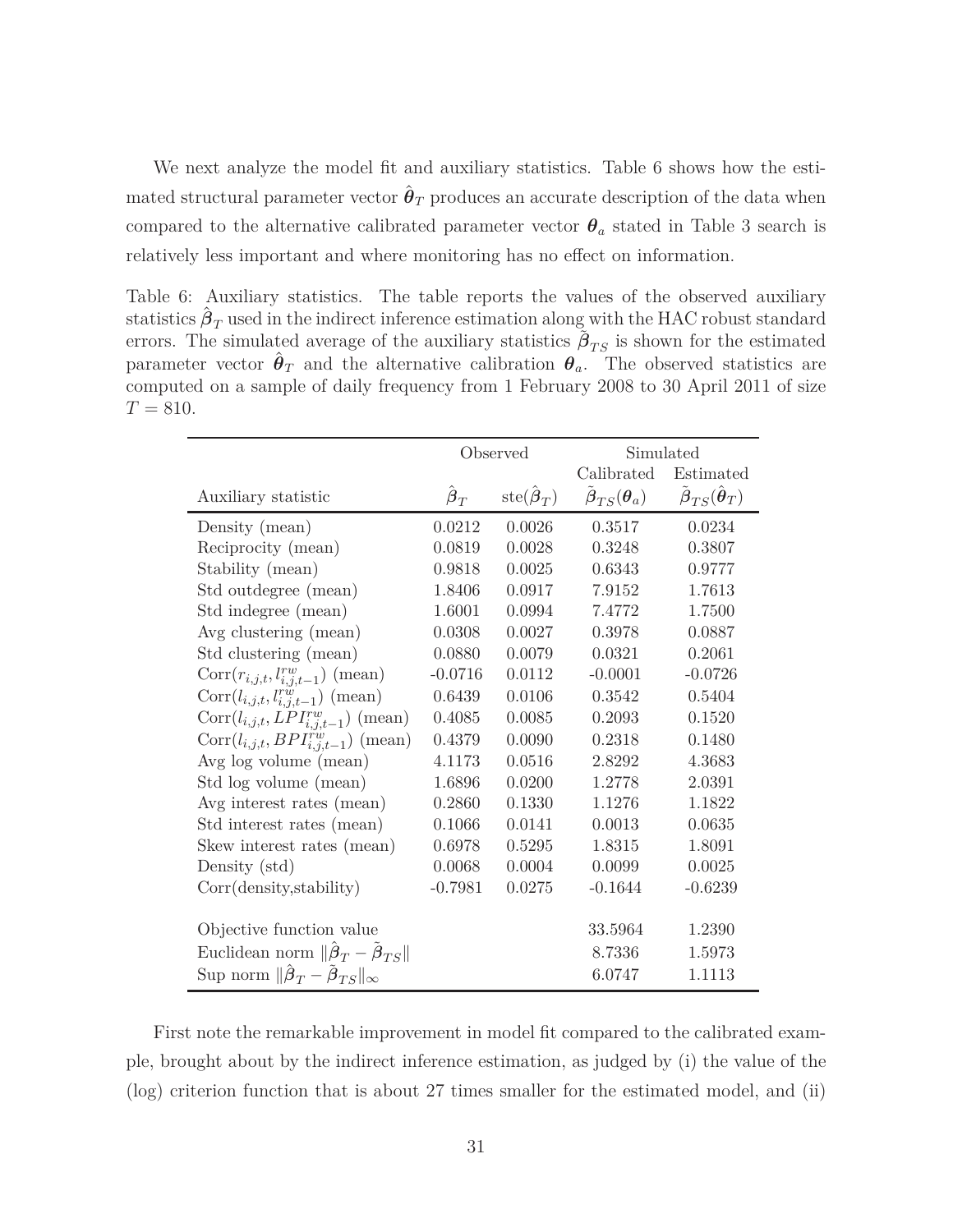the comparison between auxiliary statistics obtained from observed, data simulated at the calibrated parameter, and data simulated at the estimated parameters. For instance, both the Euclidean norm and the sup norm of the difference between observed and simulated auxiliary statistics are more than 5 times larger under the calibration without monitoring.

A closer look at individual auxiliary statistics reveals several interesting features of the estimated model. First, it is important to highlight the significant improvement in the fit of the density compared to the calibrated example. In fact the estimated model matches the sparsity of the Dutch interbank network very well. Likewise, the present structural model provides a very accurate description of the high stability of the network and the standard deviations of the degree distributions. Similarly the average clustering coefficient is improved considerably compared to the calibrated model and matches the data rather well. Hence the proposed structural economic model is able to generate a lending structure very similar to the observed one, that is sparse and highly persistent. Both characteristics can be attributed to the structure of liquidity shocks across banks and asymmetric information problems about counterparty risk and search frictions. Indeed, the calibrated parameter  $\theta_a$  parametrized a setting where counterparty risk uncertainty is lower and is more equally distributed in the cross-section, and loans with different counterparties are possible without monitoring efforts or past trading experience.

Second, and key to our analysis, the estimated structural model is able to generate patterns of relationship lending where banks repeatedly interact with each other and trade at lower interest rates. In particular, the model very accurately matches the observed correlation of interest rates and past trading of -0.072. As reported in Table 4 monitoring efforts positively depend on the expectation about being approached by a specific borrower. Once a contact between two banks is established, banks positively adjust their expectation and increase monitoring. This has dampening effects on the bilateral interest rate level and thereby further attracts the borrower leading to yet increased expectations about a contact. The role of counterparty selection and monitoring as crucial drivers behind the observed dynamic structure of the interbank market is also confirmed by comparing the fit of the auxiliary statistics simulated under the calibrated parameter with those of the estimated parameter. We see that the correlation between past trading and current interest rate increases by a factor of 700 under the estimated parameter. Also note the positive correlation of 0.54 between past and current bilateral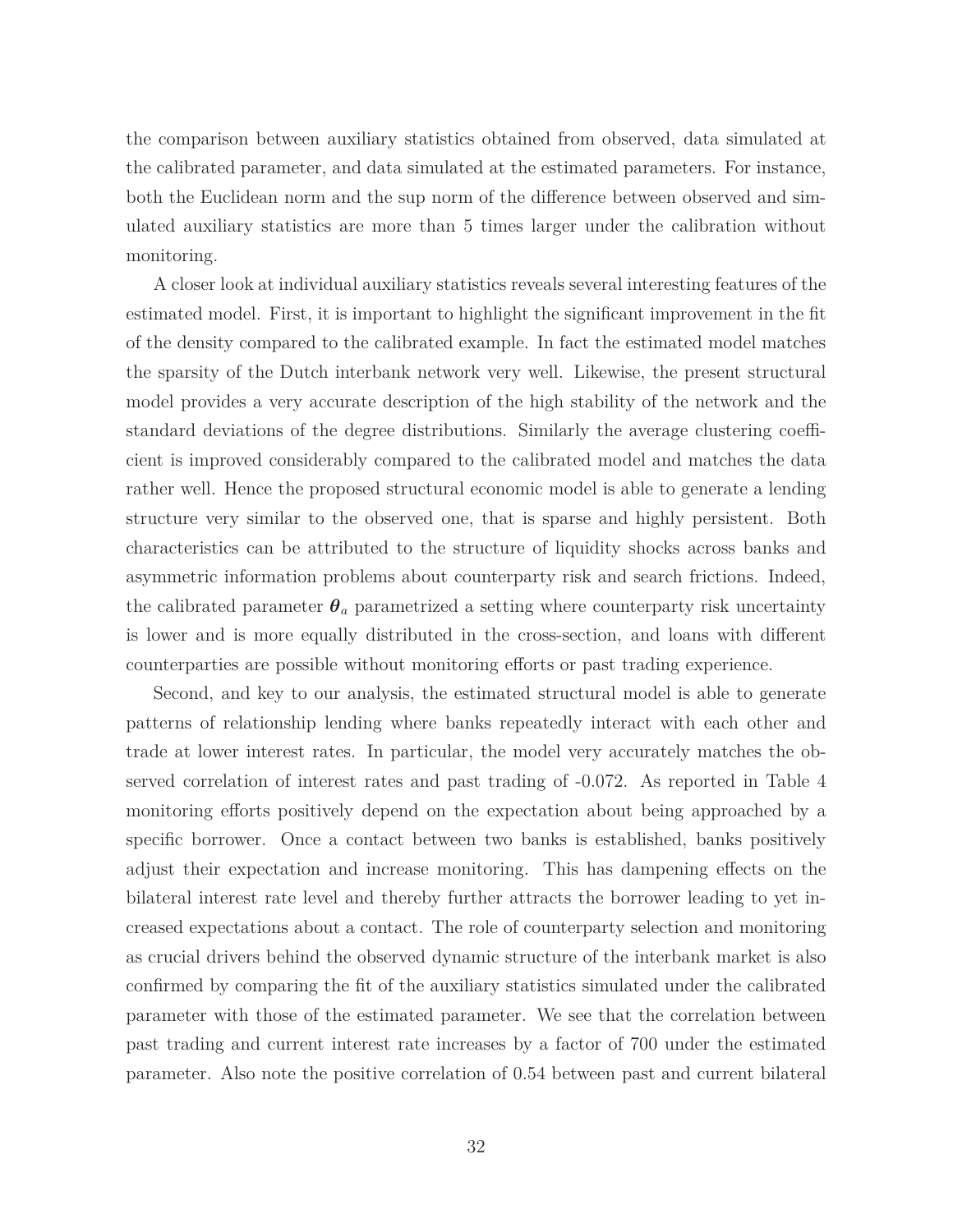lending activity, that measures the stability of bilateral lending relationships.

Finally, we note also that the model does a poorer job in explaining the observed average interest rate level. This partly reflects the fact that the model abstracts from time-varying bank specific outside options for lending and borrowing that are associated to massive central bank interventions during the financial crisis, in particular after the Lehman failure. Further, the skewness of the cross-sectional interest rate distribution is over-estimated and there are too many reciprocal links compared to the observed network. Note also that the model abstracts from any bank heterogeneity beyond differences in liquidity shocks, in particular differences in balance sheet strength or heterogeneous outside options.

#### 4 Model Analysis

One of the most appealing features of structural models is the possibility to answer meaningful economic questions and derive relevant policy implications. As we shall now see, the estimated structural model described above can be used not only to extract relevant information, but also, as an interesting testing ground for different policies affecting the interbank lending market. Here we focus on assessing the role of private information, gathered through monitoring and repeated interaction, in reducing asymmetric information problems about counterparty risk and fostering the efficiency of the interbank market.

#### 4.1 Simulated Paths

Figure 2 below shows a simulated path covering roughly four weeks of operations in the interbank market under the estimated structural parameters. In particular, this figure plots the paths of daily mean log traded volume and daily mean density, stability, reciprocity, mean monitoring, mean search, perceived error variance (PEV) and link probabilities. Figure 2 shows also the actual network connections established at three different moments of time labeled  $T_1$ ,  $T_2$  and  $T_3$ .

The top graph in Figure 2 conveniently shows how daily network density (solid line) and daily mean log traded volumes (dashed line) are negatively related over time. This negative relation is justified by the fact that periods of low density are characterized by the inactivity of smaller banks in the interbank market. The banks that remain active are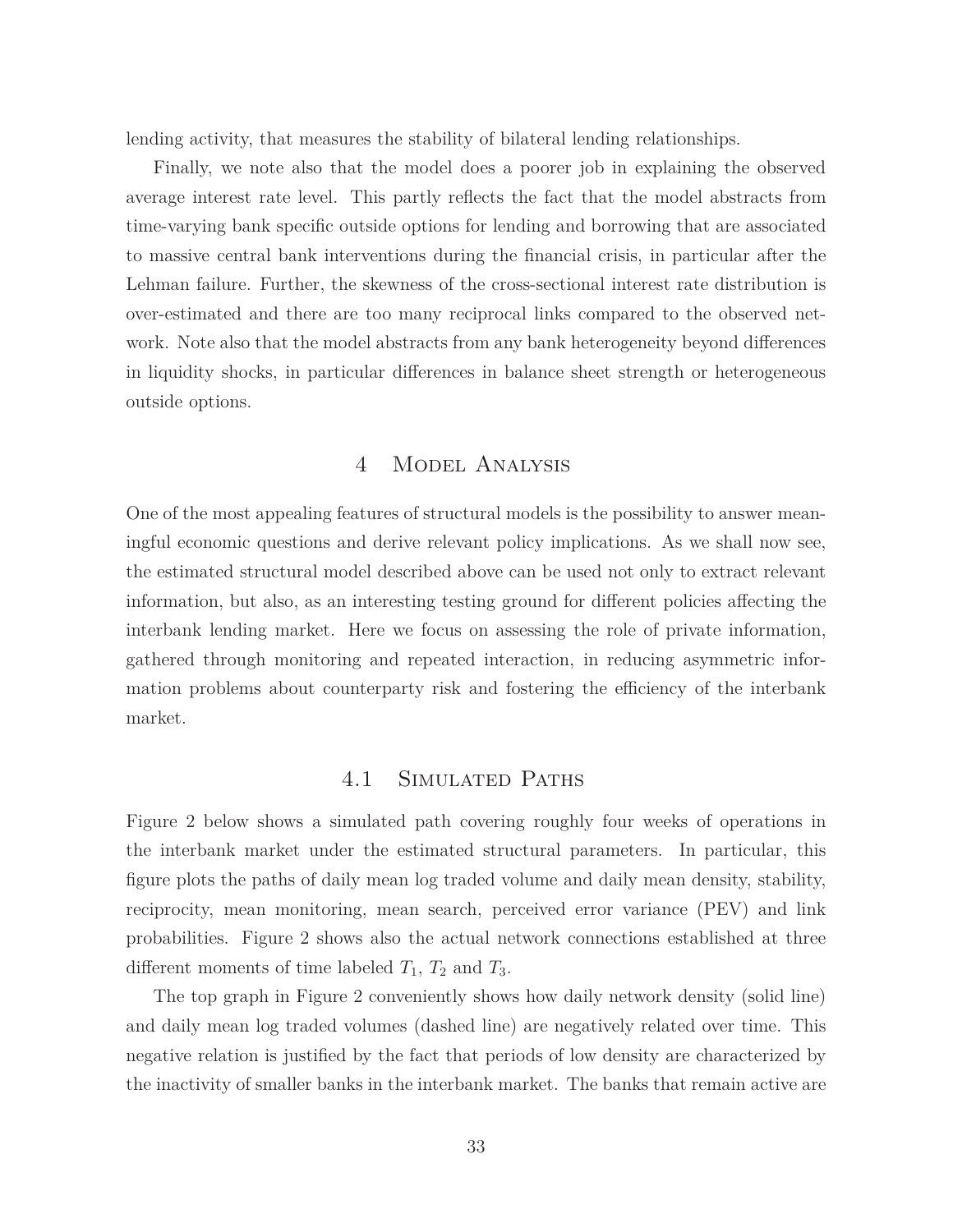

Figure 2: Simulated 5-week interbank network path and network plots at given moments of time  $T_1$ ,  $T_2$  and  $T_3$ . Larger nodes reflect larger banks as measured by total lending and borrowing volume. Left axes correspond to solid lines, right axis to dashed lines. Mean volumes of granted loans are reported in log million euro, mean monitoring and search expenditures in thousands of euro.

large banks whose trade volume is typically large, and hence, average trade volumes rise in crisis periods. From a causal perspective, a larger volume of trade in a given period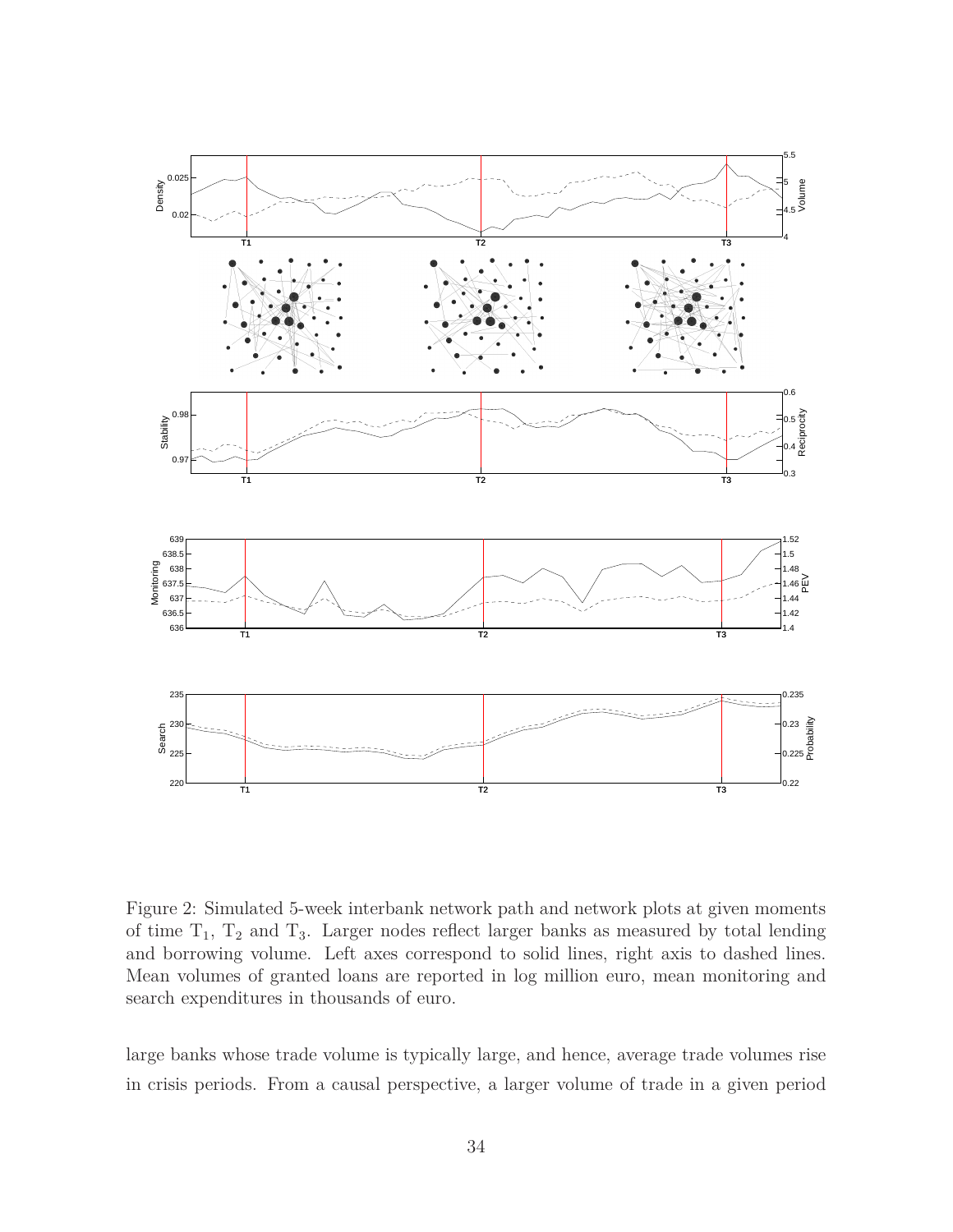will lead banks to positively update their expectations about future traded volumes, and consequently update positively their expectation on future profit opportunities. This, in turn, will give an incentive to increase monitoring and search which ultimately leads to a higher number of trades and higher network density. However, this causal relation is played out over a number of days and several new shocks will occur in the meanwhile. As a result, at a daily frequency, the negative contemporaneous relation between density and average traded volumes remains.

The network plots in Figure 2 are essentially 'snapshots' of the network connections on the days marked  $T_1$ ,  $T_2$  and  $T_3$ . These plots show how the large banks (as measured by total lending), identified here by the larger nodes, are more active on average (i.e. have more connections with other banks). These banks have more to gain from interbank market operations and hence monitor and search more. On the contrary, the smaller banks, depicted in the periphery with smaller nodes, will participate in the market only sporadically. This is especially true in periods of low activity like  $T_2$  when only the larger banks remain active.

Figure 2 shows also how daily stability (solid line) and daily reciprocity (dashed line) are positively correlated. This relation is justified by the fact that both stability and reciprocity are negatively correlated with density, see also the observed and simulated auxiliary statistics. This negative relation emerges essentially once again because periods of low density are characterized by the inactivity of smaller banks while the large banks remain active. Since larger banks tend to create more stable and reciprocal relations (where they act as both lenders and borrowers), the stability and reciprocity rises. In essence, in periods of low activity in the interbank market like  $T_2$ , where only the large banks with very strong and reciprocal relationships are active, the daily stability and reciprocity is large. On the contrary, in periods of high activity like  $T_3$ , smaller banks that infrequently access the market as either lenders or borrowers become active and hence the network stability and reciprocity becomes low.

Finally, Figure 2 documents also how monitoring and search (solid lines) and the perception error variance (PEV) and the link probability (dashed lines) evolve over time. Inspection of the plotted path for monitoring and PEV reveals that PEV plays a major role in determining the optimal monitoring decision. The role of PEV on monitoring decisions is described by the derived Euler equation for monitoring. It is also clear from the graphs how both monitoring and search are positively related to variations in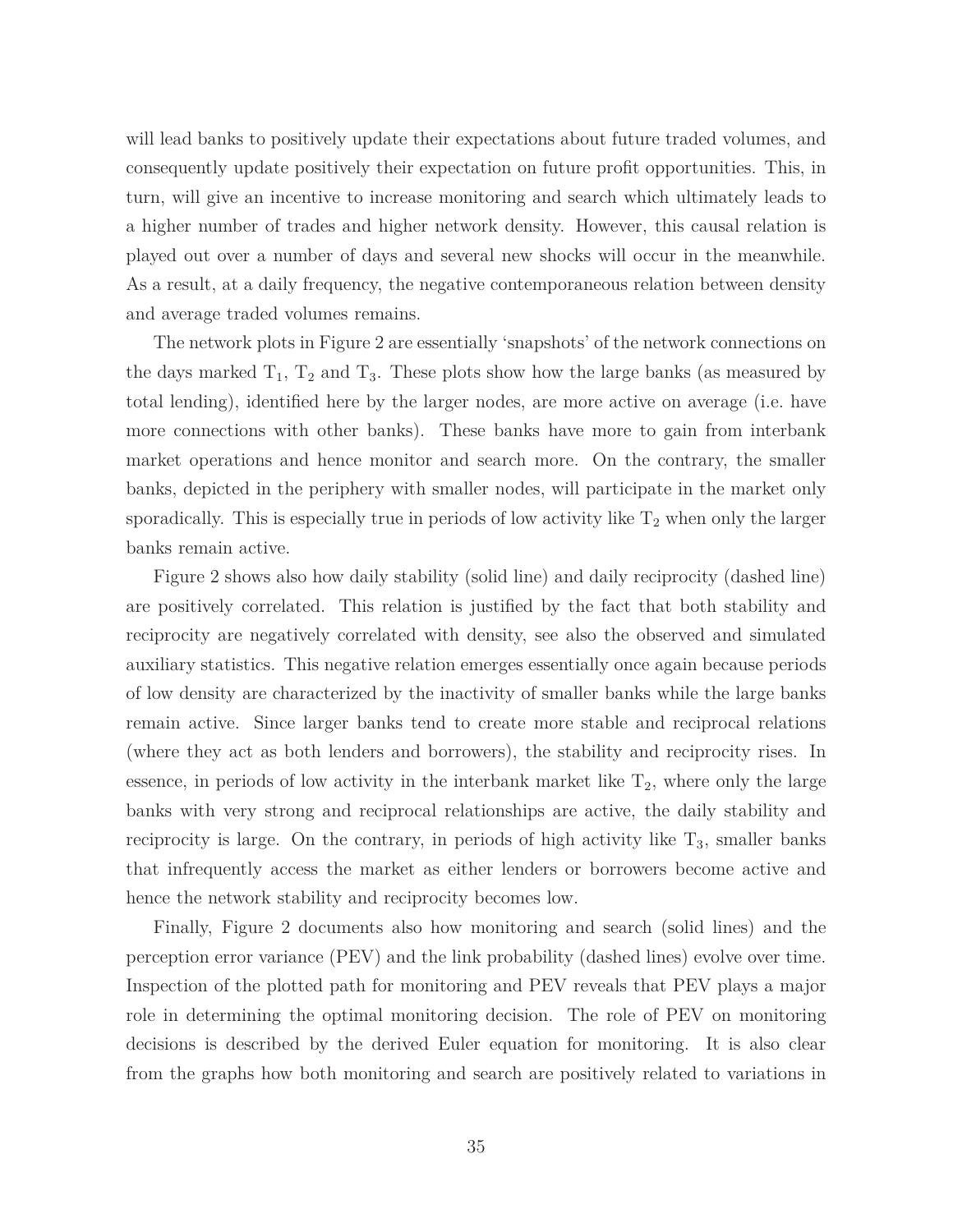density. Indeed, the rise in density influences positively the expected profitability of the interbank market and hence leads to an increase in search and monitoring. In turn, the rise in search and monitoring causes an increase in trade intensity that feeds back into the system. Similarly, a fall in trade density can have prolonged effects due to this feedback mechanism. Ultimately, this can lead to a freezing of the market. This is clear if one considers, for example, the decline in density monitoring and search from  $T_1$  to  $T_2$  and the rise in all three variables until  $T_3$ .

The events described here are short lived and occur at a high frequency. However, as we shall see below, depending on the action of central bank authorities, reactions of a much larger magnitude occurring at a much lower frequency can essentially freeze the interbank market for extended periods of time.

## 4.2 Network Uncertainty: Unconditional Network Properties and Optimal Search and Monitoring

Figure 3 characterizes the simulated network by describing the distribution of mean densities, interest rates and traded volumes of the top 50 banks operating in the Netherlands over various possible network structures. In particular, these figures were obtained by first drawing the bank properties (as described by the parameters  $\mu_{\mu}$ ,  $\sigma_{\mu}$ ,  $\mu_{\sigma}$  and  $\sigma_{\sigma}$ ) and then calculating the unconditional mean of link densities, interest rates and loan volumes both over all banks and over  $T = 150$  time periods. This procedure was then repeated in a Monte Carlo setting with 500 replications. Hence, the uncertainty in Figure 3 reflects essentially the uncertainty about the exact network structure as described by the unobserved liquidity shock distribution.

Figure 3 shows that mean log traded volumes can vary considerably depending on the network structure. In particular, the inter-quartile includes the observed average log volume of 4.12 (as reported in Table 6) but ranges from slightly below 2.5 to above 6.0, depending on the precise structure of the network. Furthermore, the relative symmetry of mean log volumes reveals that traded volumes in levels are highly skewed across networks. This result is justified by the fact that the mean traded volumes depend considerably on the presence of large complementary banks whose shocks are large in magnitude and negatively correlated. The presence of two large banks with large liquidity shocks that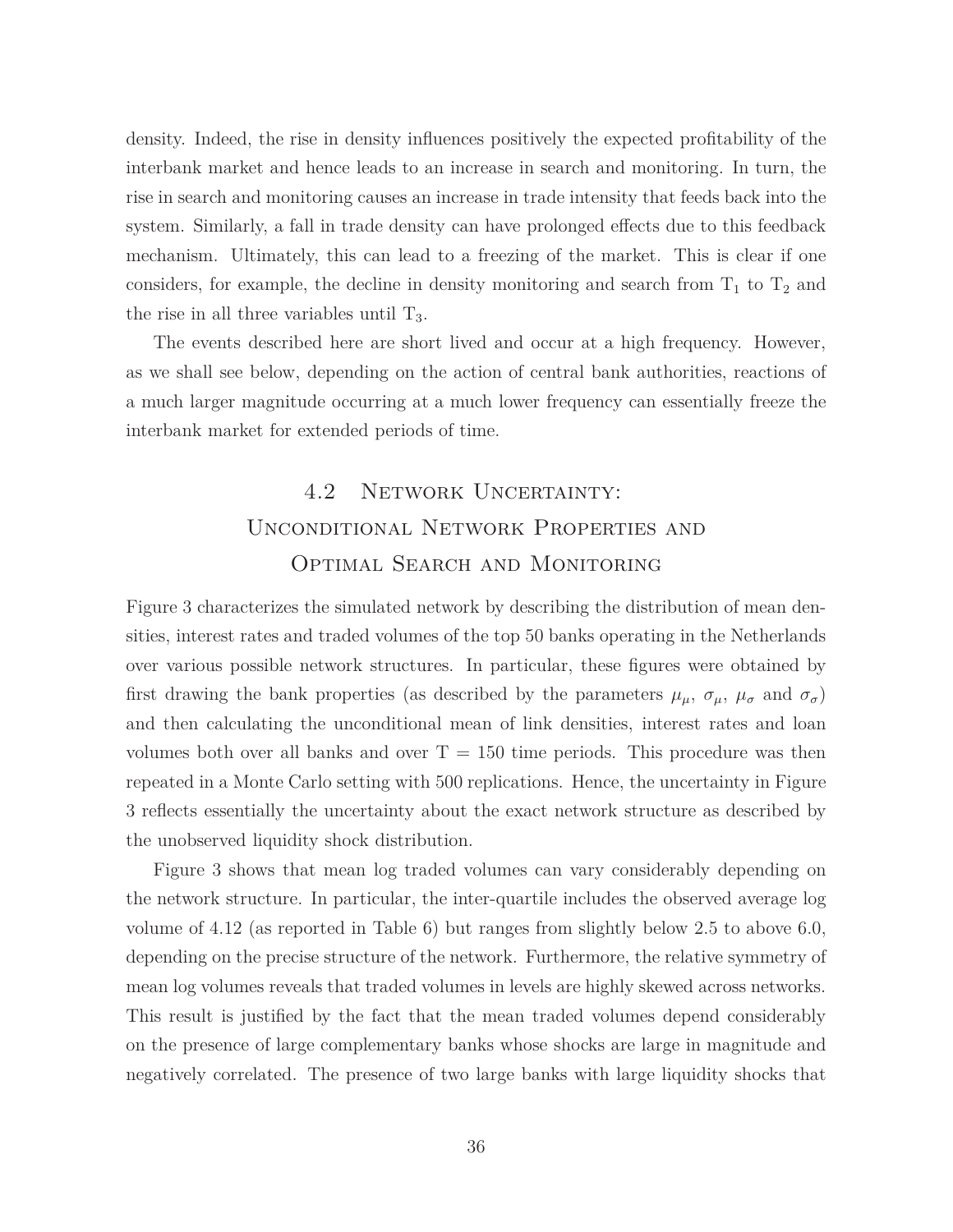

Figure 3: Box plot featuring, median (red line), inter-quantile range (box) and outlier bound (whiskers) of mean log volume, mean interest rate, and mean density with approximately 99% coverage; see McGill et at. (1978).

feature, on average, liquidity shocks with opposite signs will foster a very efficient usage of the interbank market to smooth shocks as these banks will monitor each other closely and each obtain very favorable interest rates.

Figure 3 also shows that the mean density of the network, which characterizes the average number of interbank market operations per day, depends strongly on the network structure. Once again, the inter-quantile range includes the observed density of 0.0212 reported in Table 6 and the large variance is justified by the fact that interbank market trade is intensified when banks complement each other well and build relations over time. The interbank market trade is appealing when banks monitor each other and hence obtain favorable interest rates (relative to the central bank bounds). However, intense monitoring will only occur when the banks expect significant profit opportunities in the interbank market. These profit opportunities increase with the size of the liquidity shocks and the possibility of finding partners facing a symmetric liquidity restriction. As such, monitoring will be increased in networks featuring banks that face large and/or symmetric liquidity shocks.

Contrary to the density and volume, Figure 3 shows that the unconditional mean of interest rates of granted loans is rather stable across different networks. This means that, for given central bank bounds, different networks will produce largely different outcomes in terms of mean trade intensity and mean volume, but very similar outcomes in terms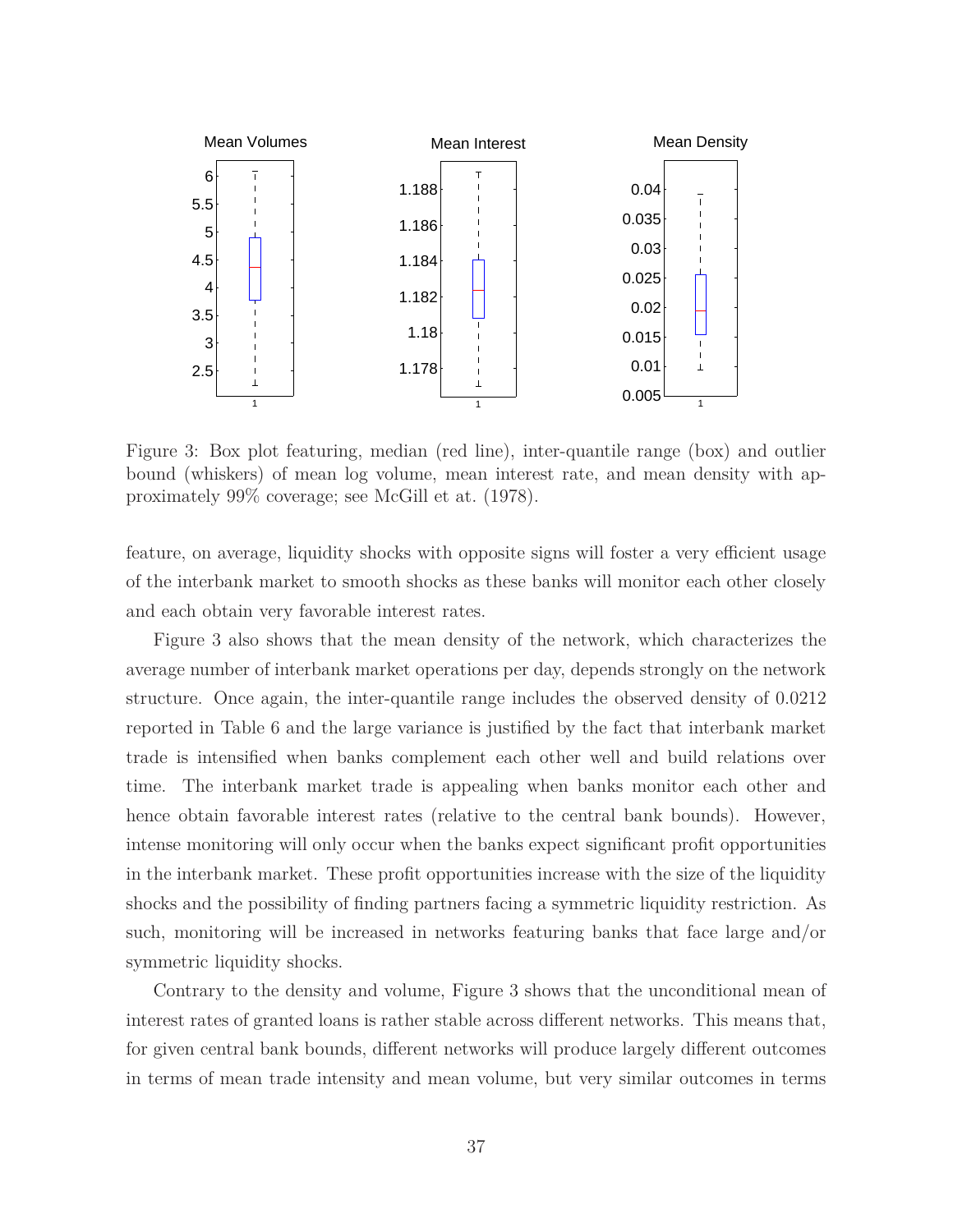of mean interest rates. In essence, the decision to trade or not is very sensitive to the characteristics of the partners, but the conditions under which trade occurs do on average not vary much across different network structures.



Figure 4: Box plot featuring, median (red line), inter-quantile range (box) and outlier bound (whiskers) of mean and standard deviation of monitoring and search with approximately 99% coverage; see McGill et at. (1978).

Figure 4 shows the implied optimal mean and standard deviation in search and monitoring expenditures (annualized expenditures per bank, in thousands of euro) of the top 50 banks operating in the interbank market. As expected, the mean monitoring value is highly skewed and varies considerably across network structures. Both the large skewness and large variance are in accordance with the analysis made above that argued how different network structures led to different monitoring efforts, and ultimately, to different trade intensities and lending volumes in the interbank market. The same type of argument is valid for the wide variation in search effort that doubles within the 99% confidence bound. Indeed, since trade opportunities depend on search (which determines the probability of an open link), the large variation in search is consistent with the observed large variation in density across network structures. Moreover, our model formulation allows a boundary solution with zero search expenditures.

Economically, the estimated median of monitoring expenditure is about 635 thousand euro per bank (annualized), the median of search expenditures about 240 thousand euro. Note that these figures are for the average bank in the Dutch market, and they are higher for more active banks. While our model indicates that the cross-sectional standard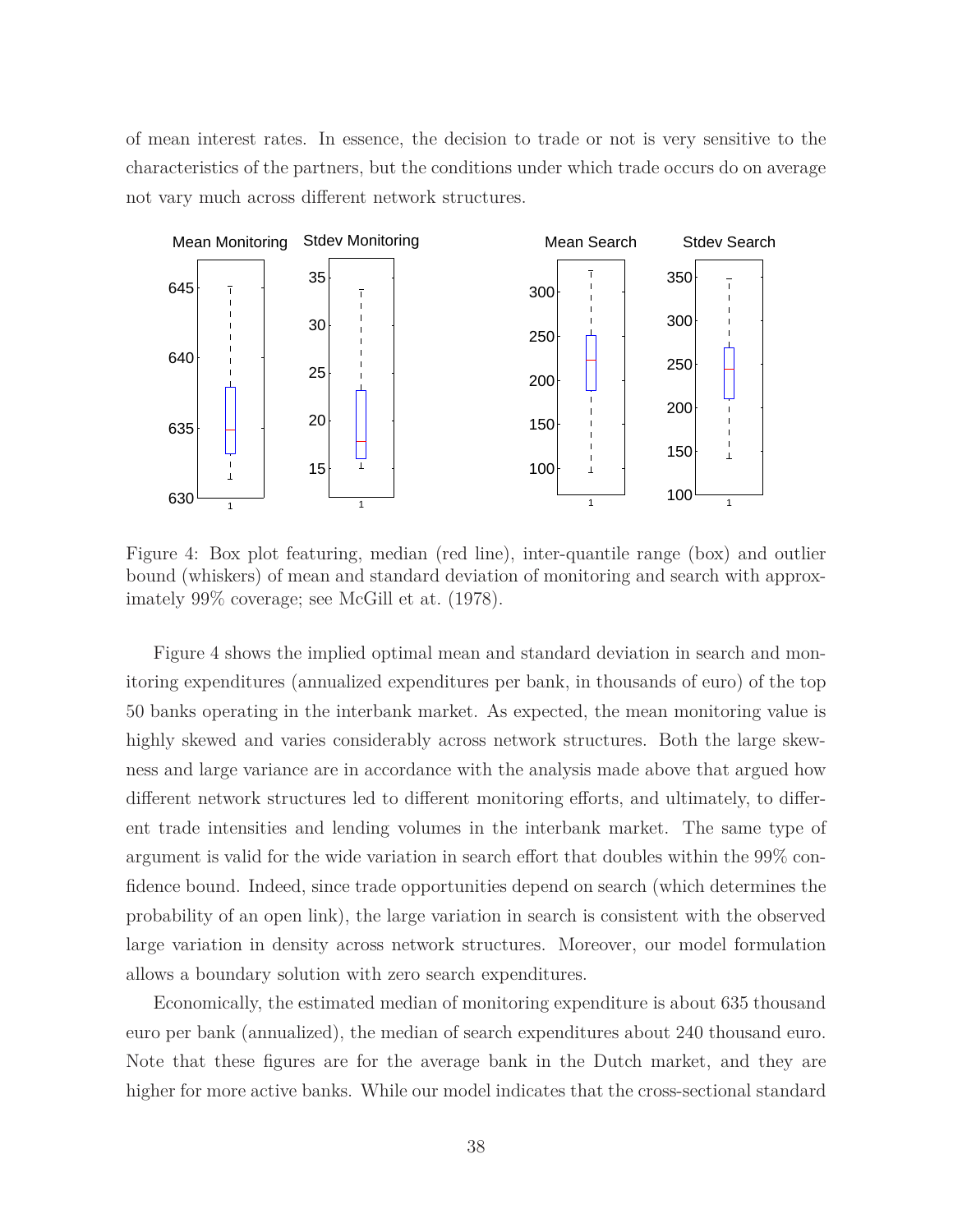deviation of monitoring is relatively low, the cross-sectional standard deviation of search expenditures is considerably larger. An observation that is also driven by the fact that our model allows a boundary solution with zero search expenditures. This leads, depending on the network configurations, to the large variance in search.

# 4.3 Central Bank Policy Analysis: The Interest Corridor Width Multiplier

Finally, we analyze how changes in the width of the central bank's interest corridor affect the market by changing the outside options for lending and borrowing. In particular, we show how even a small change in the interest bounds can have a strong effect on the overall interbank market activity. Specifically, we show that due to a reduction in search and monitoring, the decrease in market activity is a multiple of the decrease in the bounds. In this sense, we uncover a multiplier for the interbank market that is important for policy makers. This multiplier increases with the level of monitoring and search.

Figure 5 shows how the width of the ECB corridor produces significant changes in the mean network density. Again, the uncertainty captured by the quantiles in the box plot is associated to a larger extent to the uncertainty about the precise network structure.

The most striking feature of Figure 5 is that an increase of roughly 50% in the width of the ECB's interest rate corridor (from 1.5 to 2.1) is predicted to produce a 4 fold increase in the median network density (average number of daily trades) from roughly 2% density to over 8%. Furthermore, at a corridor width of 2%, the lower bound of the 99% confidence interval across all network structures is larger than the upper bound on the 99% confidence interval across network structures at a corridor width of 1*.*5%. This analysis shows that these effects are highly significant and that the ECB corridor width plays an important role in the intensity of interbank activity.

A second important feature of Figure 5 is that, since the model is nonlinear, the multiplier value is not constant over the range of ECB corridor widths. In particular, Figure 5 shows that the multiplier value is decreasing with corridor width. Indeed, a 0.1 unit increase on the bound has a much larger relative effect in density for low corridor widths compared to large ones.

The presence of this multiplier, as well as its nonlinearity, are both explained by the role that monitoring and search play in the interbank market. Just like in the usual Keynesian multiplier, the effects of a change in the width of the ECB bounds can also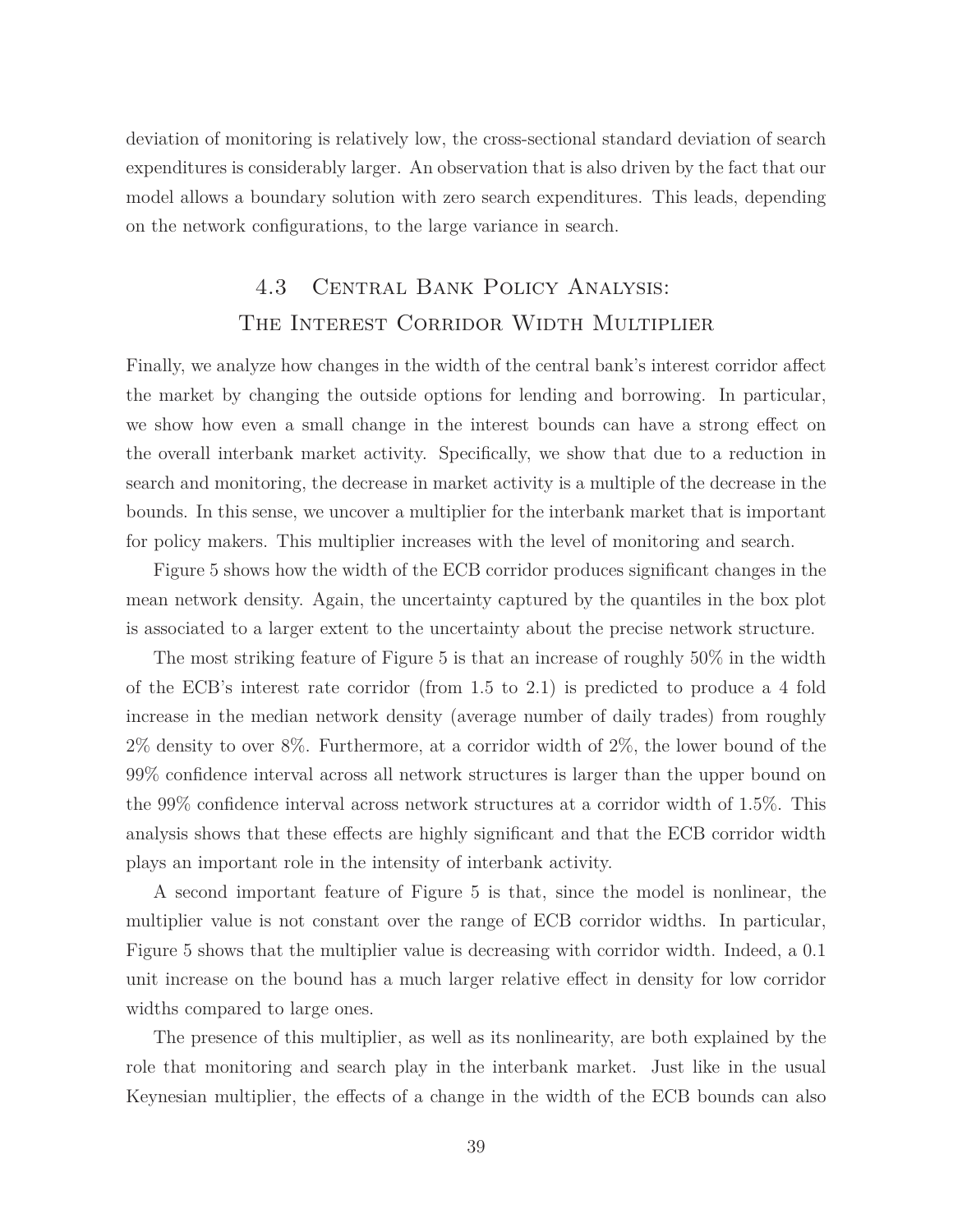

Figure 5: Box plot featuring, median (red line), inter-quantile range (box) and outlier bound (whiskers) of mean network density for different ECB corridor sizes. Each box plot has approximately 99% coverage; see McGill et at. (1978).

be decomposed into *(i)* an immediate short-run effect, and *(ii)* a long-run effect that is created by the multiplier that results from feedback loops between the effect of monitoring and search on loan outcomes and expectations about credit conditions.

Consider a decrease in the width of the ECB corridor. In the advent of such a shock, the interbank market will immediately shrink as a fraction of lending and borrowing operations are no longer profitable given the new tighter ECB bounds. In this immediate 'mechanical' effect, part of the interbank market is simply 'substituted' by lending and borrowing with the central bank authority which now plays a more important role. This immediate short-run effect is however only a fraction of the total long-run effect. Indeed, given that the possibilities of trade are now smaller, the expected future profit is diminished and the incentive to monitor and search partners is reduced. This reduction is monitoring and search (depicted in Figures 6 and 7) will further reduce the mean density and mean traded volumes in the interbank market. These, in turn force banks to revise the expected profitability of monitoring and search efforts, pulling these variables further down. This 'negative spiral' that defines the multiplier will bring the market to a new level of operation that can be orders of magnitude lower than that observed prior to the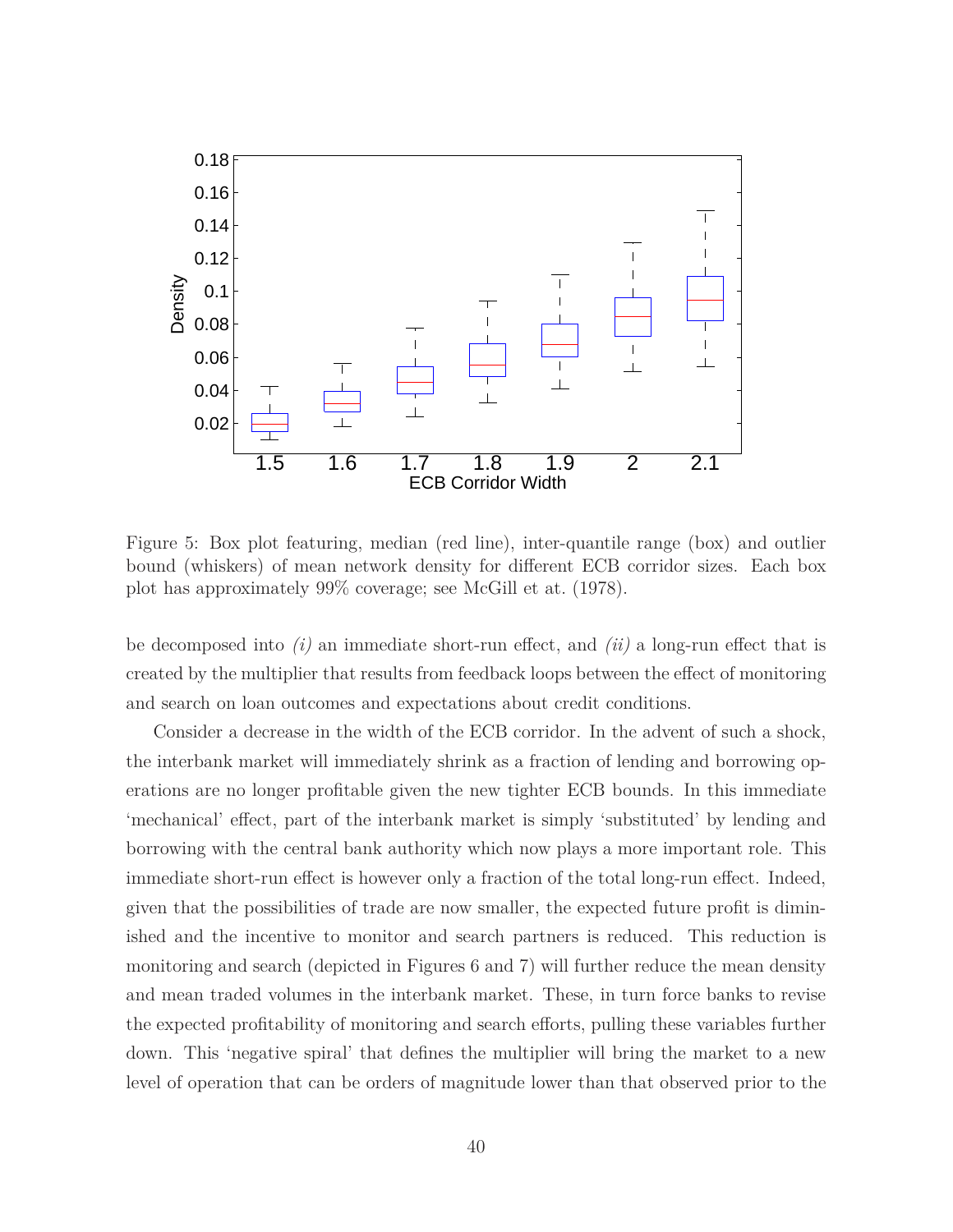

Figure 6: Box plot featuring, median (red line), inter-quantile range (box) and outlier bound (whiskers) of mean monitoring per bank over alternative ECB interest corridor width (annualized and in thousands of euro). Each box plot has approximately 99% coverage; see McGill et at. (1978).

bounds.

Hence, if the ECB wishes to get tighter control over the traded rates by narrowing the corridor it has to expect further adverse effects on interbank lending activity triggered by a reduction of monitoring and search. On the other hand, if the ECB wants to foster an active decentralized interbank lending market as a means to explore benefits from peer monitoring it is essential to consider policies that increase the difference between the standing facilities for depositing and lending funds. Only thereby the interbank market is profitable enough to encourage intense peer monitoring and search among banks. In both cases the multiplier effect should be taken into account when considering policy changes.

#### 5 Conclusion

In this paper we propose a structural micro-founded network model for the unsecured interbank lending market. We use this model to study asymmetric information problems about counterparty risk and search frictions, and the interaction of both. Specifically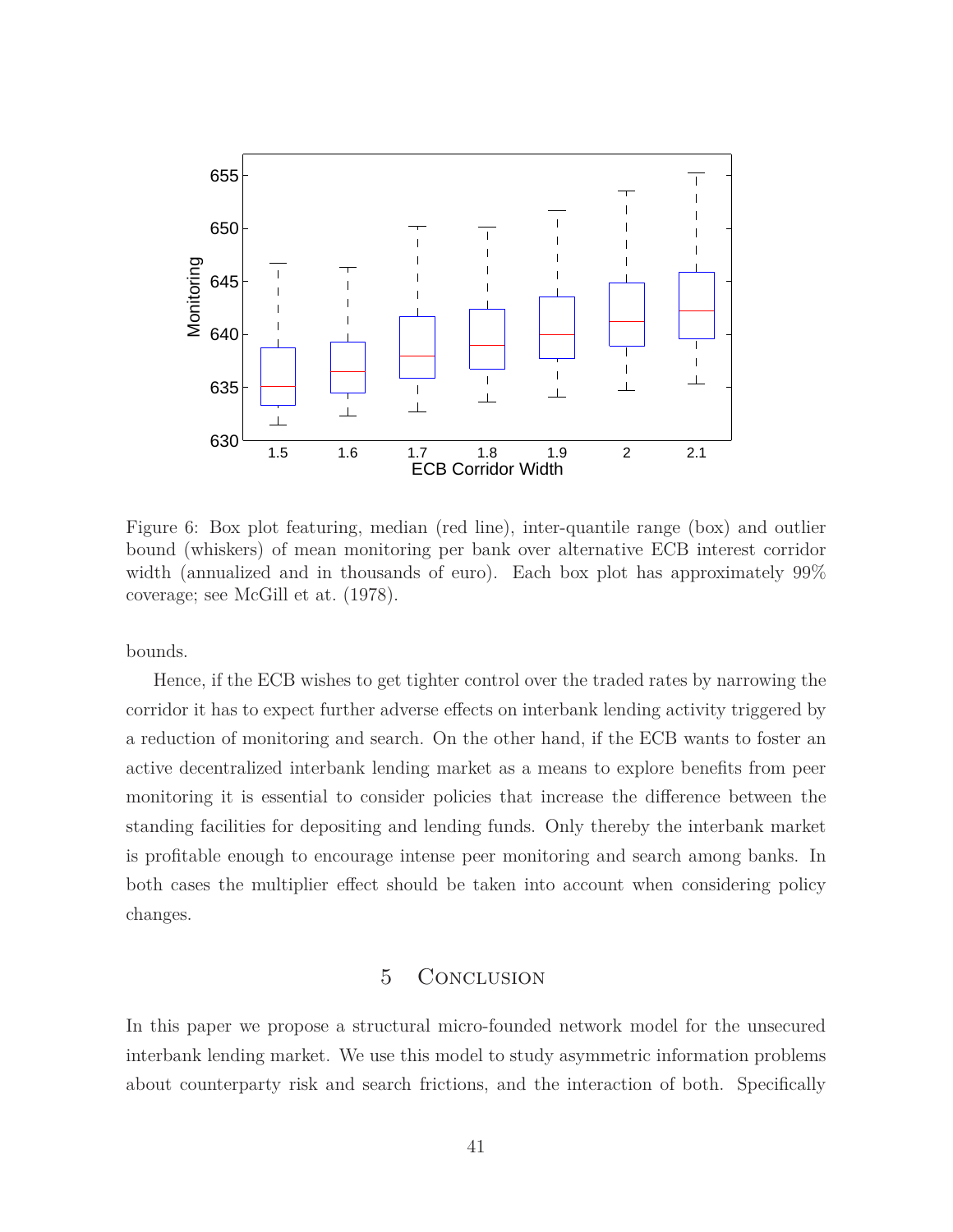

Figure 7: Box plot featuring, median (red line), inter-quantile range (box) and outlier bound (whiskers) of mean search per bank over alternative ECB interest corridor width (annualized and in thousands of euro). Each box plot has approximately 99% coverage; see McGill et at. (1978).

banks are profit maximizing agents that can engage in costly peer monitoring to mitigate the counterparty risk uncertainty and search for preferred trading opportunities. We provided a solution to the banks' dynamic optimization problems of allocating search and monitor across potential trading partners. The solution crucially depends on expectations about future trading opportunities in the network.

In a second part of the econometric analysis we estimate the structural model parameters using loan level data at daily frequency collected for the Dutch unsecured overnight interbank lending market from 2008 to 2011. The parameter vector is estimated with the method of indirect inference that builds upon a set of auxiliary statistics that capture the dynamic structure of the observed interbank network. The estimated parameter vector shows that asymmetric information problems, interacted with monitoring and search efforts, have significant effects on the network structure and credit conditions. In particular we find that (i) monitoring has a significant effect on the reduction of credit risk uncertainty, (ii) monitoring depends positively on the expected future loan probability and volume, (iii) bilateral lending relationships with increased lending activity and lower interest rates emerge, similar to those documented in the observed Dutch data, (iv)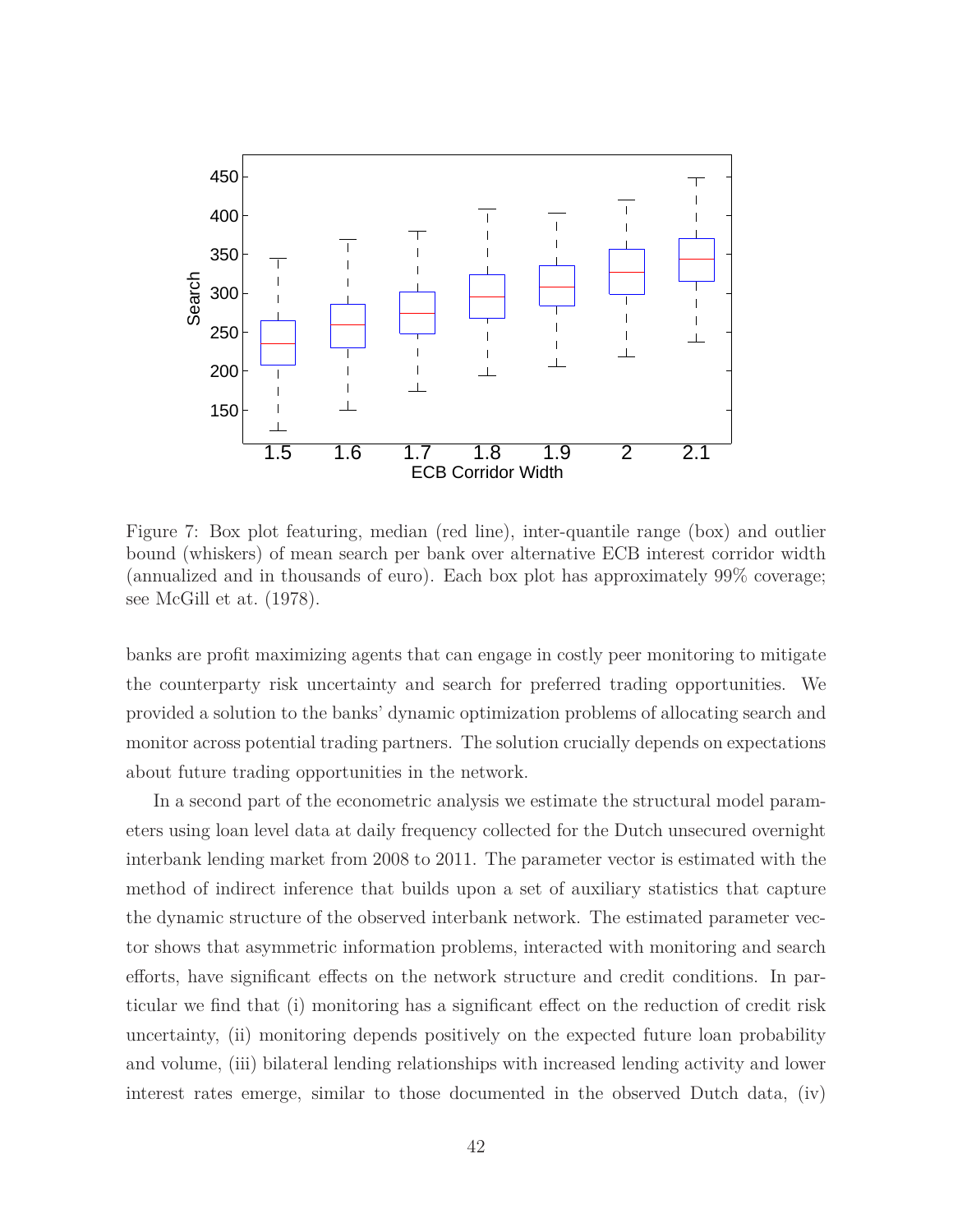the fundamental driving force of trading opportunities are significant differences in the structure of liquidity shocks across banks.

Finally, we use the estimated model to discuss several policy implications. In particular, we show that in order to foster the trading activity in unsecured interbank markets and associated benefits from peer monitoring an effective policy measure is to widen the bounds of the interest corridor. The effects of a wider corridor result from both a direct effect and a non-linear, indirect multiplier effect triggered through increased monitoring and search activity among banks.

#### **REFERENCES**

- Abbassi, P., Gabrieli, S., and Georg, C.-P. (2013). A network view on money market freezes. Technical report, mimeo.
- Acharya, V. V. and Merrouche, O. (2010). Precautionary hoarding of liquidity and interbank markets: Evidence from the sub-prime crisis. NBER Working Papers 16395, National Bureau of Economic Research.
- Afonso, G., Kovner, A., and Schoar, A. (2011). Stressed, not frozen: The federal funds market in the financial crisis. *Journal of Finance*, 66(4):1109–1139.
- Afonso, G., Kovner, A., and Schoar, A. (2013). Trading partners in the interbank lending market. Staff Reports 620, Federal Reserve Bank of New York.
- Afonso, G. and Lagos, R. (2012). Trade dynamics in the market for federal funds. Staff Reports 549, Federal Reserve Bank of New York.
- Allen, F. and Gale, D. (2000). Financial contagion. *Journal of Political Economy*,  $108(1):1-33.$
- Arciero, L., Heijmans, R., Heuver, R., Massarenti, M., Picillo, C., and Vacirca, F. (2013). How to measure the unsecured money market? the eurosystem's implementation and validation using target2 data. DNB Working Papers 369.
- Ashcraft, A. B. and Duffie, D. (2007). Systemic illiquidity in the federal funds market. *The American Economic Review*, 97(2):221–225.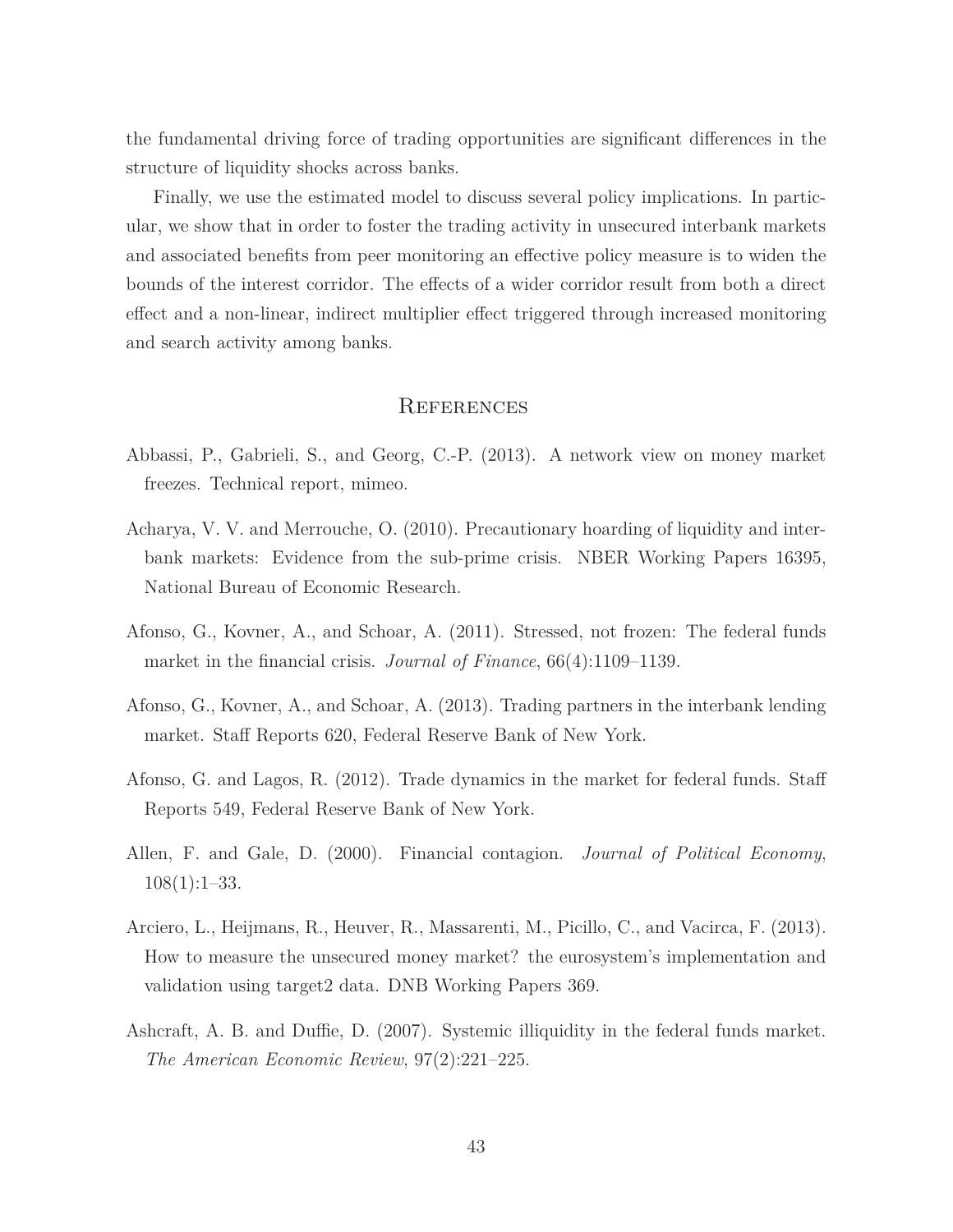- Babus, A. (2011). Endogenous intermediation in over-the-counter markets. Working Paper Imperial College London.
- Bech, M. L. and Atalay, E. (2009). The topology of the federal funds market. Working Paper Series 986, European Central Bank.
- Bougerol, P. (1993). Kalman filtering with random coefficients and contractions. *SIAM Journal on Control and Optimization*, 31(4):942–959.
- Bräuning, F. and Fecht, F. (2012). Relationship lending in the interbank market and the price of liquidity. Discussion Papers 22/2012, Deutsche Bundesbank.
- Chow, G. C. (1989). Rational versus adaptive expectations in present value models. *The Review of Economics and Statistics*, 71(3):376–84.
- Chow, G. C. (2011). Usefulness of adaptive and rational expectations in economics. Working Papers 1334, Princeton University, Department of Economics, Center for Economic Policy Studies.
- Cocco, J. F., Gomes, F. J., and Martins, N. C. (2009). Lending relationships in the interbank market. *Journal of Financial Intermediation*, 18:24–48.
- Craig, B. R. and von Peter, G. (2010). Interbank tiering and money center banks. Working Paper 322, Bank for International Settlements.
- DeJong, D. N. and Dave, C. (2006). *Structural Macroeconometrics*. Princeton University Press.
- Diamond, D. W. and Dybvig, P. H. (1983). Bank runs, deposit insurance, and liquidity. *Journal of Political Economy*, 91(3):401–19.
- Evans, G. W. and Honkapohja, S. (1993). Adaptive forecasts, hysteresis, and endogenous fluctuations. *Economic Review*, pages 3–13.
- Evans, G. W. and Honkapohja, S. (2001). *Learning and expectations in macroeconomics*. Princeton University Press.
- Fagiolo, G. (2007). Clustering in complex directed networks. *Physics Review E*, 76:026107.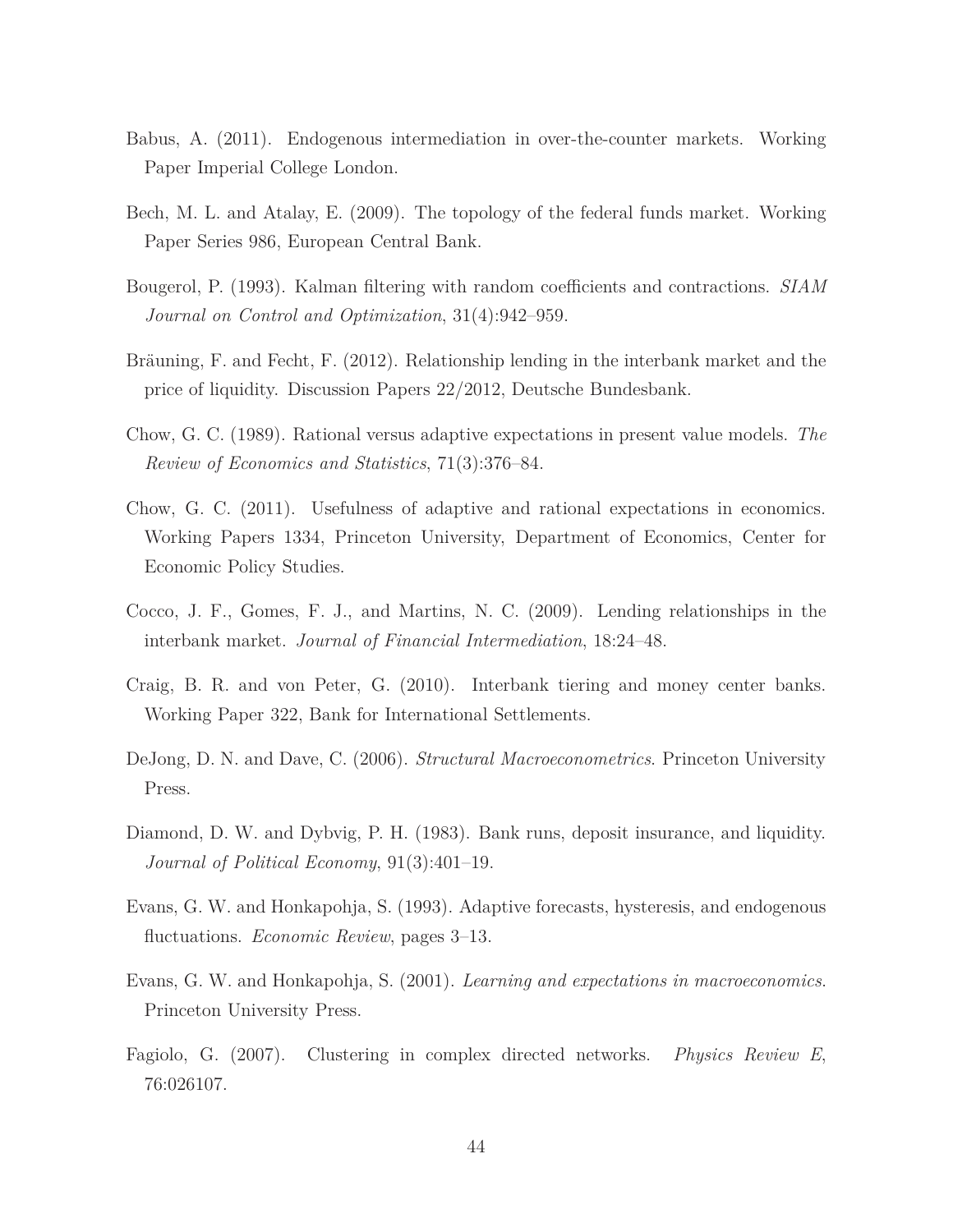- Freixas, X. and Holthausen, C. (2005). Interbank market integration under asymmetric information. *The Review of Financial Studies*, 18(2):459–490.
- Furfine, C. H. (1999). The microstructure of the federal funds market. *Financial Markets, Institutions & Instruments*, 8:24–44.
- Furfine, C. H. (2001). Banks as monitors of other banks: Evidence from the overnight federal funds market. *Journal of Business*, 74:33–57.
- Gale, D. M. and Kariv, S. (2007). Financial networks. *The American Economic Review*, 97(2):99–103.
- Gourieroux, C., Monfort, A., and Renault, E. (1993). Indirect inference. *Journal of Applied Econometrics*, 8(S):S85–118.
- Harberger, A. C. (1960). *The Demand for Durable Goods*. The University of Chicago Press.
- Heer, B. and Maußner, A. (2005). *Dynamic general equilibrium modelling*. Springer, Berlin.
- Heider, F., Hoerova, M., and Holthausen, C. (2009). Liquidity hoarding and interbank market spreads: The role of counterparty risk. Working Paper Series 1126, European Central Bank.
- Heijmans, R., Heuver, R., Levallois, C., and van Lelyveld, I. (2014). Dynamic visualization of large transaction networks: the daily dutch overnight money market. Technical report.
- Heijmans, R., Heuver, R., and Walraven, D. (2011). Monitoring the unsecured interbank money market using target2 data. DNB Working Papers 276, Netherlands Central Bank, Research Department.
- Hommes, C., van der Leij, M., and in 't Veld, D. (2013). The formation of a core-periphery networks in over-the-counter markets. Mimeo.
- Iori, G., Masi, G. D., Precup, O. V., Gabbi, G., and Caldarelli, G. (2008). A network analysis of the italian overnight money market. *Journal of Economic Dynamics and Control*, 32(1):259 – 278.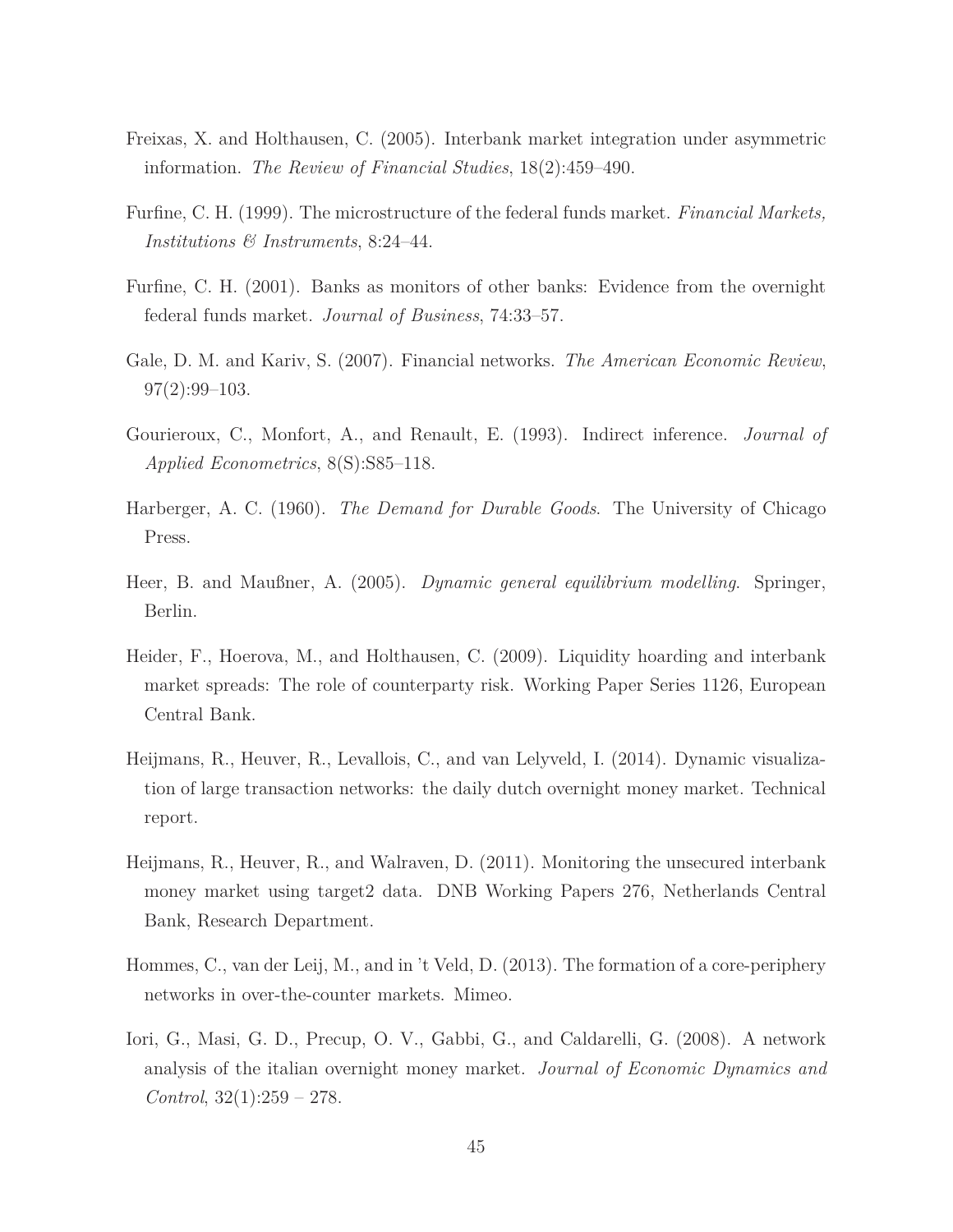- Jackson, M. O. (2008). *Social and Economic Networks*. Princeton University Press, Princeton, NJ, USA.
- Judd, K. L. (1998). *Numerical Methods in Economics*. The MIT Press.
- Mlambo, L. (2012). Adaptive and rational expectations hypotheses: Reviewing the critiques. *The International Journal of Economic Behavior*, 2(1):3–15.
- Rochet, J.-C. and Tirole, J. (1996). Interbank lending and systemic risk. *Journal of Money, Credit and Banking*, 28(4):733–762.
- Ruge-Murcia, F. J. (2007). Methods to estimate dynamic stochastic general equilibrium models. *Journal of Economic Dynamics and Control*, 31(8):2599–2636.
- Smith, A A, J. (1993). Estimating nonlinear time-series models using simulated vector autoregressions. *Journal of Applied Econometrics*, 8(S):S63–84.
- van Lelyveld, I. and in 't Veld, D. (2012). Finding the core: Network structure in interbank markets. Technical report, De Nederlandsche Bank Working Paper No. 348.
- Weisbuch, G., Kirman, A., and Herreiner, D. (2000). Market organisation and trading relationships. *The Economic Journal*, pages 411–436.
- White, H. (2001). *Asymptotic Theory for Econometricians: Revised Edition* . Academic Press.

## A Derivatives in FOC

In the first-order conditions that characterize any interior solution with positive monitoring and search expenditures, we have  $\frac{\partial \pi_{i,j,t}}{\partial \tilde{\sigma}_{i,j,t}^2} = \frac{\partial \bar{R}_{i,j,t}}{\partial \tilde{\sigma}_{i,j,t}^2} y_{i,j,t} + \bar{R}_{i,j,t} \frac{\partial y_{i,j,t}}{\partial \tilde{\sigma}_{i,j,t}^2}$  $\frac{\partial y_{i,j,t}}{\partial \tilde{\sigma}^2_{i,j,t}}$  and  $\frac{\partial \pi_{i,j,t}}{\partial s_{i,j,t}}$  =  $(r - r_{j,i,t}) \frac{\partial y_{j,i,t}}{\partial s_{j,i,t}}$ *<u>∂<sup>g</sup>j,i,t</u>*</sub>. These derivatives can further be unfolded by the chain rule and the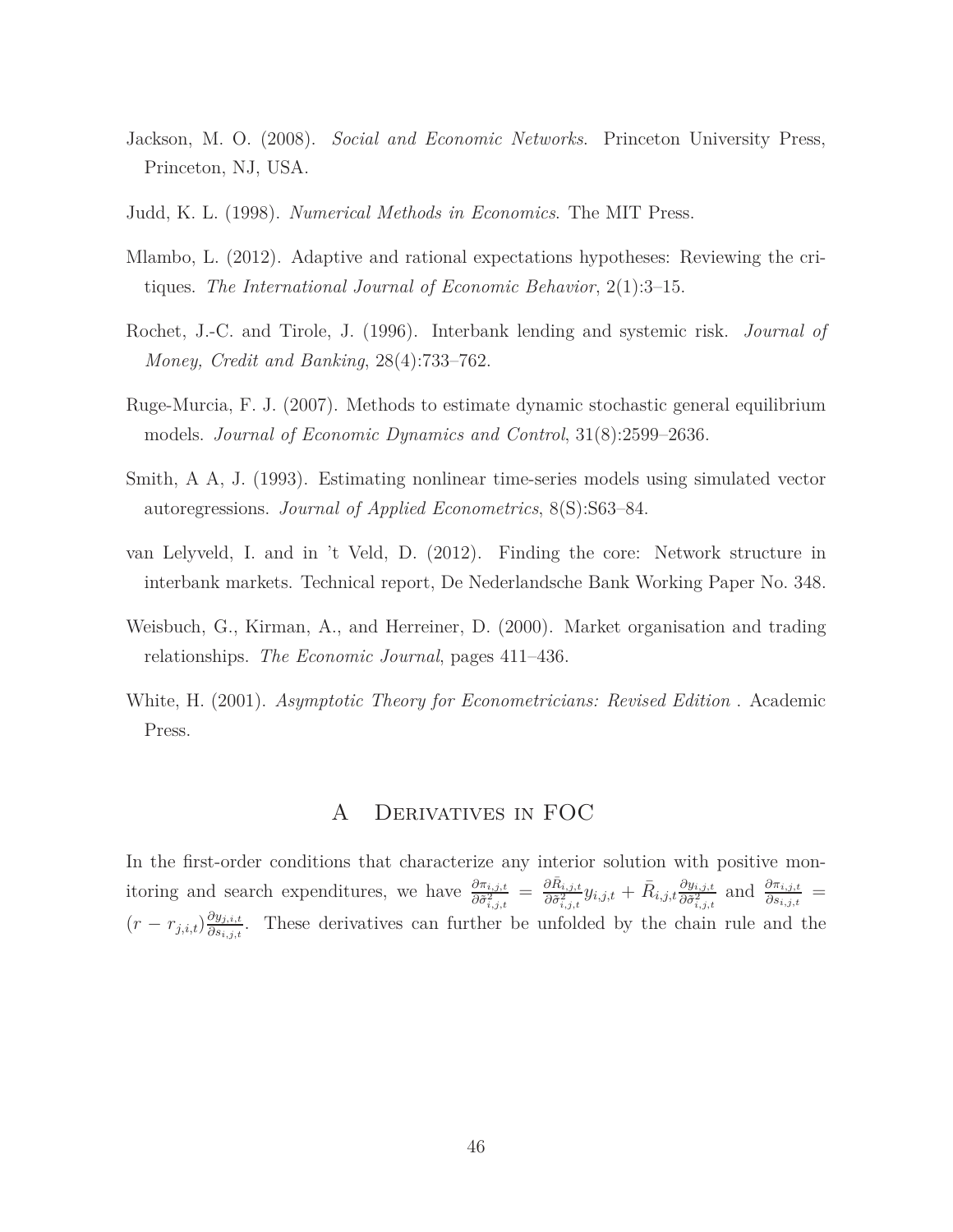following partial derivatives

$$
\frac{\partial \phi_{i,j,t}}{\partial m_{i,j,t}} = \beta_{\phi}, \quad \frac{\partial \xi_{i,j,t}}{\partial \phi_{i,j,t}} = \frac{-\gamma_{\sigma} \tilde{\sigma}_{i,j,t}^{2} \exp(\beta_{\sigma} \phi_{i,j,t}) \beta_{\sigma}}{(1 + \exp(\beta_{\sigma} \phi_{i,j,t}))^{2}}, \quad \frac{\partial P_{i,j,t}}{\partial \tilde{\sigma}_{i,j,t}^{2}} = \frac{\epsilon^{2}}{(\sigma_{j,t}^{2} + \tilde{\sigma}_{i,j,t}^{2} + \epsilon^{2})^{2}}
$$
\n
$$
\frac{\partial r_{i,j,t}}{\partial \tilde{\sigma}_{i,j,t}^{2}} = 0.5/\epsilon^{2}, \quad \frac{\partial \tilde{R}_{i,j,t}}{\partial \tilde{\sigma}_{i,j,t}^{2}} = -\frac{\partial P_{i,j,t}}{\partial \tilde{\sigma}_{i,j,t}^{2}} + \frac{\partial 1 - P_{i,j,t}}{\partial \tilde{\sigma}_{i,j,t}^{2}} r_{i,j,t} + (1 - P_{i,j,t}) \frac{\partial r_{i,j,t}}{\partial \tilde{\sigma}_{i,j,t}^{2}}
$$
\n
$$
\frac{\partial y_{i,j,t}}{\partial \tilde{\sigma}_{i,j,t}^{2}} = C'_{i,j,t} \left( \frac{-\beta_{I} \exp(-\beta_{I}(r_{i,j,t} - \frac{P_{i,j,t}}{1 - P_{i,j,t})})}{1 + \exp(-\beta_{I}(r_{i,j,t} - \frac{P_{i,j,t}}{1 - P_{i,j,t})})} \cdot \left( \frac{\partial r_{i,j,t}}{\partial \tilde{\sigma}_{i,j,t}^{2}} - \frac{\partial P_{i,j,t}}{\partial \tilde{\sigma}_{i,j,t}^{2}} (1 - P_{i,j,t})^{-2} \right) + \frac{\beta_{I} \exp(-\beta_{I}(r - r_{i,j,t}))}{1 + \exp(-\beta_{I}(r - r_{i,j,t}))} (-\frac{\partial r_{i,j,t}}{\partial \tilde{\sigma}_{i,j,t}^{2}}) \right) I_{i,j,t},
$$
\n
$$
\frac{\partial y_{j,i,t}}{\partial s_{i,j,t}} = C''_{i,j,t} \frac{\beta_{\lambda} \exp(-\beta_{\lambda}(s_{i,j,t} - \alpha_{\lambda}))}{(1 + \exp(-\beta_{\lambda}(s_{i,j,t} - \alpha_{\lambda})))^{2}}
$$

where  $C'_{i,j,t} := \eta_{i,j,t} \zeta_{i,j,t}$  does not depend on monitoring and  $C''_{i,j,t} := U_{i,j,t} I_{i,j,t} \zeta_{i,j,t}$  does not depend on the search efforts *si,j,t*.

## B NETWORK AUXILIARY STATISTICS

In this section we provide formulas for the non-standard auxiliary statistics that characterize specifically the network structure of the interbank lending market.

$$
density_t = \frac{1}{N(N-1)} \sum_{i,j} l_{i,j,t}, \quad reciprocity_t = \frac{\sum_{i,j} l_{i,j,t} l_{j,i,t}}{\sum_{i,j} l_{i,j,t}},
$$
  
\n
$$
stability_t = \frac{\sum_{i,j} (l_{i,j,t} l_{i,j,t-1} + (1 - l_{i,j,t})(1 - l_{i,j,t-1}))}{N(N-1)}.
$$

The interbank network is also characterized by its *degree distribution*. The degree centrality of a bank counts the number of different trading partners. For directed networks the out- and in-degree of node *i* are given by

$$
d_{i,t}^{out} = \sum_j l_{i,j,t} \quad \text{and} \quad d_{i,t}^{in} = \sum_j l_{j,i,t}.
$$

Instead of considering all 2*N* variables individually, we consider the mean, variance and skewness of the out-degree distribution. Note that the mean of degree distribution is proportional to the density.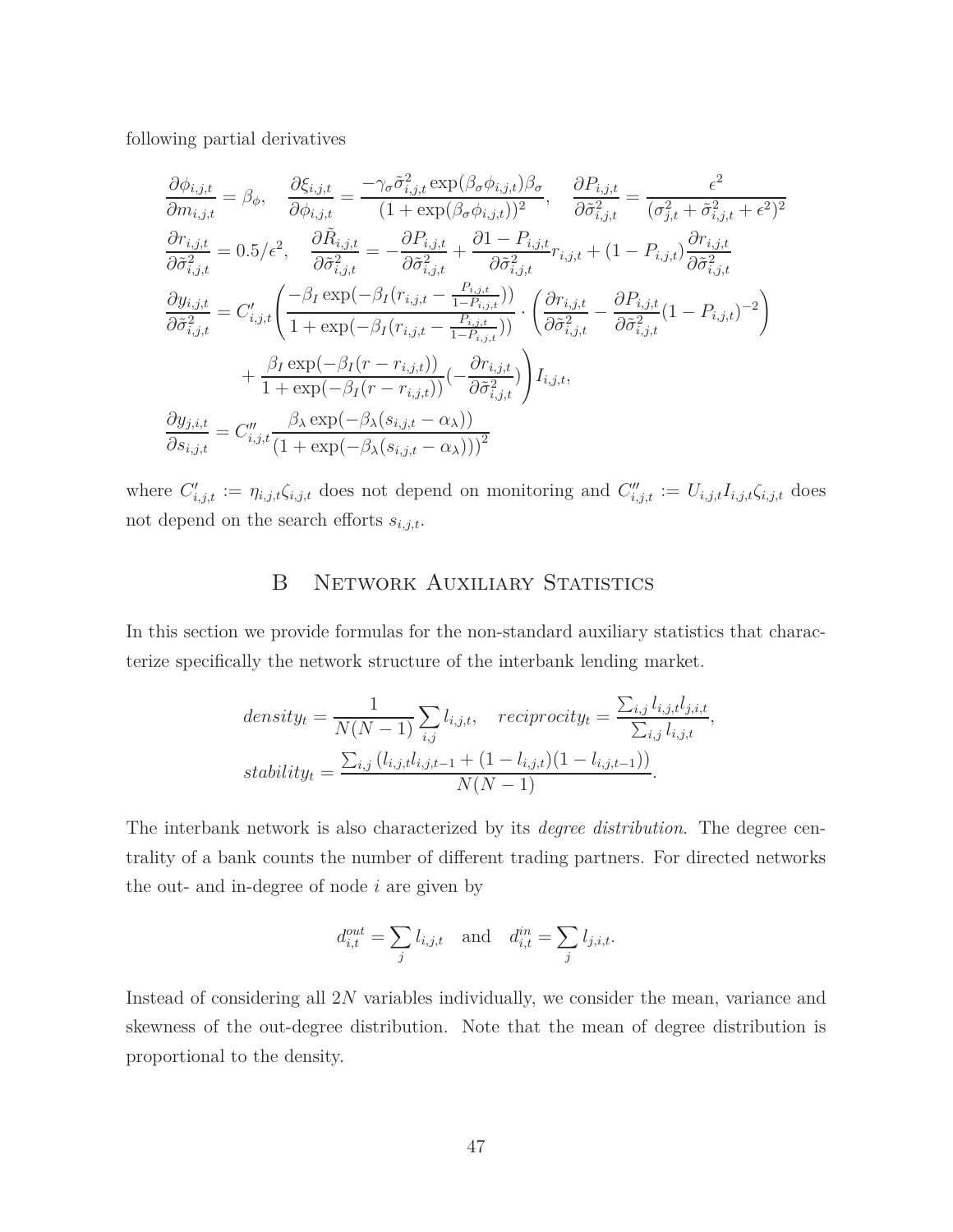The (local) clustering coefficient of node *i* in a binary unweighted network is given by

$$
c_{i,t} = \frac{1/2 \sum_{j} \sum_{h} (l_{i,j,t} + l_{j,i,t}) (l_{i,h,t} + l_{h,i,t}) (l_{j,h,t} + l_{h,j,t})}{d_{i,t}^{tot}(d_{i,t}^{tot} - 1) - 2d_{i,t}^{tot}},
$$

where  $d_{i,t}^{tot} = d_{i,t}^{in} + d_{i,t}^{out}$  is the total degree and  $d_{i,t}^{\leftrightarrow} = \sum_{j\neq i} l_{i,j,t} l_{j,i,t}$ , see Fagiolo (2007) for details. We again maintain consider the mean and standard deviation of the local clustering coefficients.

Second, we compute simple bilateral local network statistics that measure the intensity of a bilateral trading relationship based on a rolling window of size  $T_{rw}$ . As a simple measure of bilateral relationships, we compute the number of loans given from bank *i* to bank *j* during periods  $t' = \{t - T_{rw} + 1, ..., t\}$  and denote this variable by

$$
l_{i,j,t}^{rw} = \sum_{t'} l_{i,j,t'},
$$

where the sum runs over  $t' = \{t - T_{rw} + 1, ..., t\}$ . Further, for any bank pair we compute the lender and borrower preference index during the rolling window

$$
LPI_{i,j,t} = \frac{y_{i,j,t'}}{\sum_{j,t'} y_{i,j,t'}} \text{ and } BPI_{i,j,t} = \frac{y_{i,j,t'}}{\sum_{i,t'} y_{i,j,t'}}
$$

that measure the relative importance of banks forming a pair in terms of portfolio concentration.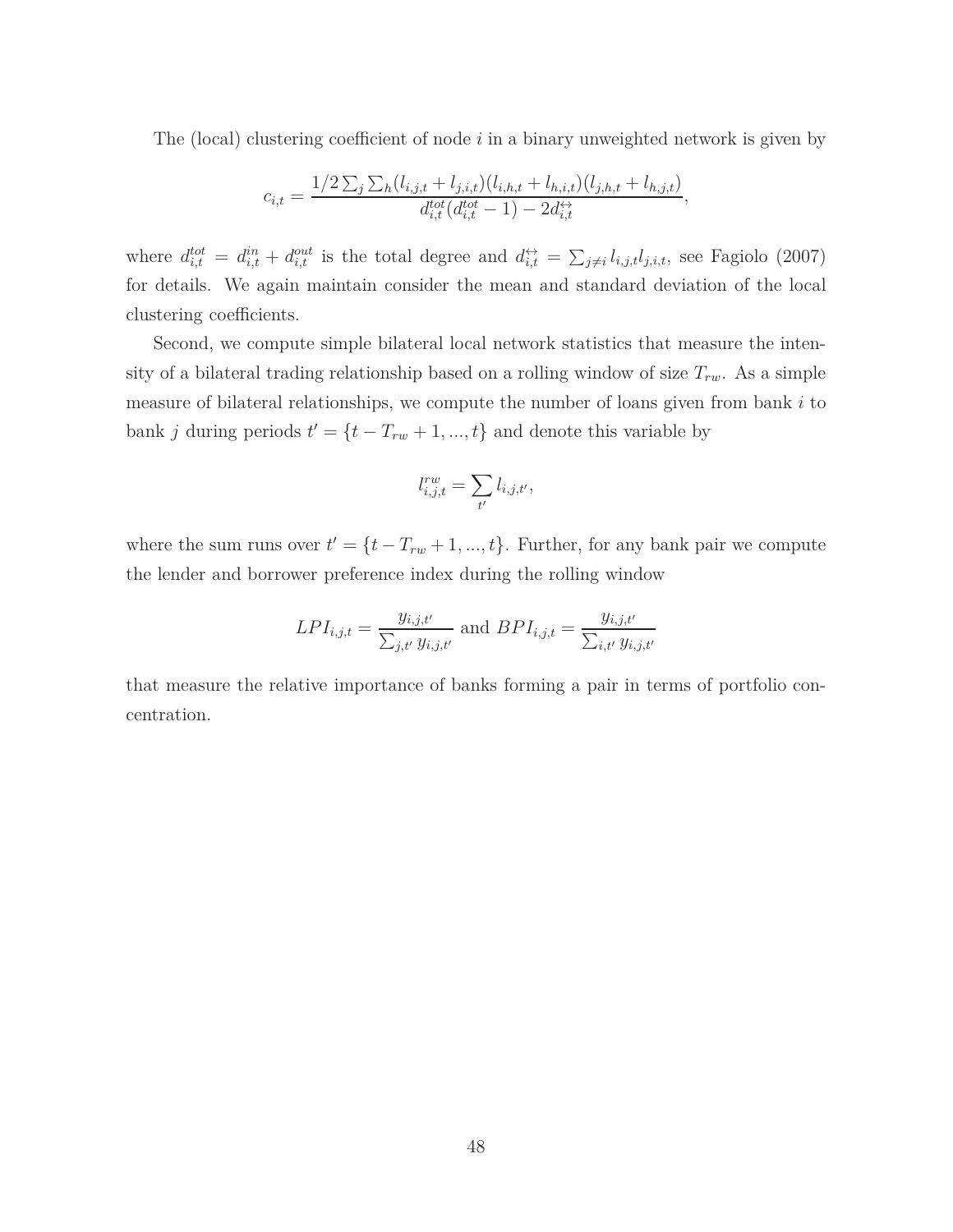## C SUMMARY STATISTICS OF THE DATA

Table 7: Descriptive Statistics of Dutch Interbank Network: The table shows moment statistics for different sequences of network statistics and cross-sectional correlations that characterize the sequence of observed Dutch unsecured interbank lending networks. The statistics are computed on a sample of daily frequency from 1 February 2008 to 30 April 2011.

| Statistic           | Mean      | Std    | Autocorr  | <b>Skew</b> | Kurtosis |
|---------------------|-----------|--------|-----------|-------------|----------|
| Density             | 0.0212    | 0.0068 | 0.8174    | 0.8667      | 3.1983   |
| Reciprocity         | 0.0819    | 0.0495 | 0.2573    | 0.2903      | 2.8022   |
| Stability           | 0.9818    | 0.0065 | 0.8309    | $-0.8590$   | 3.0503   |
| Mean-out-/indegree  | 1.0380    | 0.3323 | 0.8174    | 0.8667      | 3.1983   |
| Std-outdegree       | 1.8406    | 0.4418 | 0.6882    | 0.0553      | 2.4326   |
| Skew-outdegree      | 2.8821    | 1.0346 | 0.7035    | 0.6074      | 2.4572   |
| Mean-indegree       | 1.0380    | 0.3323 | 0.8174    | 0.8667      | 3.1983   |
| Std-indegree        | 1.6001    | 0.4140 | 0.6880    | 0.6997      | 3.4529   |
| Skew-indegree       | 2.4030    | 0.8787 | 0.6576    | 0.6714      | 2.7434   |
| Outdegree-corr      | 0.0000    | 0.0000 | $-0.0225$ | $-0.2675$   | 5.6217   |
| Indegree-corr       | 0.0000    | 0.0000 | $-0.0604$ | 0.1348      | 4.6186   |
| Mean-clustering     | 0.0308    | 0.0225 | 0.4149    | 0.7900      | 3.2473   |
| Std-clustering      | 0.0880    | 0.0490 | 0.3587    | 0.1561      | 2.7280   |
| Skew-clustering     | 3.7367    | 1.5454 | 0.1213    | $-0.2213$   | 3.1281   |
| Avg log-volume      | 4.1173    | 0.2818 | 0.4926    | $-0.2820$   | 2.8220   |
| Std log-volume      | 1.6896    | 0.1685 | 0.3623    | 0.1541      | 3.4546   |
| Skew log-volume     | $-0.3563$ | 0.2818 | 0.2970    | $-0.0669$   | 3.2151   |
| Avg rate            | 0.2860    | 0.3741 | 0.9655    | 1.1044      | 2.6965   |
| Std rate            | 0.1066    | 0.0632 | 0.7865    | 1.6668      | 6.8848   |
| Skew rate           | 0.6978    | 1.6399 | 0.5492    | 0.6832      | 2.9469   |
| $Corr(r, l^{rw})$   | $-0.0716$ | 0.1573 | 0.4066    | 0.0817      | 2.8539   |
| $Corr(1,1^{rw})$    | 0.6439    | 0.0755 | 0.4287    | $-0.7653$   | 4.2833   |
| $Corr(l, LPI^{rw})$ | 0.4085    | 0.0749 | 0.4365    | $-0.1585$   | 3.8179   |
| $Corr(1,BPI^{rw})$  | 0.4379    | 0.0730 | 0.4604    | $-0.3398$   | 3.4158   |